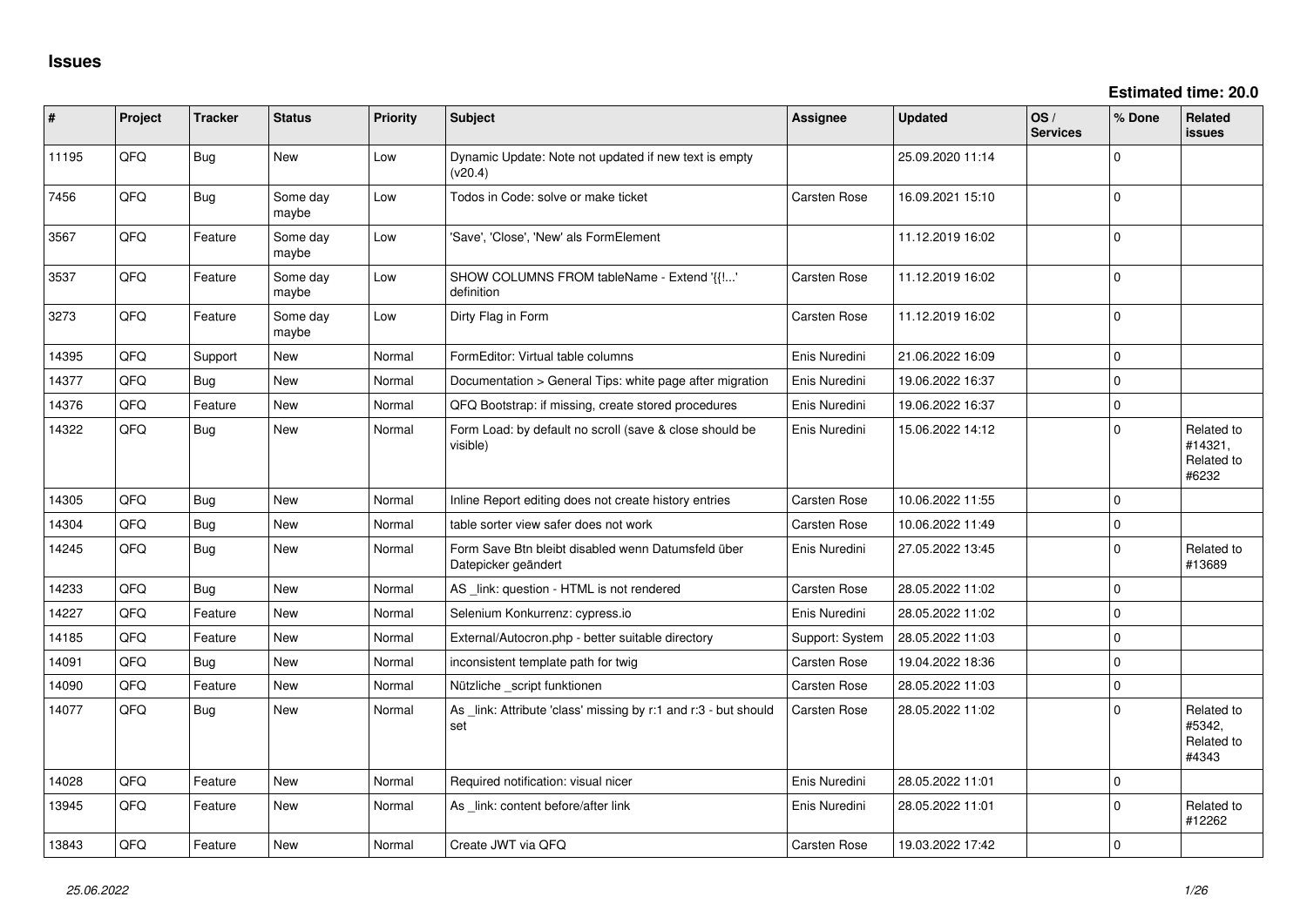| #     | Project | Tracker    | <b>Status</b> | <b>Priority</b> | Subject                                                                                                                                             | Assignee               | <b>Updated</b>   | OS/<br><b>Services</b> | % Done      | Related<br>issues                                |
|-------|---------|------------|---------------|-----------------|-----------------------------------------------------------------------------------------------------------------------------------------------------|------------------------|------------------|------------------------|-------------|--------------------------------------------------|
| 13841 | QFQ     | Feature    | New           | Normal          | Create PDF via iText - evaluate                                                                                                                     | Carsten Rose           | 19.03.2022 17:42 |                        | 0           |                                                  |
| 13706 | QFQ     | <b>Bug</b> | New           | Normal          | Wrong CheckType in FieldElement LastStatus of Form Cron                                                                                             | <b>Carsten Rose</b>    | 21.01.2022 18:20 |                        | $\Omega$    |                                                  |
| 13700 | QFQ     | Feature    | New           | Normal          | Redesign qfq.io Seite                                                                                                                               | Carsten Rose           | 19.03.2022 17:43 |                        | $\mathbf 0$ |                                                  |
| 13689 | QFQ     | Bug        | New           | Normal          | Enter auf Eingabefeld mit ungültigem Wert führt zu blurry<br>Seite                                                                                  | Enis Nuredini          | 28.05.2022 10:53 |                        | $\Omega$    | Related to<br>#14245, Has<br>duplicate<br>#11891 |
| 13659 | QFQ     | Bug        | New           | Normal          | wrong sanitize class applied to R-store                                                                                                             | Carsten Rose           | 15.01.2022 14:23 |                        | $\Omega$    |                                                  |
| 13647 | QFQ     | <b>Bug</b> | <b>New</b>    | Normal          | Autofocus funktioniert nicht auf Chrome                                                                                                             | Benjamin Baer          | 19.03.2022 17:44 |                        | $\Omega$    |                                                  |
| 13609 | QFQ     | Feature    | New           | Normal          | QFQ Introduction: Seite aufloesen                                                                                                                   | Philipp<br>Gröbelbauer | 28.05.2022 11:02 |                        | $\Omega$    |                                                  |
| 13592 | QFQ     | Bug        | New           | Normal          | QFQ Build Queue: das vergeben von Tags klappt nicht. Es<br>werden keine Releases gebaut.                                                            | Carsten Rose           | 19.03.2022 17:45 |                        | $\Omega$    |                                                  |
| 13528 | QFQ     | Bug        | New           | Normal          | qfq.io > releases: es wird kein neues Release angelegt                                                                                              | Benjamin Baer          | 19.03.2022 17:46 |                        | $\Omega$    |                                                  |
| 13467 | QFQ     | Feature    | <b>New</b>    | Normal          | ChangeLog Generator                                                                                                                                 | Carsten Rose           | 19.03.2022 17:46 |                        | $\Omega$    | Related to<br>#11460                             |
| 13460 | QFQ     | Bug        | New           | Normal          | Doc: Password set/reset  password should not processed<br>with 'html encode'                                                                        | Carsten Rose           | 19.03.2022 17:46 |                        | $\Omega$    |                                                  |
| 13451 | QFQ     | Bug        | New           | Normal          | Character Counter / Max Character: Problem in Safari                                                                                                | Carsten Rose           | 15.04.2022 17:18 |                        | $\Omega$    |                                                  |
| 13354 | QFQ     | Feature    | New           | Normal          | Using Websocket in QFQ                                                                                                                              | Carsten Rose           | 10.11.2021 15:47 |                        | $\Omega$    |                                                  |
| 13332 | QFQ     | Bug        | New           | Normal          | Multi Form: Required Felder werden visuell nicht markiert.                                                                                          | Carsten Rose           | 19.03.2022 17:47 |                        | $\Omega$    |                                                  |
| 13331 | QFQ     | Bug        | New           | Normal          | Multi Form: Clear Icon misplaced                                                                                                                    | Carsten Rose           | 19.03.2022 17:47 |                        | $\Omega$    |                                                  |
| 12989 | QFQ     | Bug        | New           | Normal          | empty string does not trigger dynamic update                                                                                                        | Enis Nuredini          | 28.05.2022 11:09 |                        | $\Omega$    |                                                  |
| 12716 | QFQ     | Bug        | New           | Normal          | template group: Pattern only applied to first instance                                                                                              | Carsten Rose           | 19.03.2022 17:47 |                        | $\Omega$    |                                                  |
| 12714 | QFQ     | <b>Bug</b> | <b>New</b>    | Normal          | Conversion of GIF to PDF broken when GIF contains Alpha.                                                                                            | Carsten Rose           | 19.03.2022 17:49 |                        | $\Omega$    |                                                  |
| 12679 | QFQ     | Feature    | New           | Normal          | tablesorter: custom column width                                                                                                                    | Carsten Rose           | 16.06.2021 11:10 |                        | $\mathbf 0$ |                                                  |
| 12664 | QFQ     | Feature    | New           | Normal          | TinyMCE: report/remove malicous HTML/JS Code                                                                                                        | Carsten Rose           | 19.03.2022 17:47 |                        | $\Omega$    | Related to<br>#14320                             |
| 12603 | QFQ     | Feature    | New           | Normal          | Dropdown (Select), Radio, checkbox:<br>itemListAlways={{!SELECT key, value}}                                                                        | Carsten Rose           | 19.03.2022 17:47 |                        | $\Omega$    |                                                  |
| 12581 | QFQ     | <b>Bug</b> | New           | Normal          | Form.forward=close: Record 'new' in new browser tab ><br>save (& close) >> Form is not reloaded with new created<br>record id and stays in mode=new | Carsten Rose           | 19.03.2022 17:48 |                        | 0           |                                                  |
| 12556 | QFQ     | Feature    | <b>New</b>    | Normal          | Pills Title: colored = static or dynamic on allrequiredgiven                                                                                        | Benjamin Baer          | 19.03.2022 17:49 |                        | $\mathbf 0$ |                                                  |
| 12520 | QFQ     | Bug        | New           | Normal          | Switch FE User: still active even FE User session expired                                                                                           | Carsten Rose           | 19.03.2022 17:48 |                        | 0           |                                                  |
| 12512 | QFQ     | <b>Bug</b> | New           | Normal          | Some MySQL Installation can't use 'stored procedures'                                                                                               | Carsten Rose           | 19.03.2022 17:48 |                        | $\mathbf 0$ |                                                  |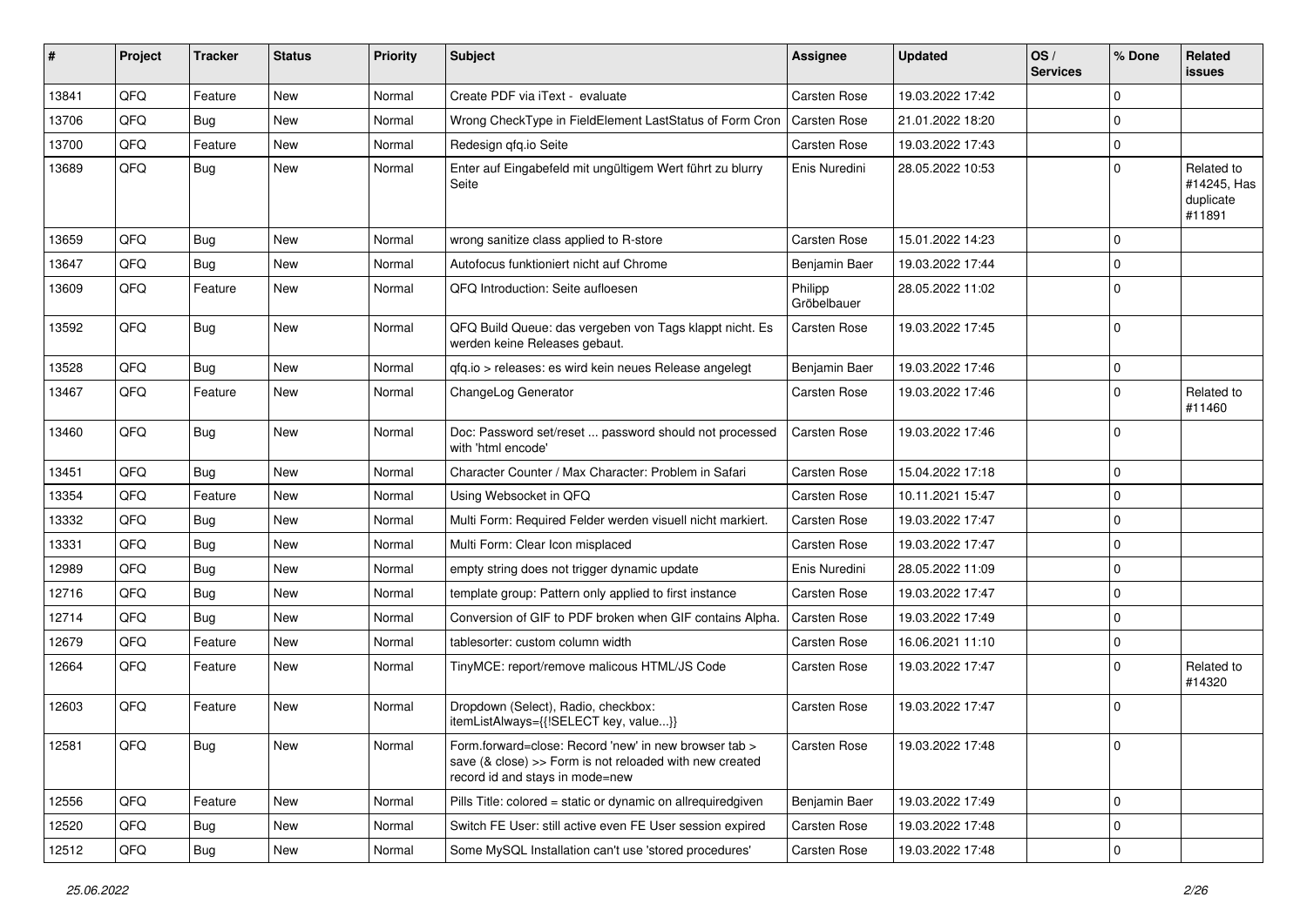| #     | Project | <b>Tracker</b> | <b>Status</b> | <b>Priority</b> | <b>Subject</b>                                                                                                 | Assignee            | <b>Updated</b>   | OS/<br><b>Services</b> | % Done      | Related<br><b>issues</b>                                              |
|-------|---------|----------------|---------------|-----------------|----------------------------------------------------------------------------------------------------------------|---------------------|------------------|------------------------|-------------|-----------------------------------------------------------------------|
| 12490 | QFQ     | Feature        | <b>New</b>    | Normal          | Loading Plugins in QFQ - see what tinymce does. (lazy<br>loading)                                              | Benjamin Baer       | 08.06.2022 10:37 |                        | $\Omega$    | Related to<br>#12611.<br>Related to<br>#10013,<br>Related to<br>#7732 |
| 12480 | QFQ     | Feature        | New           | Normal          | If QFQ upgrade is running, block further request                                                               | Carsten Rose        | 03.05.2021 20:45 |                        | $\Omega$    |                                                                       |
| 12477 | QFQ     | Feature        | New           | Normal          | Support for refactoring: Form, FormElement, diverse<br>Tabellen/Spalten, tt-content Records                    | Carsten Rose        | 03.05.2021 20:45 |                        | $\Omega$    |                                                                       |
| 12476 | QFQ     | Feature        | New           | Normal          | clearMe: a) should trigger 'dirty', b) sticky on textarea resize                                               | Benjamin Baer       | 04.01.2022 08:40 |                        | $\Omega$    | Related to<br>#9528                                                   |
| 12474 | QFQ     | Feature        | <b>New</b>    | Normal          | Check BaseConfigURL if it is given and the the last char is '/'                                                | Carsten Rose        | 03.05.2021 20:45 |                        | $\Omega$    |                                                                       |
| 12465 | QFQ     | Feature        | <b>New</b>    | Normal          | QFQ Function: use in FE to fill StoreRecord                                                                    | Carsten Rose        | 05.05.2021 21:58 |                        | $\Omega$    |                                                                       |
| 12413 | QFQ     | Feature        | <b>New</b>    | Normal          | STORE_TYPO3: enhance for {{be_users.email:T}},<br>{{fe users.email:T}}                                         | Carsten Rose        | 03.05.2021 20:45 |                        | $\Omega$    | Related to<br>#12412.<br>Related to<br>#10012                         |
| 12412 | QFQ     | Feature        | New           | Normal          | Action/Escape qualifier 'e' (empty), '0': if given, an empty<br>string (or '0') will be treated as 'not found' | Carsten Rose        | 08.05.2021 09:40 |                        | $\Omega$    | Related to<br>#12413,<br>Related to<br>#10012                         |
| 12400 | QFQ     | Feature        | <b>New</b>    | Normal          | Tutorial ist in QFQ Doku, Wird in der Suche gefunden, es<br>gibt aber kein Menupunkt - Inhalt ueberpruefen     | Carsten Rose        | 03.05.2021 20:45 |                        | $\Omega$    |                                                                       |
| 12330 | QFQ     | Feature        | <b>New</b>    | Normal          | Copy to input field / text area / TinyMCE                                                                      | Carsten Rose        | 07.04.2021 09:01 |                        | $\Omega$    |                                                                       |
| 12327 | QFQ     | Bug            | New           | Normal          | Copy to clipboard: Glyphicon can not be changed                                                                | Carsten Rose        | 27.12.2021 17:59 |                        | $\Omega$    |                                                                       |
| 12269 | QFQ     | Feature        | <b>New</b>    | Normal          | 2FA - Login                                                                                                    | Carsten Rose        | 03.05.2021 20:45 |                        | $\Omega$    |                                                                       |
| 12187 | QFQ     | <b>Bug</b>     | New           | Normal          | Trigger FormAsFile() via Report: probably problem with multi<br>DB setup                                       | <b>Carsten Rose</b> | 20.03.2021 21:20 |                        | $\Omega$    |                                                                       |
| 12163 | QFQ     | Feature        | <b>New</b>    | Normal          | Checkbox: table wrap                                                                                           | Carsten Rose        | 03.05.2021 20:51 |                        | $\Omega$    |                                                                       |
| 12162 | QFQ     | Feature        | New           | Normal          | FE.type=sendmail: personalized mailing (several mails) via<br>template                                         | Carsten Rose        | 03.05.2021 20:45 |                        | $\Omega$    |                                                                       |
| 12156 | QFQ     | Feature        | <b>New</b>    | Normal          | Form: Optional disable 'leave page'                                                                            |                     | 03.05.2021 20:45 |                        | $\mathbf 0$ |                                                                       |
| 12146 | QFQ     | Feature        | <b>New</b>    | Normal          | Autocron Job: Anzeigen wann der naechste Job ausgefuehrt<br>wird, resp das er nicht ausgefuehrt wird           | <b>Carsten Rose</b> | 15.03.2021 15:23 |                        | $\Omega$    |                                                                       |
| 12135 | QFQ     | Feature        | <b>New</b>    | Normal          | Subrecord: Notiz                                                                                               |                     | 24.04.2021 16:58 |                        | $\mathbf 0$ |                                                                       |
| 12133 | QFQ     | <b>Bug</b>     | <b>New</b>    | Normal          | NPM, phpSpreadSheet aktualisieren                                                                              | Carsten Rose        | 15.03.2021 09:04 |                        | $\mathbf 0$ |                                                                       |
| 12119 | QFQ     | Feature        | <b>New</b>    | Normal          | AS paged: error message missing if there ist no 'r'<br>argument.                                               | Carsten Rose        | 03.05.2021 20:51 |                        | $\Omega$    |                                                                       |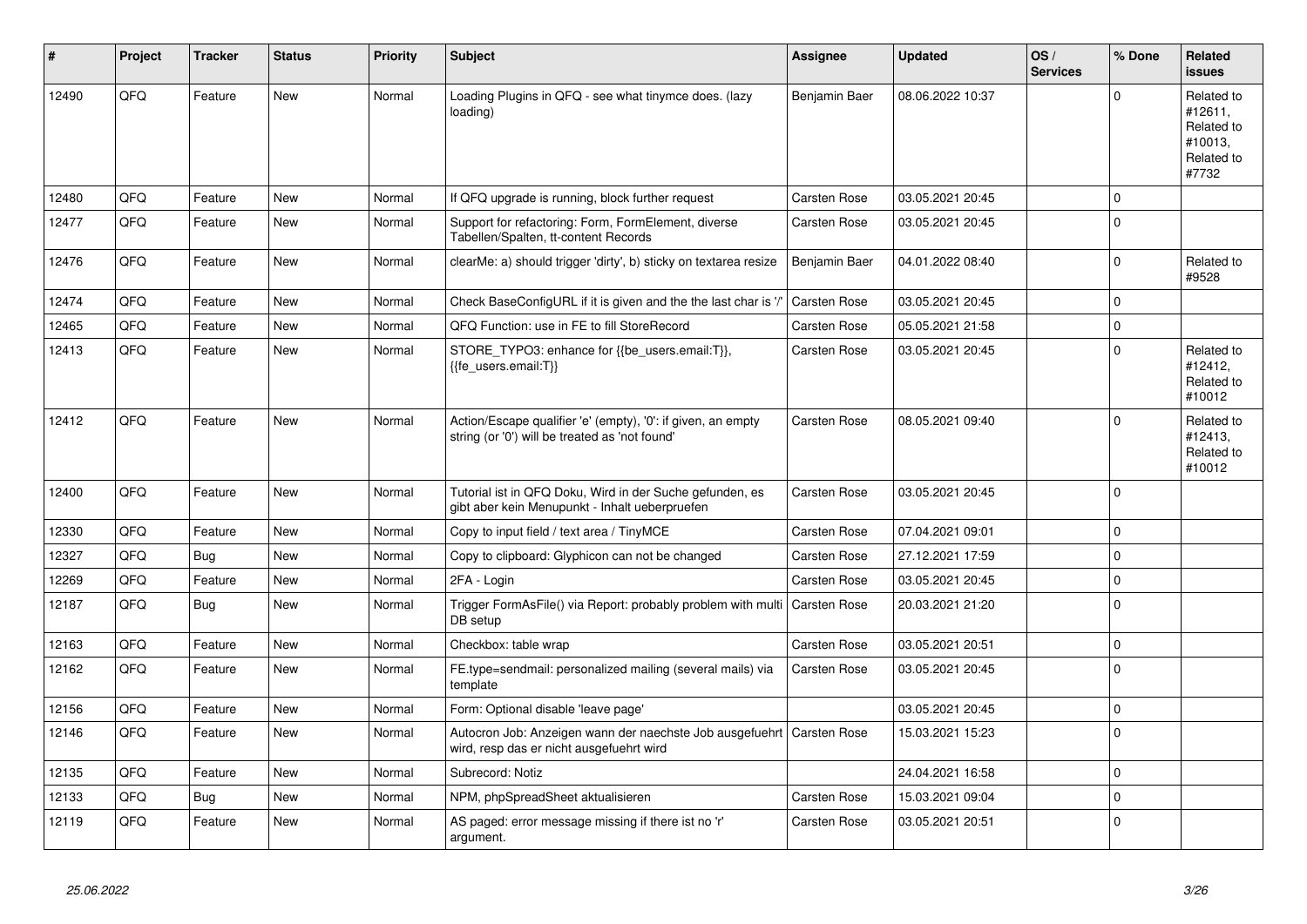| ∦     | Project | <b>Tracker</b> | <b>Status</b> | <b>Priority</b> | <b>Subject</b>                                                                                       | <b>Assignee</b>                                        | <b>Updated</b>   | OS/<br><b>Services</b> | % Done      | Related<br><b>issues</b>                     |                      |
|-------|---------|----------------|---------------|-----------------|------------------------------------------------------------------------------------------------------|--------------------------------------------------------|------------------|------------------------|-------------|----------------------------------------------|----------------------|
| 12109 | QFQ     | Feature        | <b>New</b>    | Normal          | Donwload Link: Plain, SIP, Persistent Link, Peristent SIP -<br>new notation                          | Carsten Rose                                           | 03.05.2021 20:45 |                        | $\Omega$    | Related to<br>#12085                         |                      |
| 12045 | QFQ     | Bug            | <b>New</b>    | Normal          | templateGroup afterSave FE: Aufruf ohne<br>sqlHonorFormElements funktioniert nicht                   | Carsten Rose                                           | 18.02.2021 16:33 |                        | $\mathbf 0$ |                                              |                      |
| 12040 | QFQ     | Bug            | <b>New</b>    | Normal          | FE Mode 'hidden' für zwei FEs auf einer Zeile                                                        | Carsten Rose                                           | 18.02.2021 10:13 |                        | $\Omega$    |                                              |                      |
| 12039 | QFQ     | Feature        | <b>New</b>    | Normal          | Missing htmlSpecialChar() in pre processing on form submit                                           |                                                        | 18.02.2021 00:09 |                        | $\Omega$    | Related to<br>#14320                         |                      |
| 12038 | QFQ     | Feature        | <b>New</b>    | Normal          | a) STORE_VAR: filenameOnlyStripUniq, b) SP:<br>QSTRIPUNIQ()                                          |                                                        | 17.02.2021 23:55 |                        | $\Omega$    |                                              |                      |
| 12024 | QFQ     | Feature        | <b>New</b>    | Normal          | Excel Export: text columns by default decode<br>htmlspeciachar()                                     | Carsten Rose                                           | 17.02.2021 23:55 |                        | $\Omega$    | Related to<br>#12022                         |                      |
| 12023 | QFQ     | Feature        | New           | Normal          | MySQL Stored Precdure: QDECODESPECIALCHAR()                                                          | Carsten Rose                                           | 16.02.2021 11:16 |                        | $\Omega$    | Related to<br>#12022                         |                      |
| 11955 | QFQ     | Feature        | <b>New</b>    | Normal          | subrecord: new title option to set <th> attributes - e.g. to<br/>customize tablesorter options.</th> | attributes - e.g. to<br>customize tablesorter options. | Carsten Rose     | 03.05.2021 20:47       |             | $\Omega$                                     | Related to<br>#11775 |
| 11892 | QFQ     | Feature        | <b>New</b>    | Normal          | tablesorter: columns with links are hard to order - new<br>qualifier 'Y: <ord>'</ord>                | Enis Nuredini                                          | 23.03.2022 09:22 |                        | $\Omega$    |                                              |                      |
| 11775 | QFQ     | Feature        | <b>New</b>    | Normal          | Subrecord Tooltip pro Feld                                                                           | Carsten Rose                                           | 18.12.2020 15:22 |                        | $\Omega$    | Related to<br>#11955                         |                      |
| 11752 | QFQ     | Bug            | <b>New</b>    | Normal          | checkbox renders multiple input elements with same name                                              | Carsten Rose                                           | 17.12.2020 14:58 |                        | $\Omega$    | Related to<br>#11750                         |                      |
| 11747 | QFQ     | Feature        | <b>New</b>    | Normal          | Maintenance Page with Redirect                                                                       | Carsten Rose                                           | 03.05.2021 20:47 |                        | $\mathbf 0$ | Related to<br>#11741                         |                      |
| 11716 | QFQ     | Feature        | <b>New</b>    | Normal          | Form an beliebiger Stelle im Report anzeigen                                                         |                                                        | 09.12.2020 09:47 |                        | $\mathbf 0$ |                                              |                      |
| 11715 | QFQ     | <b>Bug</b>     | <b>New</b>    | Normal          | acceptZeroAsRequired and requiredOffButMark do not<br>coincide                                       |                                                        | 08.12.2020 12:13 |                        | $\Omega$    |                                              |                      |
| 11702 | QFQ     | Feature        | <b>New</b>    | Normal          | HTML Special Char makes no sense for 'allbut' if '&' is<br>forbidden                                 | Carsten Rose                                           | 07.12.2021 16:35 |                        | $\Omega$    | Related to<br>#5112.<br>Related to<br>#14320 |                      |
| 11695 | QFQ     | Bug            | <b>New</b>    | Normal          | MultiForm required FE Error                                                                          | Carsten Rose                                           | 04.12.2020 13:34 |                        | $\mathbf 0$ |                                              |                      |
| 11668 | QFQ     | Bug            | <b>New</b>    | Normal          | Play function.sql - problem with mysql                                                               | Carsten Rose                                           | 03.05.2021 20:48 |                        | $\mathbf 0$ |                                              |                      |
| 11667 | QFQ     | Bug            | New           | Normal          | MySQL mariadb-server-10.3: Incorrect datetime value                                                  | Carsten Rose                                           | 03.05.2021 20:48 |                        | $\Omega$    |                                              |                      |
| 11535 | QFQ     | Feature        | <b>New</b>    | Normal          | Ability to create SQL columns in frontend QFQ forms                                                  |                                                        | 17.11.2020 12:11 |                        | $\mathbf 0$ |                                              |                      |
| 11534 | QFQ     | Feature        | <b>New</b>    | Normal          | Report: Action on selected rows - Table batchprocessing<br>feature                                   |                                                        | 18.11.2020 08:15 |                        | $\mathbf 0$ |                                              |                      |
| 11523 | QFQ     | Feature        | <b>New</b>    | Normal          | Mit dynamic Update erkennen, ob Upload gemacht wurde                                                 | Carsten Rose                                           | 13.11.2020 15:07 |                        | $\Omega$    | Related to<br>#9533                          |                      |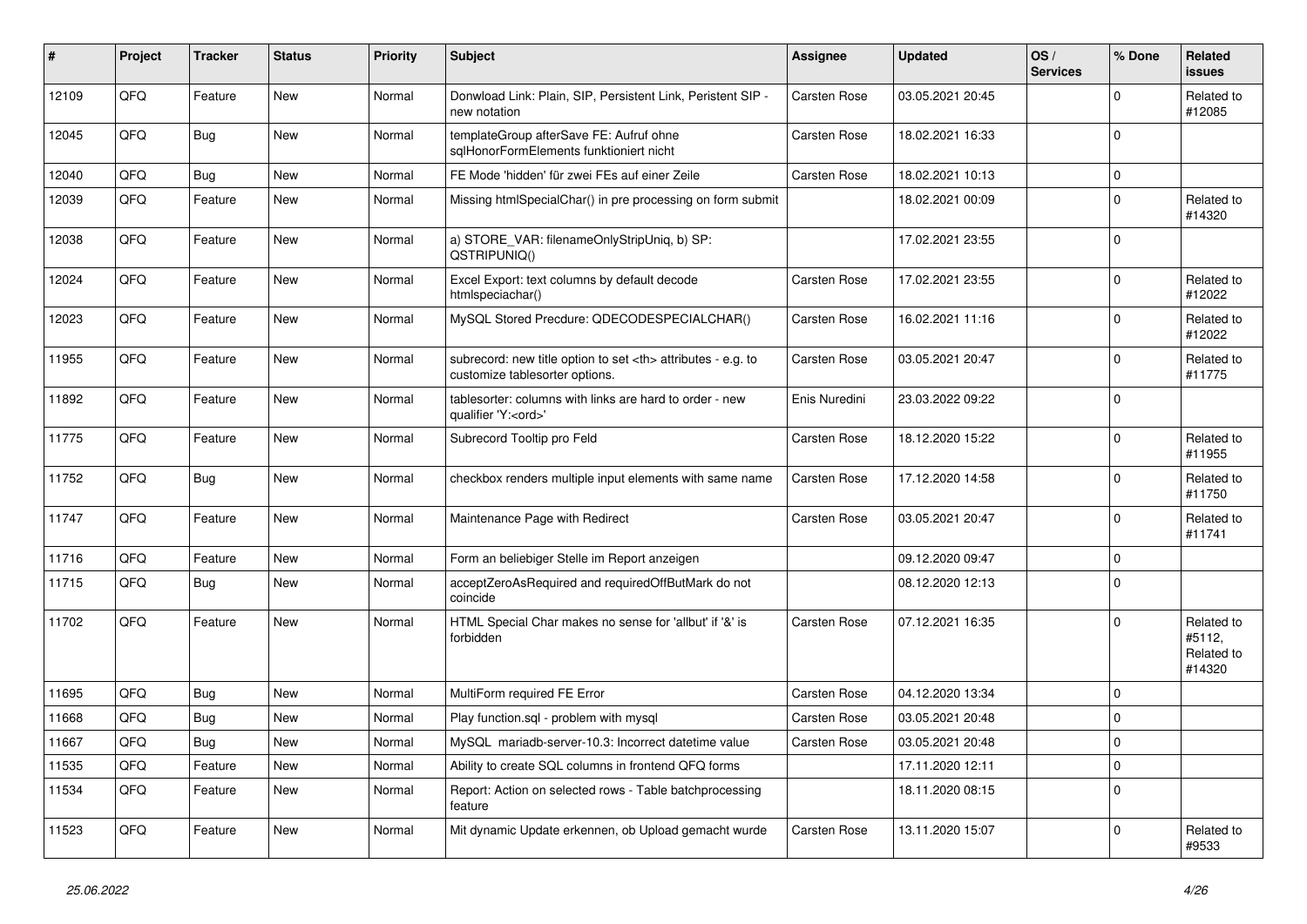| #     | Project | <b>Tracker</b> | <b>Status</b> | <b>Priority</b> | <b>Subject</b>                                                                       | Assignee            | Updated          | OS/<br><b>Services</b> | % Done      | Related<br><b>issues</b>                                             |
|-------|---------|----------------|---------------|-----------------|--------------------------------------------------------------------------------------|---------------------|------------------|------------------------|-------------|----------------------------------------------------------------------|
| 11522 | QFQ     | <b>Bug</b>     | <b>New</b>    | Normal          | Aus/Einblenden von Reitern                                                           |                     | 13.11.2020 14:58 |                        | $\Omega$    |                                                                      |
| 11516 | QFQ     | Feature        | <b>New</b>    | Normal          | Multi Page Form (Previous/Next Buttons)                                              | Carsten Rose        | 16.03.2021 17:52 |                        | $\mathbf 0$ |                                                                      |
| 11504 | QFQ     | Feature        | <b>New</b>    | Normal          | Dynamic Update: Button text update for 'Save',' Close' &<br>'Delete'                 | Carsten Rose        | 12.11.2020 23:44 |                        | $\mathbf 0$ |                                                                      |
| 11460 | QFQ     | Feature        | <b>New</b>    | Normal          | Easier creation of changelog: gitchangelog                                           | Carsten Rose        | 12.06.2021 10:20 |                        | $\Omega$    | Related to<br>#13467                                                 |
| 11239 | QFQ     | Bug            | New           | Normal          | Radiobutton (plain): horizontales Rendern abhängig vom<br>Datentyp in der Datenbank  | Carsten Rose        | 30.09.2020 18:37 |                        | $\Omega$    |                                                                      |
| 11080 | QFQ     | Feature        | New           | Normal          | Send MQTT messages                                                                   | Carsten Rose        | 29.08.2020 19:49 |                        | $\mathbf 0$ |                                                                      |
| 10996 | QFQ     | Feature        | New           | Normal          | Download video via sip: no seek                                                      | Carsten Rose        | 12.08.2020 14:18 |                        | $\mathbf 0$ |                                                                      |
| 10979 | QFQ     | Feature        | New           | Normal          | Ajax Calls an API - dataReport                                                       | <b>Carsten Rose</b> | 11.05.2022 12:15 |                        | $\Omega$    |                                                                      |
| 10976 | QFQ     | Feature        | <b>New</b>    | Normal          | Excel Export Verbesserungen                                                          | Carsten Rose        | 06.08.2020 10:56 |                        | $\Omega$    |                                                                      |
| 10937 | QFQ     | Bug            | New           | Normal          | Fehler mit abhängigen Select- Feldern beim Positionieren                             | Carsten Rose        | 12.11.2020 23:45 |                        | $\Omega$    |                                                                      |
| 10890 | QFQ     | <b>Bug</b>     | <b>New</b>    | Normal          | AutoCron hangs                                                                       |                     | 20.07.2020 13:56 |                        | $\Omega$    |                                                                      |
| 10874 | QFQ     | Feature        | <b>New</b>    | Normal          | Erstellen eines Foreign Keys in der Tabelle "FormElement"                            |                     | 13.07.2020 10:11 |                        | $\mathbf 0$ |                                                                      |
| 10819 | QFQ     | Feature        | <b>New</b>    | Normal          | Persistent SIP - second try                                                          | Carsten Rose        | 29.06.2020 23:02 |                        | $\Omega$    | Related to<br>#6261                                                  |
| 10763 | QFQ     | Feature        | New           | Normal          | form accessed and submitted despite logout?                                          |                     | 16.06.2020 11:43 |                        | $\Omega$    |                                                                      |
| 10759 | QFQ     | Bug            | <b>New</b>    | Normal          | emptyMeansNull - Feld falsch aktualisiert                                            |                     | 12.11.2020 23:45 |                        | $\mathbf 0$ |                                                                      |
| 10714 | QFQ     | Feature        | New           | Normal          | multi Table Form                                                                     | <b>Carsten Rose</b> | 16.03.2021 18:44 |                        | $\mathbf 0$ |                                                                      |
| 10704 | QFQ     | <b>Bug</b>     | New           | Normal          | wkhtml problem rendering fullCalendar.js / fabric.js >><br>successor: puppeteer      | Carsten Rose        | 12.11.2020 23:45 |                        | $\Omega$    | Related to<br>#5024,<br>Related to<br>#4650.<br>Related to<br>#10715 |
| 10658 | QFQ     | Bug            | <b>New</b>    | Normal          | processReadOnly broken                                                               | <b>Carsten Rose</b> | 27.05.2020 17:55 |                        | $\Omega$    |                                                                      |
| 10593 | QFQ     | Feature        | New           | Normal          | label2: text behind input element                                                    | Carsten Rose        | 16.05.2020 10:57 |                        | $\Omega$    |                                                                      |
| 10588 | QFQ     | <b>Bug</b>     | New           | Normal          | typeahed Tag: Doku anpassen                                                          | Carsten Rose        | 12.11.2020 23:45 |                        | $\mathbf 0$ |                                                                      |
| 10463 | QFQ     | Feature        | <b>New</b>    | Normal          | Report _link: expliztes setzen von HTML Tags (Bedarf fuer<br>'data-selenium' & 'id') | Enis Nuredini       | 23.03.2022 09:23 |                        | $\Omega$    | Related to<br>#7648                                                  |
| 10384 | QFQ     | Feature        | New           | Normal          | Parameter Exchange QFQ Instances                                                     |                     | 07.05.2020 09:38 |                        | $\mathbf 0$ |                                                                      |
| 10345 | QFQ     | Feature        | New           | Normal          | Templates - Patterns QFQ Style                                                       |                     | 03.05.2021 21:01 |                        | $\Omega$    | Related to<br>#10713                                                 |
| 10324 | QFQ     | Bug            | <b>New</b>    | Normal          | Excel Export mit Template funktioniert nur, wenn Template<br>vor uid kommt           |                     | 30.03.2020 11:20 |                        | $\Omega$    | Related to<br>#10257                                                 |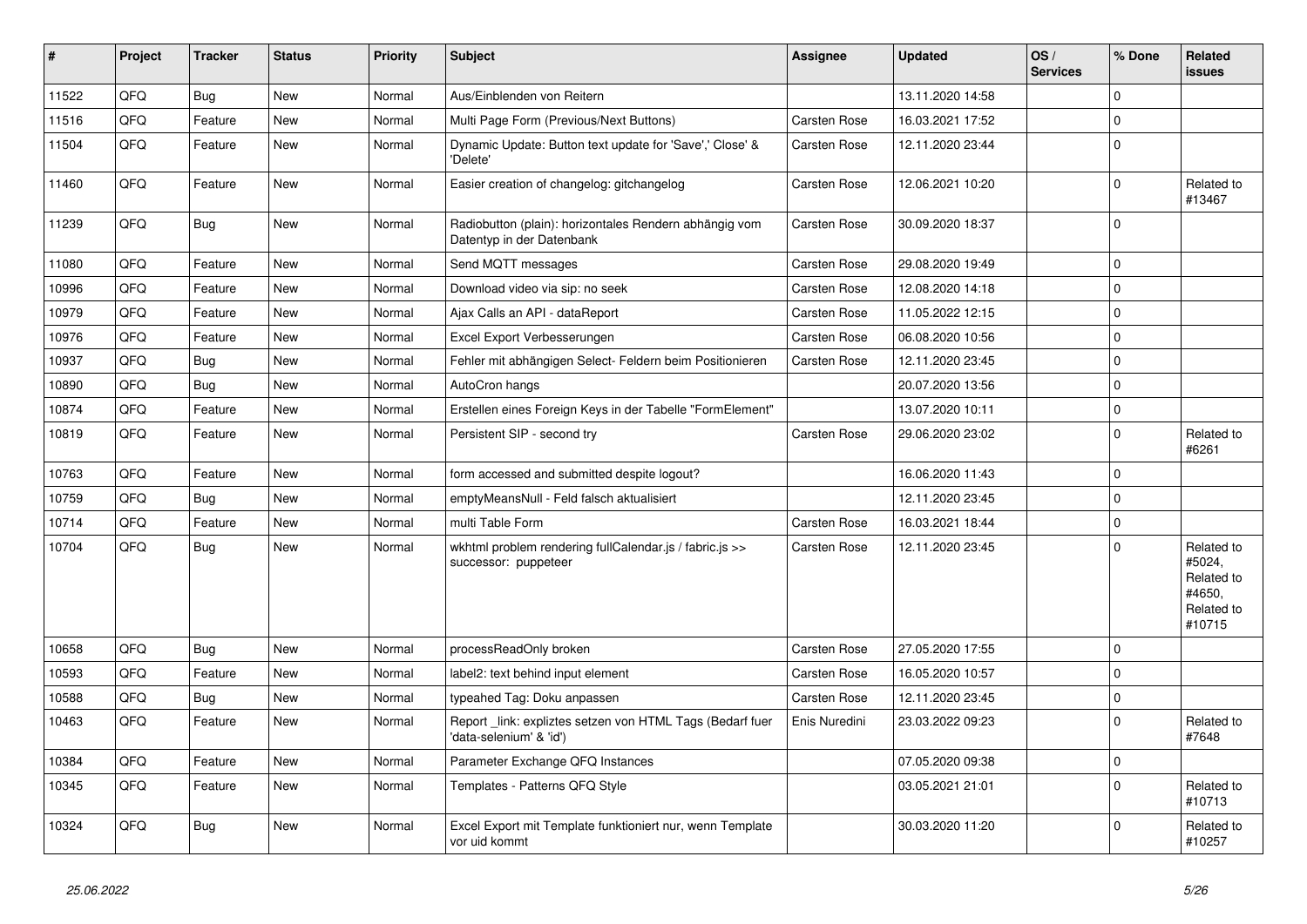| #     | Project | <b>Tracker</b> | <b>Status</b> | <b>Priority</b> | Subject                                                                                                                               | <b>Assignee</b>     | <b>Updated</b>   | OS/<br><b>Services</b> | % Done         | Related<br>issues                                                    |
|-------|---------|----------------|---------------|-----------------|---------------------------------------------------------------------------------------------------------------------------------------|---------------------|------------------|------------------------|----------------|----------------------------------------------------------------------|
| 10322 | QFQ     | Bug            | New           | Normal          | FormElement / Radio: missing column 'enum' >> FE not<br>reported                                                                      | <b>Carsten Rose</b> | 07.05.2020 09:37 |                        | $\Omega$       |                                                                      |
| 10119 | QFQ     | Feature        | New           | Normal          | Dropdown (selectlist) & TypeAhead: format and catagorize<br>list                                                                      | <b>Carsten Rose</b> | 07.05.2020 09:36 |                        | $\Omega$       |                                                                      |
| 10082 | QFQ     | Bug            | New           | Normal          | FE.type=SELECT - 'sanatize' Class                                                                                                     | <b>Carsten Rose</b> | 07.05.2020 09:36 |                        | $\Omega$       | Related to<br>#10081                                                 |
| 10080 | QFQ     | Feature        | New           | Normal          | Popup on 'save' / 'close': configure dialog (answer<br>yes/no/cancle/)                                                                | <b>Carsten Rose</b> | 28.03.2021 20:52 |                        | $\Omega$       | Is duplicate<br>of #12262                                            |
| 10014 | QFQ     | Feature        | New           | Normal          | Manual.rst: describe behaviour and process order of<br>fillStoreVar, slaveId, sqlBefore,                                              | <b>Carsten Rose</b> | 01.02.2020 22:31 |                        | $\Omega$       |                                                                      |
| 9983  | QFQ     | Feature        | New           | Normal          | Report Notation: new keyword 'range'                                                                                                  | <b>Carsten Rose</b> | 01.02.2020 15:55 |                        | $\Omega$       |                                                                      |
| 9927  | QFQ     | Feature        | New           | Normal          | QFQ Update: a) Update nur machen wenn BE User<br>eingeloggt ist., b) Bei Fehler genaue Meldung welcher<br>Updateschritt Probleme hat. | <b>Carsten Rose</b> | 22.01.2020 12:59 |                        | $\mathbf 0$    |                                                                      |
| 9855  | QFQ     | Bug            | New           | Normal          | <b>Required Check</b>                                                                                                                 |                     | 01.02.2020 15:56 |                        | $\mathbf 0$    |                                                                      |
| 9853  | QFQ     | Feature        | New           | Normal          | Check das SQL / QFQ / Mail Logfile geschrieben wird                                                                                   |                     | 09.01.2020 11:15 |                        | $\Omega$       |                                                                      |
| 9811  | QFQ     | Feature        | New           | Normal          | Report: tag every n'th row                                                                                                            | <b>Carsten Rose</b> | 01.02.2020 23:22 |                        | $\Omega$       |                                                                      |
| 9783  | QFQ     | Bug            | New           | Normal          | Email with special characters                                                                                                         | <b>Carsten Rose</b> | 01.02.2020 23:22 |                        | $\Omega$       |                                                                      |
| 9781  | QFQ     | Feature        | New           | Normal          | Button: CSS class to make buttons smaller                                                                                             | <b>Carsten Rose</b> | 01.02.2020 23:22 |                        | $\Omega$       |                                                                      |
| 9777  | QFQ     | Feature        | New           | Normal          | Logging QFQ Variables                                                                                                                 | <b>Carsten Rose</b> | 16.12.2019 17:17 |                        | $\Omega$       |                                                                      |
| 9773  | QFQ     | Bug            | New           | Normal          | form.parameter.formModeGlobal=requiredOff                                                                                             | <b>Carsten Rose</b> | 01.02.2020 15:56 |                        | $\Omega$       |                                                                      |
| 9707  | QFQ     | Feature        | New           | Normal          | SIP security: encode pageld and check pageld on decode                                                                                | <b>Carsten Rose</b> | 01.02.2020 23:22 |                        | $\mathbf 0$    |                                                                      |
| 9706  | QFQ     | Feature        | New           | Normal          | Multi File Upload (hidden template group)                                                                                             | <b>Carsten Rose</b> | 01.02.2020 23:22 |                        | $\Omega$       | Related to<br>#7521,<br>Related to<br>#5562.<br>Related to<br>#13330 |
| 9602  | QFQ     | Feature        | New           | Normal          | Form definition as JSON                                                                                                               | <b>Carsten Rose</b> | 01.02.2020 23:21 |                        | $\Omega$       | Related to<br>#9600                                                  |
| 9537  | QFQ     | Feature        | New           | Normal          | FormEditor: Edit fieldset in FrontEnd                                                                                                 | Carsten Rose        | 01.02.2020 23:22 |                        | $\mathbf 0$    |                                                                      |
| 9533  | QFQ     | Bug            | New           | Normal          | FE.type=upload: Check in 'beforeSave' if upload is given                                                                              | Carsten Rose        | 01.02.2020 23:22 |                        | $\overline{0}$ | Related to<br>#11523                                                 |
| 9352  | QFQ     | Feature        | New           | Normal          | FE 'Native' fire slaveld, sqlAfter, sqlIns                                                                                            | Carsten Rose        | 01.02.2020 23:22 |                        | $\mathbf 0$    |                                                                      |
| 9348  | QFQ     | Feature        | New           | Normal          | defaultThumbnailSize: pre render thumbnails                                                                                           | Carsten Rose        | 12.06.2021 09:05 |                        | 0              |                                                                      |
| 9317  | QFQ     | <b>Bug</b>     | New           | Normal          | FE.type=note: with dynamic show/hidden an empty label<br>causes trouble                                                               | Carsten Rose        | 01.02.2020 23:22 |                        | 0              |                                                                      |
| 9221  | QFQ     | Feature        | New           | Normal          | typeAhead: Zeichenlimite ausschalten                                                                                                  | Carsten Rose        | 08.05.2021 17:06 |                        | 0              |                                                                      |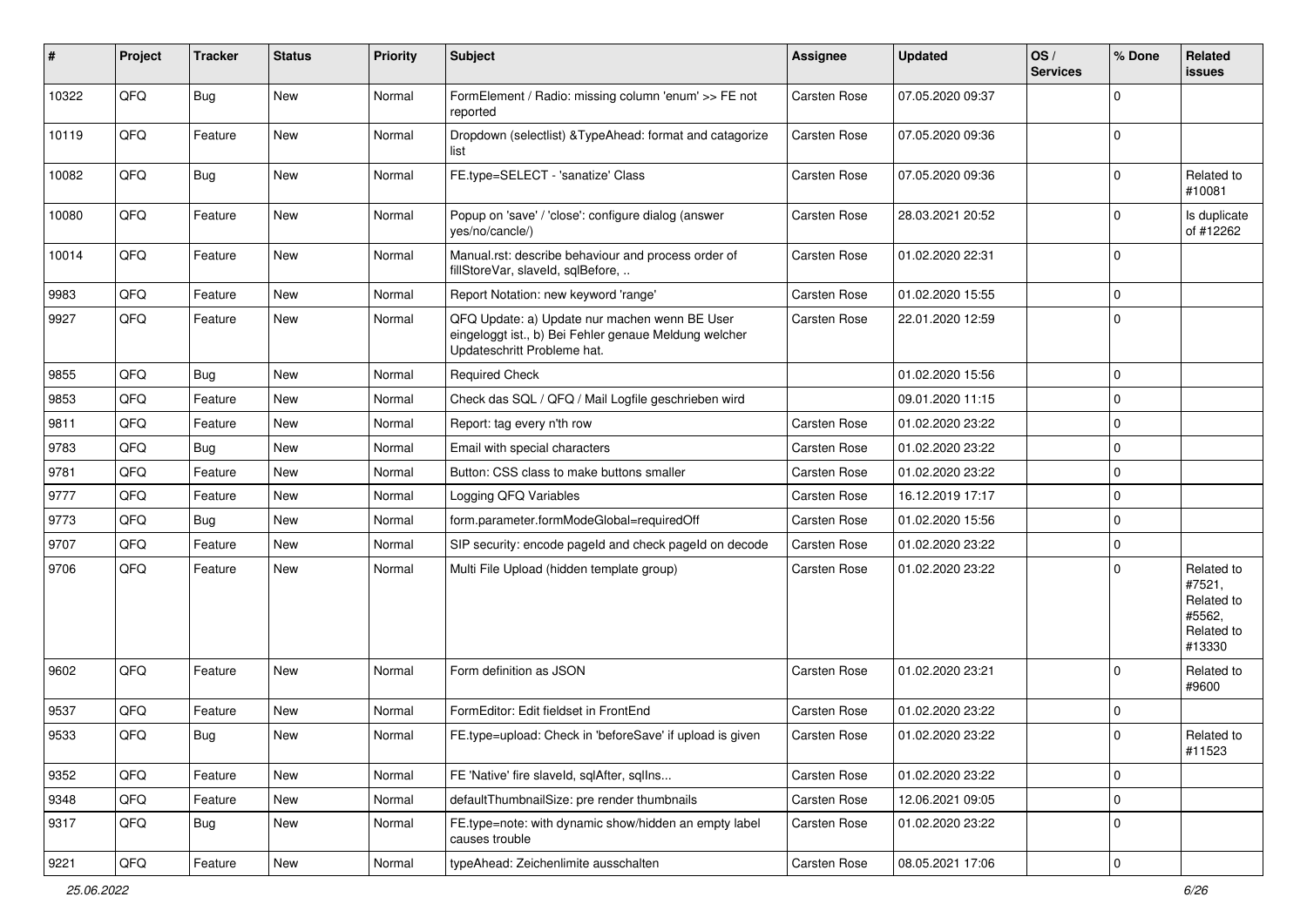| #    | Project | <b>Tracker</b> | <b>Status</b> | <b>Priority</b> | Subject                                                                                                | Assignee            | <b>Updated</b>   | OS/<br><b>Services</b> | % Done      | Related<br>issues    |
|------|---------|----------------|---------------|-----------------|--------------------------------------------------------------------------------------------------------|---------------------|------------------|------------------------|-------------|----------------------|
| 9208 | QFQ     | Feature        | New           | Normal          | Manage 'recent' records                                                                                | Carsten Rose        | 01.02.2020 23:22 |                        | $\Omega$    |                      |
| 9177 | QFQ     | Bug            | <b>New</b>    | Normal          | Bug? QFQ tries to save an action FE, which has real<br>existing column name                            | Carsten Rose        | 01.02.2020 23:22 |                        | $\mathbf 0$ |                      |
| 9136 | QFQ     | Feature        | <b>New</b>    | Normal          | Create ZIP files with dynamic PDFs                                                                     | <b>Carsten Rose</b> | 01.02.2020 23:22 |                        | $\mathbf 0$ |                      |
| 9129 | QFQ     | Feature        | New           | Normal          | sqlValidate: Message as notification, not as error                                                     | Carsten Rose        | 01.02.2020 23:22 |                        | $\Omega$    | Related to<br>#9128  |
| 9128 | QFQ     | Feature        | New           | Normal          | Error Message: not replaced variables- a) replace back to<br>$\langle \{ \cdot, b \rangle$ underline   | <b>Carsten Rose</b> | 01.02.2020 23:22 |                        | $\mathbf 0$ | Related to<br>#9129  |
| 9127 | QFQ     | <b>Bug</b>     | <b>New</b>    | Normal          | Error Message: change 'roll over' color - text not readable                                            | <b>Carsten Rose</b> | 01.02.2020 23:22 |                        | $\mathbf 0$ |                      |
| 9077 | QFQ     | <b>Bug</b>     | New           | Normal          | typeAheadSql: report broken SQL                                                                        | Carsten Rose        | 01.02.2020 23:22 |                        | $\mathbf 0$ |                      |
| 9013 | QFQ     | <b>Bug</b>     | <b>New</b>    | Normal          | Error in Twig template not handled                                                                     | Carsten Rose        | 20.10.2021 13:43 |                        | $\mathbf 0$ |                      |
| 8975 | QFQ     | Feature        | <b>New</b>    | Normal          | Report Notation: 2.0                                                                                   | Carsten Rose        | 01.02.2020 23:22 |                        | $\Omega$    | Related to<br>#8963  |
| 8806 | QFQ     | Feature        | <b>New</b>    | Normal          | SQL Function nl2br                                                                                     | Carsten Rose        | 01.02.2020 23:22 |                        | $\Omega$    |                      |
| 8719 | QFQ     | Feature        | New           | Normal          | extraButtonLock: add support for 0/1                                                                   | Carsten Rose        | 01.02.2020 23:22 |                        | $\mathbf 0$ |                      |
| 8702 | QFQ     | Feature        | New           | Normal          | Load Record which is locked: missing user info                                                         | Carsten Rose        | 11.12.2019 16:16 |                        | $\Omega$    | Related to<br>#9789  |
| 8336 | QFQ     | Feature        | New           | Normal          | Form > modified > Close New: a) Optional disable popup, b)<br>custom text, c) mode on save: close stay | Carsten Rose        | 01.02.2020 23:22 |                        | $\mathbf 0$ | Related to<br>#8335  |
| 8217 | QFQ     | Feature        | New           | Normal          | if-elseif-else construct                                                                               | Carsten Rose        | 16.03.2021 18:41 |                        | $\mathbf 0$ | Related to<br>#10716 |
| 8187 | QFQ     | Feature        | New           | Normal          | Subrecord: enable/hide new button - make new/edit/delete<br>customizeable.                             | Carsten Rose        | 06.03.2021 18:44 |                        | $\mathbf 0$ | Related to<br>#11326 |
| 8089 | QFQ     | Feature        | New           | Normal          | Copy/Paste for FormElements                                                                            | Carsten Rose        | 01.02.2020 23:22 |                        | $\Omega$    |                      |
| 8049 | QFQ     | <b>Bug</b>     | <b>New</b>    | Normal          | FE.type=note, column 'value': text moves some pixel to top<br>after save                               | Carsten Rose        | 01.02.2020 23:22 |                        | $\Omega$    |                      |
| 7924 | QFQ     | Feature        | <b>New</b>    | Normal          | Radio/Checkbox with Tooltip                                                                            | Carsten Rose        | 01.02.2020 23:22 |                        | $\Omega$    |                      |
| 7920 | QFQ     | Feature        | <b>New</b>    | Normal          | FE: Syntax Highlight, Zeinlenumbruch                                                                   | Carsten Rose        | 01.02.2020 10:03 |                        | $\mathbf 0$ |                      |
| 7890 | QFQ     | <b>Bug</b>     | New           | Normal          | FormElement 'required': extraButtonInfo not aligned                                                    | Carsten Rose        | 11.06.2021 21:17 |                        | $\Omega$    | Related to<br>#11517 |
| 7812 | QFQ     | Feature        | New           | Normal          | FE 'Subrecord' - new option 'subrecordShowFilter',<br>'subrecordPaging'                                | Carsten Rose        | 01.02.2020 23:22 |                        | $\Omega$    |                      |
| 7795 | QFQ     | Bug            | New           | Normal          | Readonly Form: Typeahead-Felder                                                                        | Carsten Rose        | 01.02.2020 23:22 |                        | 0           |                      |
| 7685 | QFQ     | <b>Bug</b>     | New           | Normal          | Open FormElement from QFQ error message and save<br>modified record: error about missing {{formId:F}}  | Carsten Rose        | 01.02.2020 23:22 |                        | $\mathbf 0$ |                      |
| 7683 | QFQ     | Feature        | New           | Normal          | Special column names in '{{ SELECT  AS _link }}' should<br>be detected                                 | Carsten Rose        | 01.02.2020 23:21 |                        | 0           |                      |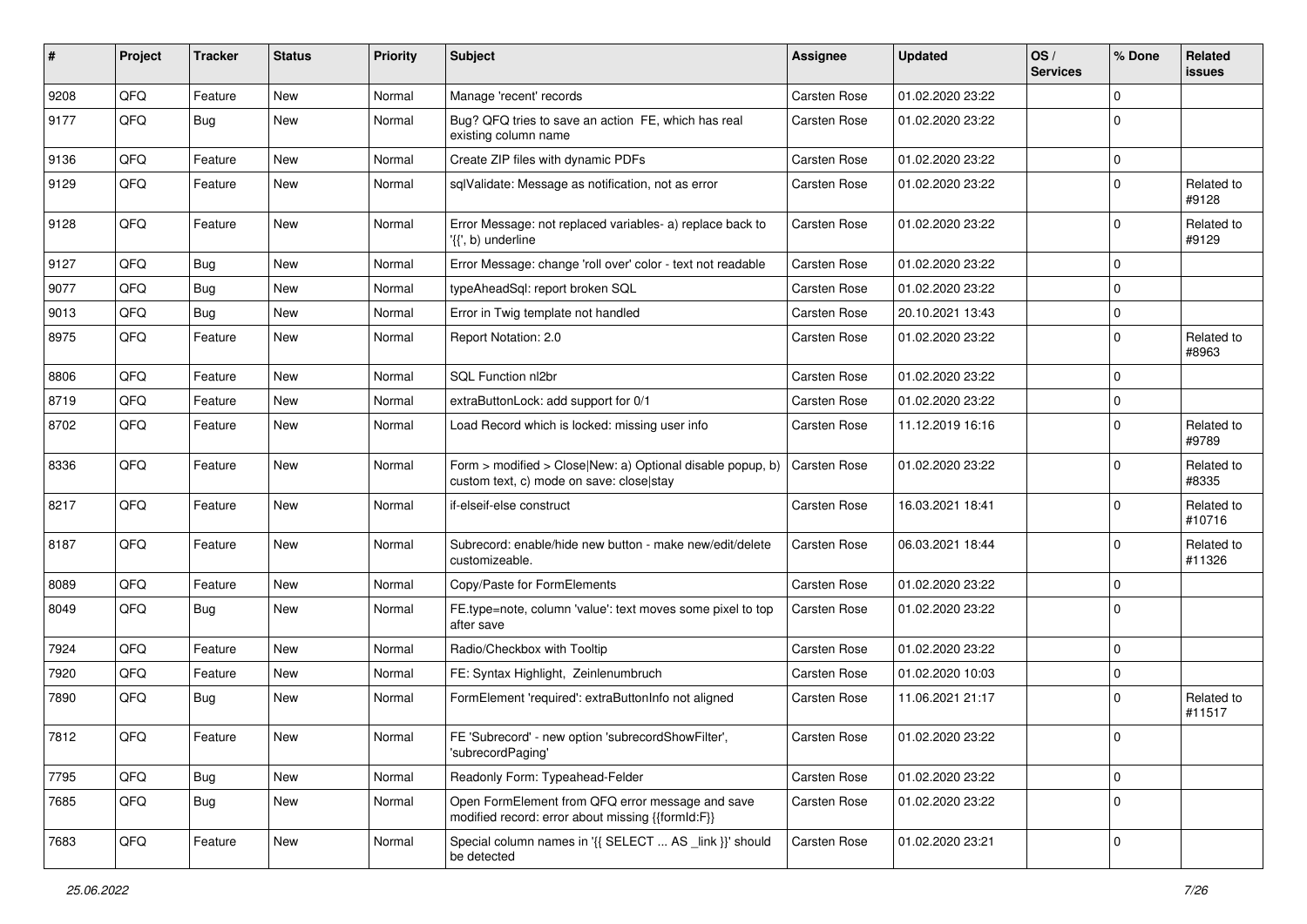| #    | Project | <b>Tracker</b> | <b>Status</b> | <b>Priority</b> | Subject                                                                                                          | Assignee            | <b>Updated</b>   | OS/<br><b>Services</b> | % Done      | Related<br>issues         |
|------|---------|----------------|---------------|-----------------|------------------------------------------------------------------------------------------------------------------|---------------------|------------------|------------------------|-------------|---------------------------|
| 7681 | QFQ     | Feature        | New           | Normal          | Optional switch off 'check for modified record'                                                                  | Carsten Rose        | 01.02.2020 23:21 |                        | $\Omega$    |                           |
| 7660 | QFQ     | Feature        | New           | Normal          | IMAP: import mails to DB, move / delete mails                                                                    | <b>Carsten Rose</b> | 01.02.2020 09:52 |                        | $\Omega$    |                           |
| 7574 | QFQ     | <b>Bug</b>     | New           | Normal          | Substitute error: form element not reported / dont parse<br>Form.note                                            | <b>Carsten Rose</b> | 01.02.2020 23:21 |                        | $\Omega$    |                           |
| 7547 | QFQ     | Bug            | New           | Normal          | Error Message in afterSave: wrong parameter column<br>reported                                                   | <b>Carsten Rose</b> | 01.02.2020 23:22 |                        | $\Omega$    |                           |
| 7524 | QFQ     | Bug            | New           | Normal          | QFQ throws a 'General Error' if 'fileadmin/protected/log/' is<br>not writeable                                   | <b>Carsten Rose</b> | 01.02.2020 23:22 |                        | 0           |                           |
| 7521 | QFQ     | Feature        | New           | Normal          | TemplateGroup: fe.type=upload                                                                                    | <b>Carsten Rose</b> | 01.02.2020 23:21 |                        | 0           | Related to<br>#9706       |
| 7520 | QFQ     | Feature        | New           | Normal          | QR Code:  AS _qr ( AS _link)                                                                                     | <b>Carsten Rose</b> | 01.02.2020 23:22 |                        | $\Omega$    |                           |
| 7519 | QFQ     | Feature        | New           | Normal          | Select: Multi                                                                                                    | <b>Carsten Rose</b> | 01.02.2020 23:22 |                        | 0           |                           |
| 7513 | QFQ     | Bug            | New           | Normal          | Radios not correct aligned                                                                                       | <b>Carsten Rose</b> | 01.02.2020 23:22 |                        | $\Omega$    |                           |
| 7512 | QFQ     | Bug            | New           | Normal          | FE: inputType=number >> 'pattern' is not respected                                                               | Carsten Rose        | 01.02.2020 23:22 |                        | 0           |                           |
| 7481 | QFQ     | Feature        | New           | Normal          | Detect 'BaseUrl' automatically                                                                                   | <b>Carsten Rose</b> | 01.02.2020 23:21 |                        | 0           |                           |
| 7480 | QFQ     | Feature        | New           | Normal          | Record History (Undo / Redo)                                                                                     | Carsten Rose        | 11.12.2019 16:16 |                        | $\Omega$    | Related to<br>#2361       |
| 7342 | QFQ     | Feature        | New           | Normal          | add content $=$ hide this                                                                                        | Carsten Rose        | 01.02.2020 23:21 |                        | 0           |                           |
| 7280 | QFQ     | Feature        | New           | Normal          | recently used table                                                                                              | <b>Carsten Rose</b> | 01.02.2020 23:21 |                        | $\mathbf 0$ |                           |
| 7261 | QFQ     | Bug            | New           | Normal          | Report pathFilename for user without path, only the filename Carsten Rose                                        |                     | 01.02.2020 23:21 |                        | 0           |                           |
| 7239 | QFQ     | Feature        | New           | Normal          | TinyMCE: html tag whitelist                                                                                      | <b>Carsten Rose</b> | 01.02.2020 23:21 |                        | $\Omega$    | Related to<br>#14320      |
| 7219 | QFQ     | <b>Bug</b>     | New           | Normal          | typeSheadSql / typeAheadSqlPrefetch: change to curly<br>braces                                                   | <b>Carsten Rose</b> | 01.02.2020 23:21 |                        | 0           |                           |
| 7175 | QFQ     | Feature        | New           | Normal          | Upload: md5 hash as filename                                                                                     | <b>Carsten Rose</b> | 01.02.2020 23:21 |                        | 0           |                           |
| 7119 | QFQ     | Feature        | New           | Normal          | Upload: scaleDownWidth, scaleDownHeight                                                                          | <b>Carsten Rose</b> | 01.02.2020 23:21 |                        | 0           |                           |
| 7109 | QFQ     | Feature        | New           | Normal          | Dynamic Updates: row/element hide                                                                                | <b>Carsten Rose</b> | 01.02.2020 23:22 |                        | $\Omega$    | Has<br>duplicate<br>#4081 |
| 7102 | QFQ     | Feature        | New           | Normal          | Comment sign in report: '#' and '--'                                                                             | <b>Carsten Rose</b> | 01.02.2020 23:21 |                        | $\Omega$    |                           |
| 7099 | QFQ     | Feature        | New           | Normal          | Redesign FormEditor                                                                                              | Carsten Rose        | 01.02.2020 23:21 |                        | l 0         |                           |
| 7014 | QFQ     | <b>Bug</b>     | New           | Normal          | Sending invalid emails succeeds when<br>debug.redirectAllMailTo is set                                           | Carsten Rose        | 01.02.2020 23:21 |                        | $\mathbf 0$ |                           |
| 7002 | QFQ     | Bug            | New           | Normal          | Dynamic Update: row does not disappear / appear                                                                  | Carsten Rose        | 01.02.2020 23:22 |                        | $\mathbf 0$ |                           |
| 6912 | QFQ     | Bug            | New           | Normal          | error Message Var 'deadline' already set in SIP - in Form<br>with FE.value={{deadline:R:::{{deadlinePeriod:Y}}}} | Carsten Rose        | 01.02.2020 23:21 |                        | $\mathbf 0$ |                           |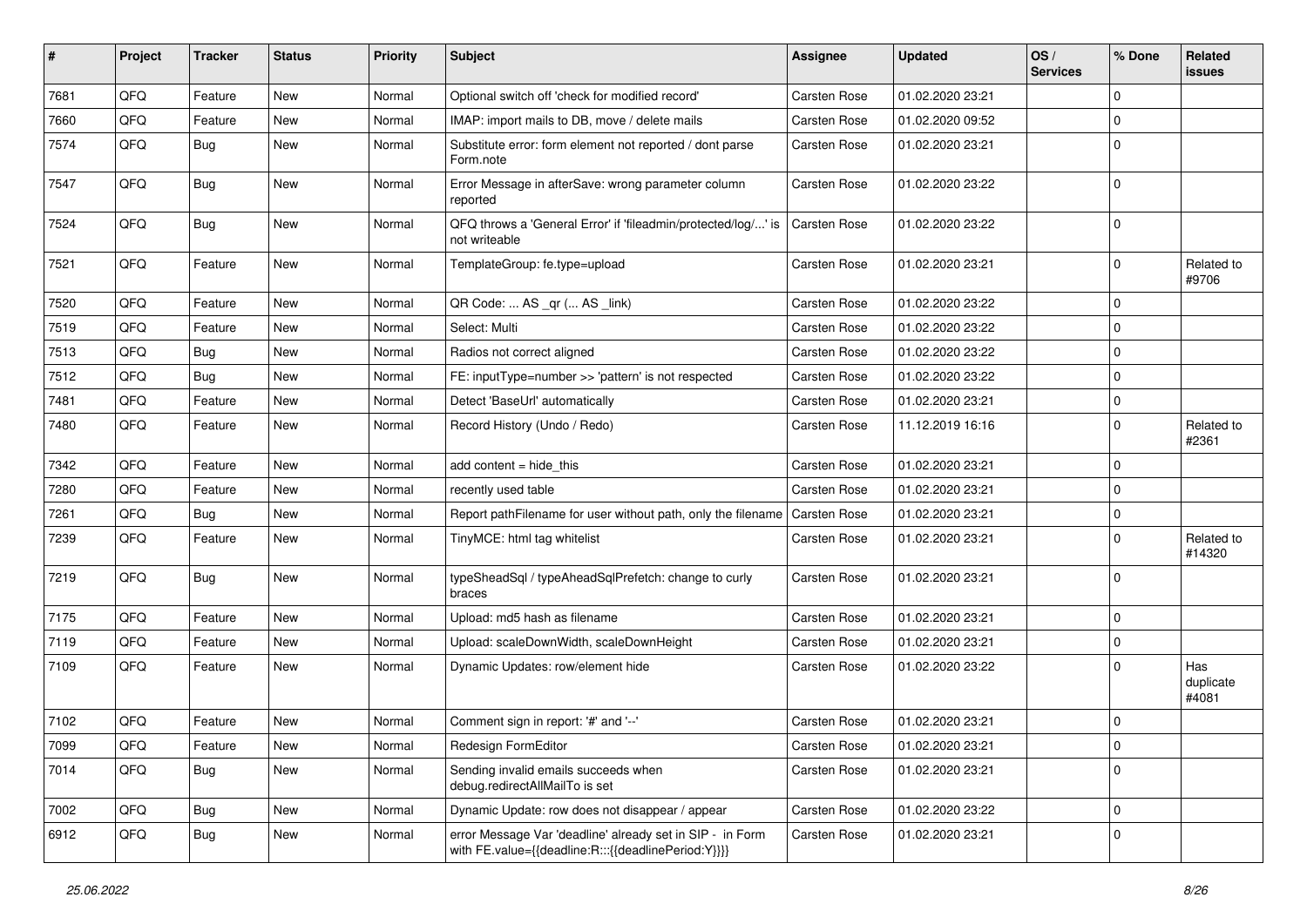| ∦    | Project | <b>Tracker</b> | <b>Status</b> | <b>Priority</b> | <b>Subject</b>                                                                                                                            | Assignee            | <b>Updated</b>   | OS/<br><b>Services</b> | % Done      | Related<br>issues                           |
|------|---------|----------------|---------------|-----------------|-------------------------------------------------------------------------------------------------------------------------------------------|---------------------|------------------|------------------------|-------------|---------------------------------------------|
| 6855 | QFQ     | Feature        | New           | Normal          | With {{feUser:U}}!={{feUser:T}}: Save / Delete: only possible   Carsten Rose<br>with {{feUserSave:U}}='yes' and '{{feUserDelete:U}}='yes' |                     | 01.02.2020 23:21 |                        | $\Omega$    |                                             |
| 6765 | QFQ     | Feature        | <b>New</b>    | Normal          | Moeglichkeit via QFQ eigene Logs zu schreiben                                                                                             | Carsten Rose        | 01.02.2020 23:21 |                        | 0           |                                             |
| 6723 | QFQ     | Feature        | <b>New</b>    | Normal          | Report QFQ Installation and Version                                                                                                       | Carsten Rose        | 12.06.2021 09:07 |                        | 0           |                                             |
| 6677 | QFQ     | Bug            | New           | Normal          | Error message FE Action Element: no/wrong FE reference<br>who cause the problem.                                                          | Carsten Rose        | 01.02.2020 23:21 |                        | $\Omega$    |                                             |
| 6602 | QFQ     | Feature        | <b>New</b>    | Normal          | Formlet: in Report auf Mausklick ein mini-form oeffnen                                                                                    | Carsten Rose        | 11.12.2019 16:16 |                        | 0           |                                             |
| 6594 | QFQ     | Feature        | New           | Normal          | Excel: on download, check if there is a valid sip                                                                                         | Carsten Rose        | 01.02.2020 23:21 |                        | $\Omega$    |                                             |
| 6483 | QFQ     | Bug            | <b>New</b>    | Normal          | R Store funktioniert nicht bei 'Report Notation' im FE                                                                                    | Carsten Rose        | 01.02.2020 23:21 |                        | $\Omega$    |                                             |
| 6462 | QFQ     | Bug            | New           | Normal          | File Upload: Nutzlose Fehlermeldung wenn Datei zu gross                                                                                   | Carsten Rose        | 01.02.2020 23:21 |                        | $\Omega$    | Related to<br>#6139                         |
| 6437 | QFQ     | Feature        | New           | Normal          | Neuer Mode Button bei FormElementen                                                                                                       | Carsten Rose        | 01.02.2020 23:21 |                        | $\Omega$    | Related to<br>#9668.<br>Blocked by<br>#9678 |
| 6292 | QFQ     | Feature        | <b>New</b>    | Normal          | Download: File speichern mit Hash aber original Filename in<br>der Datenbank vermerken fuer Downloads                                     | <b>Carsten Rose</b> | 01.02.2020 23:21 |                        | $\Omega$    |                                             |
| 6289 | QFQ     | Feature        | <b>New</b>    | Normal          | Form: Log                                                                                                                                 | Carsten Rose        | 01.02.2020 23:21 |                        | 0           |                                             |
| 6261 | QFQ     | Feature        | New           | Normal          | Persistent SIP                                                                                                                            | Carsten Rose        | 12.06.2021 09:07 |                        | $\Omega$    | Related to<br>#10819                        |
| 5782 | QFQ     | Feature        | New           | Normal          | NextCloud API                                                                                                                             | Carsten Rose        | 01.02.2020 10:02 |                        | 0           |                                             |
| 5576 | QFQ     | Bug            | <b>New</b>    | Normal          | Using MySQL 'DROP' requires privilege - wich is not really<br>necessary.                                                                  | Carsten Rose        | 01.02.2020 23:21 |                        | $\Omega$    |                                             |
| 5559 | QFQ     | Bug            | <b>New</b>    | Normal          | FE.type = Upload: 'accept' might contain variables                                                                                        | Carsten Rose        | 11.05.2020 21:23 |                        | $\Omega$    |                                             |
| 5345 | QFQ     | Feature        | New           | Normal          | Report: UPDATE / INSERT / DELETE statements should<br>trigger subqueries, depending on the result.                                        | Carsten Rose        | 27.05.2020 16:11 |                        | $\Omega$    |                                             |
| 5305 | QFQ     | Bug            | New           | Normal          | Upload FormElement: nicht disabled by readonly Form                                                                                       | Carsten Rose        | 16.06.2021 13:43 |                        | $\Omega$    | Related to<br>#9347,<br>Related to<br>#9834 |
| 5131 | QFQ     | Feature        | <b>New</b>    | Normal          | Activate Spin Gear ('wait/busy' indicator) via LINK attribute                                                                             | Carsten Rose        | 01.02.2020 23:21 |                        | 0           |                                             |
| 4756 | QFQ     | Bug            | New           | Normal          | Form dirty even nothing changes                                                                                                           | Carsten Rose        | 11.12.2019 16:16 |                        | $\Omega$    |                                             |
| 4413 | QFQ     | Feature        | New           | Normal          | fieldset: show/hidden, modeSql, dynamicUpdate                                                                                             | Carsten Rose        | 09.02.2022 15:19 |                        | $\mathbf 0$ |                                             |
| 4250 | QFQ     | Feature        | New           | Normal          | AutoCron in QFQ via PHP                                                                                                                   | Carsten Rose        | 01.02.2020 23:21 |                        | $\Omega$    | Related to<br>#3292,<br>Related to<br>#3291 |
| 4082 | QFQ     | Feature        | New           | Normal          | Dynamic Update: modeSql - useful default                                                                                                  | Carsten Rose        | 01.02.2020 23:22 |                        | 0           |                                             |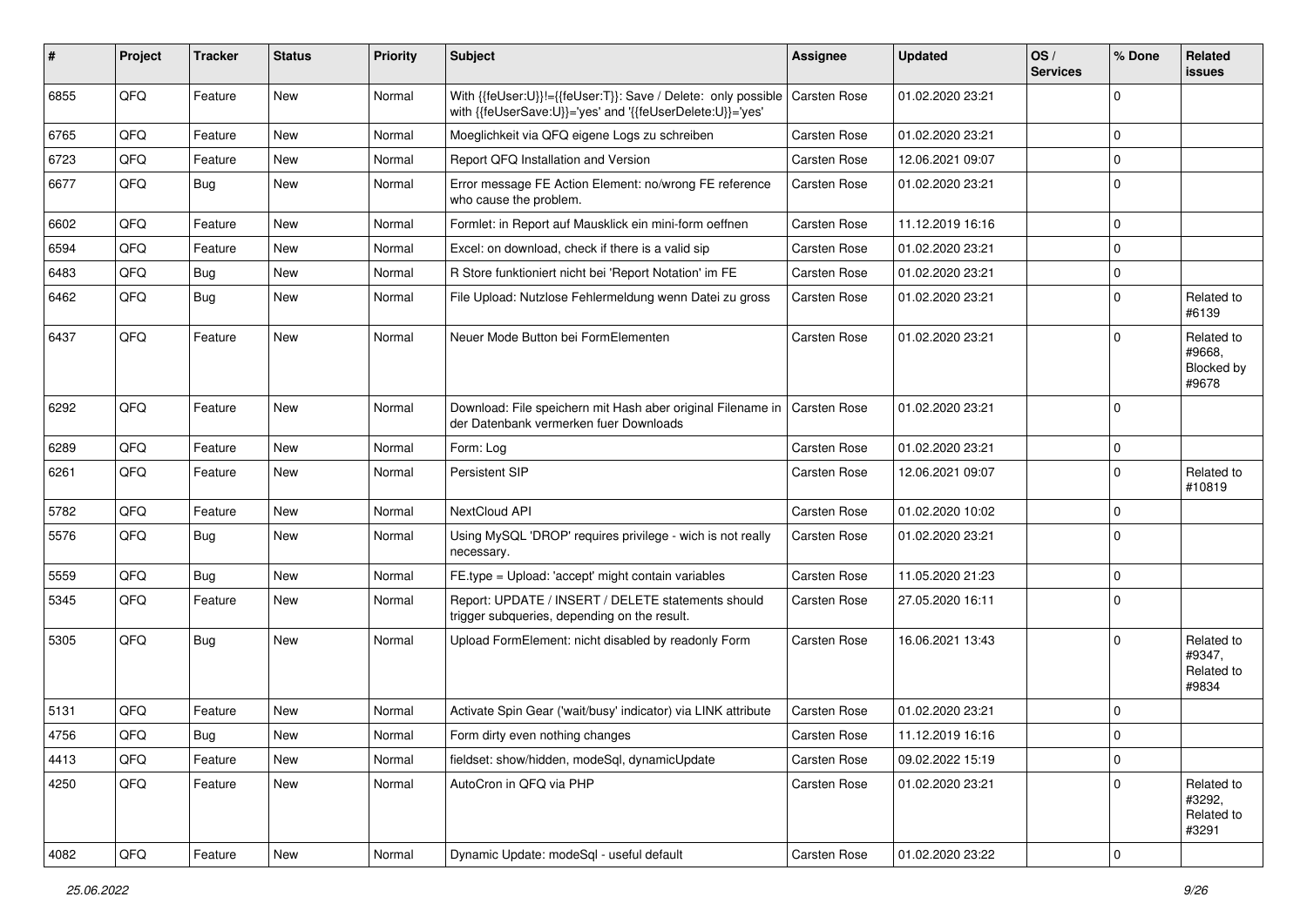| ∥#    | <b>Project</b> | <b>Tracker</b> | <b>Status</b> | <b>Priority</b> | <b>Subject</b>                                                                                    | <b>Assignee</b> | <b>Updated</b>   | OS/<br><b>Services</b> | % Done         | Related<br>issues                                                      |
|-------|----------------|----------------|---------------|-----------------|---------------------------------------------------------------------------------------------------|-----------------|------------------|------------------------|----------------|------------------------------------------------------------------------|
| 4050  | QFQ            | Feature        | New           | Normal          | sql.log: 1) FormElement ID which causes a specific action,<br>2) Result in the same row.          | Carsten Rose    | 15.04.2020 11:35 |                        | $\Omega$       | Related to<br>#5458                                                    |
| 4023  | QFQ            | Feature        | New           | Normal          | prepared statements - FE action: salveld, sqllnsert,<br>sqlUpdate, sqlDelete, sqlBefore, sqlAfter | Carsten Rose    | 11.12.2019 16:15 |                        | $\overline{0}$ |                                                                        |
| 3864  | QFQ            | Feature        | <b>New</b>    | Normal          | Encrypt / decrypt field                                                                           | Carsten Rose    | 08.03.2021 18:08 |                        | $\mathbf 0$    |                                                                        |
| 3547  | QFQ            | Bug            | New           | Normal          | FE of type 'note' causes writing of empty fields.                                                 | Carsten Rose    | 01.02.2020 23:21 |                        | $\Omega$       |                                                                        |
| 3504  | QFQ            | Feature        | <b>New</b>    | Normal          | Logging: welche Action FEs werden wann wie ausgefuehrt                                            | Carsten Rose    | 01.02.2020 23:21 |                        | $\mathbf 0$    | Related to<br>#5458,<br>Related to<br>#4092                            |
| 3432  | QFQ            | Feature        | <b>New</b>    | Normal          | subrecord: dynamicUpdate                                                                          | Carsten Rose    | 11.06.2020 21:10 |                        | $\Omega$       | Related to<br>#5691                                                    |
| 2361  | QFQ            | Feature        | New           | Normal          | Logging wer/wann/wo welches Formular aufgerufen hat                                               | Carsten Rose    | 11.12.2019 16:15 |                        | $\Omega$       | Related to<br>#4432,<br>Related to<br>#7480                            |
| 14371 | QFQ            | Feature        | Priorize      | Normal          | <b>LDAP via REPORT</b>                                                                            | Carsten Rose    | 19.06.2022 16:37 |                        | $\overline{0}$ |                                                                        |
| 14290 | QFQ            | Feature        | Priorize      | Normal          | FormEditor: Show Table Definition                                                                 | Carsten Rose    | 19.06.2022 16:37 |                        | $\pmb{0}$      |                                                                        |
| 14283 | QFQ            | <b>Bug</b>     | Priorize      | Normal          | HEIC / HEIF convert doesn't trigger                                                               | Carsten Rose    | 19.06.2022 16:37 |                        | $\Omega$       |                                                                        |
| 13943 | QFQ            | Bug            | Priorize      | Normal          | unable to find formgroup                                                                          | Enis Nuredini   | 28.05.2022 11:03 |                        | $\Omega$       |                                                                        |
| 13900 | QFQ            | Feature        | Priorize      | Normal          | Selenium: Check das Cookie/PDF funktioniert                                                       | Enis Nuredini   | 25.03.2022 12:45 |                        | $\Omega$       |                                                                        |
| 12504 | QFQ            | Feature        | Priorize      | Normal          | sgl.log: report fe.id                                                                             | Carsten Rose    | 05.05.2021 22:09 |                        | $\Omega$       |                                                                        |
| 12503 | QFQ            | Feature        | Priorize      | Normal          | Detect dangerous UPDATE statement with missing WHERE                                              | Carsten Rose    | 05.05.2021 22:09 |                        | $\mathbf 0$    |                                                                        |
| 12452 | QFQ            | Feature        | Priorize      | Normal          | BaseURL: alsways with '/' at the end                                                              | Carsten Rose    | 19.06.2022 13:45 |                        | $\Omega$       | Related to<br>#10782                                                   |
| 12325 | QFQ            | Bug            | Priorize      | Normal          | MultiDB form.dbIndex not working for report syntax                                                | Carsten Rose    | 07.09.2021 13:37 |                        | $\Omega$       | Related to<br>#12145,<br>Related to<br>#12314                          |
| 11320 | QFQ            | Feature        | Priorize      | Normal          | Typo3 Version 10 support                                                                          | Carsten Rose    | 05.05.2021 22:09 |                        | 0              |                                                                        |
| 10569 | QFQ            | Feature        | Priorize      | Normal          | link blank more safe                                                                              | Enis Nuredini   | 25.03.2022 12:44 |                        | $\Omega$       |                                                                        |
| 10015 | QFQ            | Feature        | Priorize      | Normal          | Monospace in Textarea                                                                             | Carsten Rose    | 03.02.2020 13:40 |                        | $\pmb{0}$      |                                                                        |
| 10012 | QFQ            | Feature        | Priorize      | Normal          | redirectAllMailTo: {{beEmail:T}}                                                                  | Carsten Rose    | 08.05.2021 09:54 |                        | $\Omega$       | Related to<br>#12412,<br>Related to<br>#12413,<br>Related to<br>#10011 |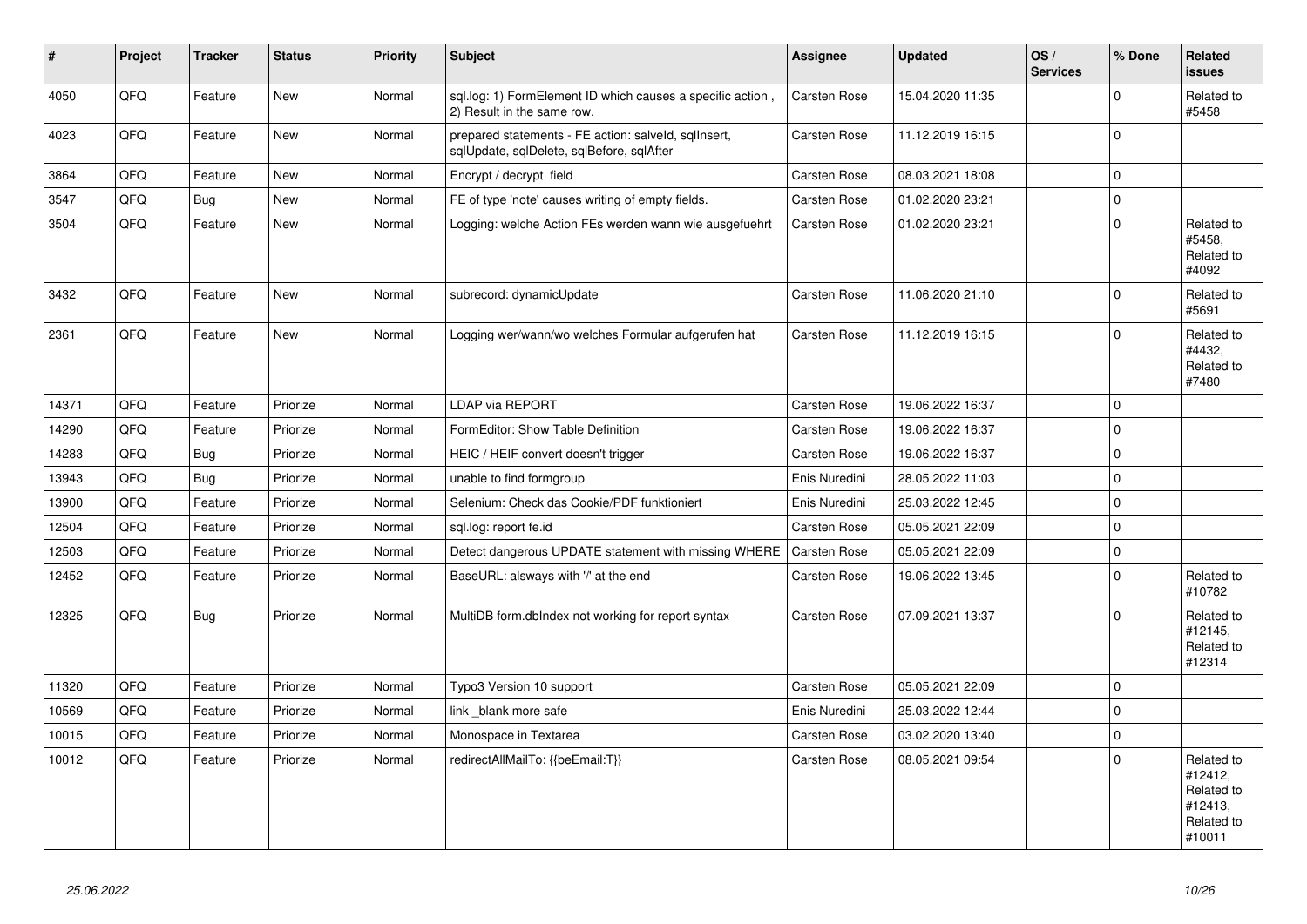| #     | Project | <b>Tracker</b> | <b>Status</b> | <b>Priority</b> | <b>Subject</b>                                                                                           | <b>Assignee</b> | <b>Updated</b>   | OS/<br><b>Services</b> | % Done      | Related<br><b>issues</b>                                                |
|-------|---------|----------------|---------------|-----------------|----------------------------------------------------------------------------------------------------------|-----------------|------------------|------------------------|-------------|-------------------------------------------------------------------------|
| 10011 | QFQ     | Feature        | Priorize      | Normal          | Offer new STORE TYPO3 Variable 'beUser', 'beEmail'                                                       | Carsten Rose    | 08.05.2021 09:51 |                        | $\Omega$    | Related to<br>#10012,<br>Related to<br>#12511                           |
| 10005 | QFQ     | Feature        | Priorize      | Normal          | Report / special column name:  AS calendar                                                               | Carsten Rose    | 03.06.2020 17:28 |                        | $\Omega$    |                                                                         |
| 10003 | QFQ     | Feature        | Priorize      | Normal          | fieldset: stronger visualize group                                                                       | Benjamin Baer   | 12.02.2020 08:13 |                        | $\mathbf 0$ |                                                                         |
| 9975  | QFQ     | <b>Bug</b>     | Priorize      | Normal          | Dropdown Menu: 'r:3' broken                                                                              | Carsten Rose    | 01.02.2020 10:13 |                        | 0           |                                                                         |
| 9968  | QFQ     | Feature        | Priorize      | Normal          | Tooltip in Links for Developer                                                                           | Carsten Rose    | 01.02.2020 23:17 |                        | $\mathbf 0$ |                                                                         |
| 9958  | QFQ     | Bug            | Priorize      | Normal          | Broken subrecord query: no error message                                                                 | Carsten Rose    | 05.02.2021 15:15 |                        | $\mathbf 0$ |                                                                         |
| 9947  | QFQ     | Bug            | Priorize      | Normal          | Unwanted error message if missing 'typeAheadSqlPrefetch'                                                 | Carsten Rose    | 01.02.2020 10:13 |                        | 0           |                                                                         |
| 9928  | QFQ     | Feature        | Priorize      | Normal          | SpecialColumnName: a) Deprecated: ' AS "_+tag " ', b)<br>New: ' AS "_ <tag1><tag2>" '</tag2></tag1>      | Carsten Rose    | 01.02.2020 23:17 |                        | $\mathbf 0$ | Related to<br>#9929                                                     |
| 9900  | QFQ     | Feature        | Priorize      | Normal          | Generic API Call: tt-content record >> JSON                                                              | Carsten Rose    | 01.02.2020 10:13 |                        | $\mathbf 0$ |                                                                         |
| 9862  | QFQ     | Bug            | Priorize      | Normal          | Failed writing to sql mail qfq.log should throw an exception                                             | Carsten Rose    | 01.02.2020 10:13 |                        | 0           |                                                                         |
| 9834  | QFQ     | Bug            | Priorize      | Normal          | Input elements with tag 'disabled' are missing on<br>form-submit: server option 'processReadOnly' broken | Carsten Rose    | 07.12.2021 16:43 |                        | $\mathbf 0$ | Related to<br>#9691,<br>Related to<br>#5305, Has<br>duplicate<br>#12331 |
| 9668  | QFQ     | Feature        | Priorize      | Normal          | Form.mode: rename 'hidden' to 'hide'                                                                     | Carsten Rose    | 05.05.2021 22:14 |                        | 0           | Related to<br>#6437                                                     |
| 9394  | QFQ     | Feature        | Priorize      | Normal          | REST: allow for non numerical ids in get requests                                                        | Carsten Rose    | 05.05.2021 22:10 |                        | $\mathbf 0$ |                                                                         |
| 9346  | QFQ     | Feature        | Priorize      | Normal          | beforeSave: check if an upload is given                                                                  | Carsten Rose    | 11.06.2021 21:18 |                        | $\Omega$    |                                                                         |
| 9135  | QFQ     | Feature        | Priorize      | Normal          | Progress Bar generic / replace old hourglass download<br>popup                                           | Benjamin Baer   | 03.01.2022 07:43 |                        | $\Omega$    |                                                                         |
| 8963  | QFQ     | Feature        | Priorize      | Normal          | Setting values in a store: flexible way                                                                  | Carsten Rose    | 05.05.2021 22:10 |                        | $\mathbf 0$ | Related to<br>#8975                                                     |
| 8585  | QFQ     | Feature        | Priorize      | Normal          | Enhance Error message for 'unknown form'                                                                 | Carsten Rose    | 01.02.2020 10:13 |                        | 0           |                                                                         |
| 8584  | QFQ     | Feature        | Priorize      | Normal          | FE 'Action' - never assign to Container (except Template)<br>Group)                                      | Carsten Rose    | 01.02.2020 10:13 |                        | $\mathbf 0$ |                                                                         |
| 8277  | QFQ     | Feature        | Priorize      | Normal          | fe.parameter.default=                                                                                    | Carsten Rose    | 01.02.2020 23:17 |                        | 0           | Related to<br>#8113                                                     |
| 8044  | QFG     | Feature        | Priorize      | Normal          | Transaction: a) Form, b) Report                                                                          | Carsten Rose    | 05.05.2021 22:14 |                        | $\mathbf 0$ | Related to<br>#8043                                                     |
| 8037  | QFQ     | Bug            | Priorize      | Normal          | FE.type=upload (advanced mode): {{slaveld:V}} missing<br>during dynamic update                           | Carsten Rose    | 01.02.2020 10:13 |                        | 0           |                                                                         |
| 8034  | QFG     | Feature        | Priorize      | Normal          | FormElement 'data': 22.22.2222 should not be accepted                                                    | Carsten Rose    | 01.02.2020 10:13 |                        | $\pmb{0}$   |                                                                         |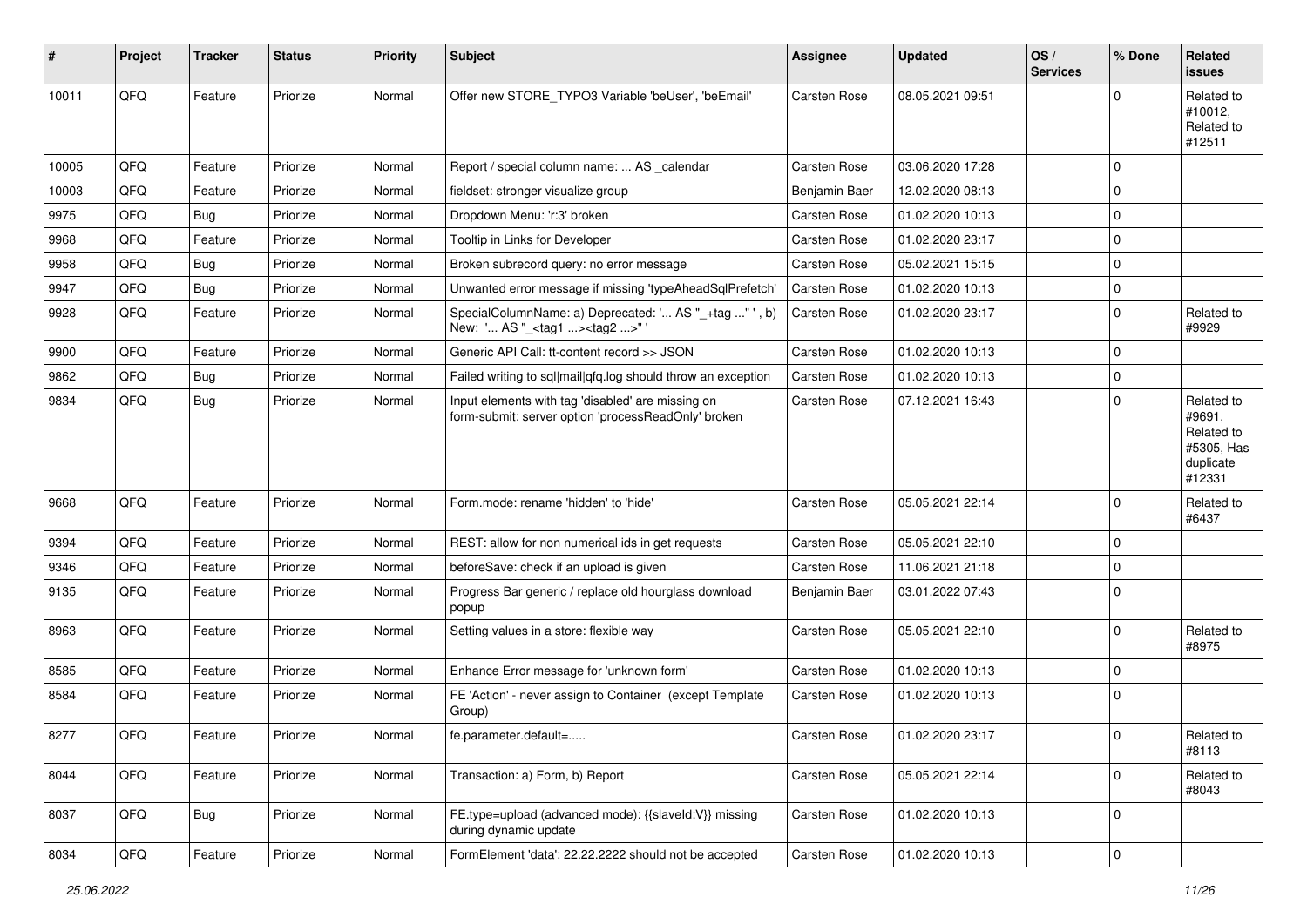| ∦    | Project | <b>Tracker</b> | <b>Status</b> | <b>Priority</b> | <b>Subject</b>                                                                            | Assignee      | <b>Updated</b>   | OS/<br><b>Services</b> | % Done      | Related<br>issues          |
|------|---------|----------------|---------------|-----------------|-------------------------------------------------------------------------------------------|---------------|------------------|------------------------|-------------|----------------------------|
| 7965 | QFQ     | Feature        | Priorize      | Normal          | Input type 'text' with visual format - currency                                           | Benjamin Baer | 03.01.2022 07:45 |                        | $\Omega$    |                            |
| 7730 | QFQ     | Feature        | Priorize      | Normal          | SELECT Box: title in between                                                              | Benjamin Baer | 01.02.2020 23:22 |                        | $\mathbf 0$ |                            |
| 7656 | QFQ     | Bug            | Priorize      | Normal          | FE with required, 'pattern' and 'extraButtonLock': always<br>complain about missing value | Carsten Rose  | 01.02.2020 10:13 |                        | $\Omega$    |                            |
| 7630 | QFQ     | Feature        | Priorize      | Normal          | detailed error message for simple upload                                                  | Carsten Rose  | 01.02.2020 10:13 |                        | $\Omega$    |                            |
| 7616 | QFQ     | Bug            | Priorize      | Normal          | Selectlist with Enum & Dynamic Update                                                     | Carsten Rose  | 01.02.2020 10:13 |                        | $\Omega$    |                            |
| 7522 | QFQ     | Feature        | Priorize      | Normal          | Inserting default index.html to folder (Avoid Apache<br>Indexing)                         | Carsten Rose  | 01.02.2020 10:13 |                        | $\Omega$    |                            |
| 7290 | QFQ     | Feature        | Priorize      | Normal          | FormEditor: title as textarea if LEN(title)>60                                            | Carsten Rose  | 01.02.2020 10:13 |                        | $\Omega$    | <b>Blocked by</b><br>#7682 |
| 7217 | QFQ     | Feature        | Priorize      | Normal          | Download: notice User if `_sip=?` is missing                                              | Carsten Rose  | 01.02.2020 10:13 |                        | $\mathbf 0$ |                            |
| 6998 | QFQ     | Feature        | Priorize      | Normal          | Form: with debug=on show column information as tooltip of<br>column label                 | Carsten Rose  | 01.02.2020 10:13 |                        | $\Omega$    |                            |
| 6870 | QFQ     | Feature        | Priorize      | Normal          | Click on '_link' triggers an API call                                                     | Benjamin Baer | 03.01.2022 08:25 |                        | $\Omega$    |                            |
| 6801 | QFQ     | Feature        | Priorize      | Normal          | Fabric: Maximize / Fulllscreen                                                            | Benjamin Baer | 21.03.2022 09:56 |                        | $\mathbf 0$ |                            |
| 6574 | QFQ     | Bug            | Priorize      | Normal          | qfq.log: Fehlermeldung wurde angezeigt, aber nicht geloggt                                | Carsten Rose  | 01.02.2020 10:13 |                        | $\Omega$    |                            |
| 6566 | QFQ     | Bug            | Priorize      | Normal          | Link Function 'delete': provided parameter missing on page<br>reload                      | Benjamin Baer | 03.01.2022 08:08 |                        | $\Omega$    |                            |
| 6224 | QFQ     | Feature        | Priorize      | Normal          | Dynamic update: fade in/out fields                                                        | Benjamin Baer | 21.03.2022 09:50 |                        | $\Omega$    |                            |
| 6140 | QFQ     | Bug            | Priorize      | Normal          | QFQ DnD Sort: Locked fields                                                               | Benjamin Baer | 21.03.2022 09:56 |                        | $\mathbf 0$ |                            |
| 5942 | QFQ     | Feature        | Priorize      | Normal          | 'L' and 'type': append to links, generate via '_link' by using<br>'u:' .                  | Carsten Rose  | 01.02.2020 10:13 |                        | $\Omega$    |                            |
| 5562 | QFQ     | Feature        | Priorize      | Normal          | Drag'n'Drop fuer Uploads                                                                  | Benjamin Baer | 21.03.2022 09:52 |                        | $\Omega$    | Related to<br>#9706        |
| 5366 | QFQ     | Feature        | Priorize      | Normal          | Saving with keyboard shortcuts                                                            | Benjamin Baer | 21.03.2022 09:47 |                        | $\Omega$    |                            |
| 4457 | QFQ     | Bug            | Priorize      | Normal          | typeahead: pressing return to select an item, saves the form<br>and closes the form.      | Benjamin Baer | 03.01.2022 08:01 |                        | $\Omega$    | Related to<br>#4398        |
| 3867 | QFQ     | Feature        | Priorize      | Normal          | Readonly Formular: Template Groups add/delete<br>ausbeldnen                               | Carsten Rose  | 05.05.2021 22:12 |                        | $\mathbf 0$ |                            |
| 3782 | QFQ     | Bug            | Priorize      | Normal          | Bei fehlerhafter Eingabe (z.B. Datum) sollte das erwartete<br>Format angezeigt werden     | Carsten Rose  | 01.02.2020 10:13 |                        | $\mathbf 0$ |                            |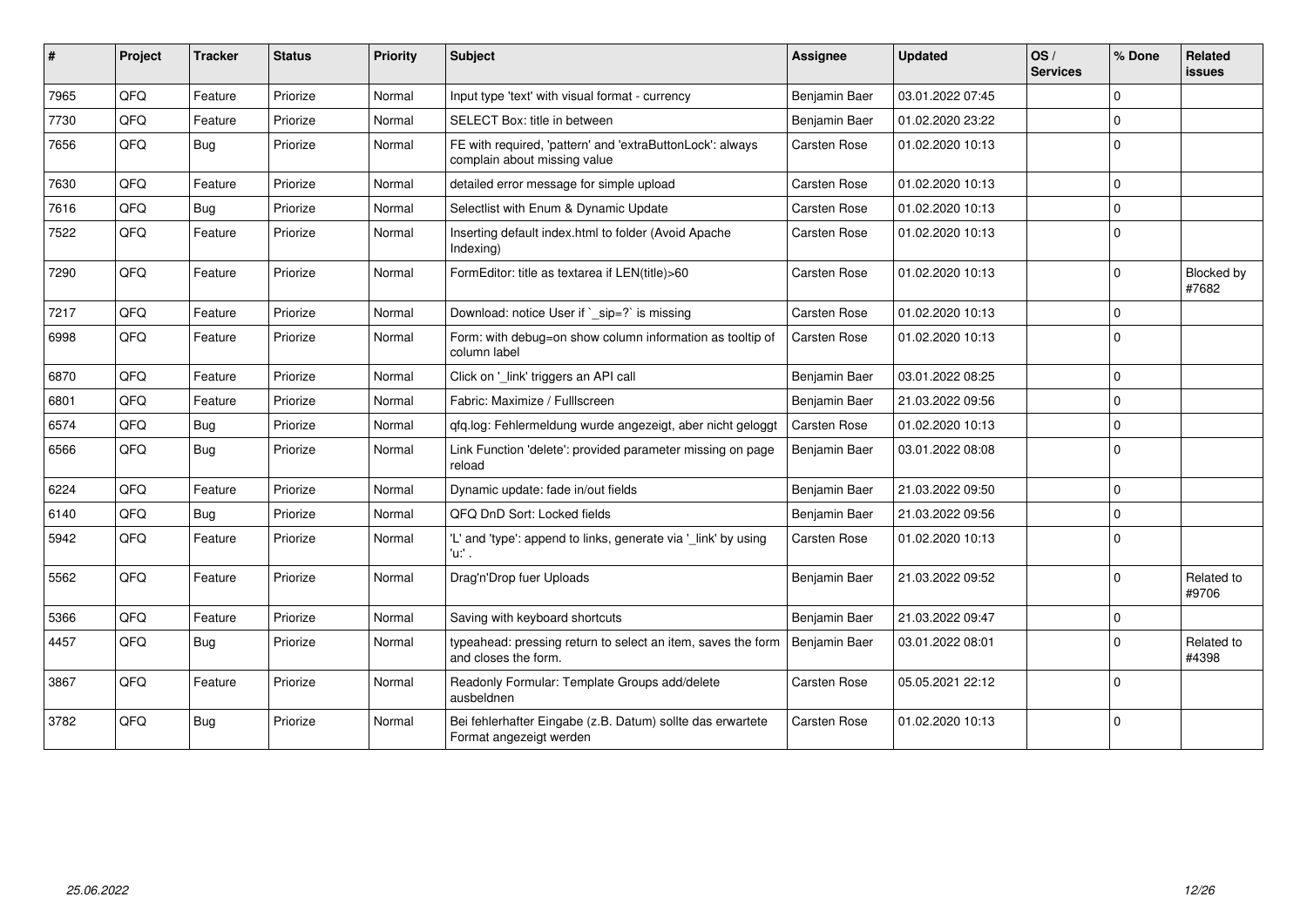| $\vert$ # | Project | <b>Tracker</b> | <b>Status</b> | <b>Priority</b> | <b>Subject</b>                                            | Assignee      | <b>Updated</b>   | OS/<br><b>Services</b> | % Done         | Related<br>issues                                                                                                                                                     |
|-----------|---------|----------------|---------------|-----------------|-----------------------------------------------------------|---------------|------------------|------------------------|----------------|-----------------------------------------------------------------------------------------------------------------------------------------------------------------------|
| 14320     | QFQ     | Feature        | ToDo          | Normal          | Allow specific HTML Tags and Attributes: general, TinyMCE | Enis Nuredini | 17.06.2022 10:44 |                        | $\Omega$       | Related to<br>#12664,<br>Related to<br>#12039,<br>Related to<br>#11702,<br>Related to<br>#7239,<br>Related to<br>#3708,<br>Related to<br>#3646,<br>Related to<br>#880 |
| 14303     | QFQ     | <b>Bug</b>     | ToDo          | Normal          | datetime broken with picker                               | Enis Nuredini | 17.06.2022 09:02 |                        | 0              | Related to<br>#12630                                                                                                                                                  |
| 13899     | QFQ     | <b>Bug</b>     | ToDo          | Normal          | Selenium: zum laufen bringen                              | Enis Nuredini | 25.03.2022 10:24 |                        | 0              |                                                                                                                                                                       |
| 12262     | QFQ     | Feature        | ToDo          | Normal          | Form buttons on top: more customable                      | Enis Nuredini | 17.06.2022 10:44 |                        | $\mathbf 0$    | Related to<br>#13945, Has<br>duplicate<br>#4046, Has<br>duplicate<br>#10080                                                                                           |
| 14323     | QFQ     | <b>Bug</b>     | In Progress   | Normal          | Report: render=both single - no impact                    | Carsten Rose  | 19.06.2022 18:31 |                        | $\mathbf 0$    |                                                                                                                                                                       |
| 14175     | QFQ     | Bug            | In Progress   | Normal          | Opening a form with no QFQ Session cookie fails           | Carsten Rose  | 03.06.2022 10:40 |                        | $\mathbf 0$    |                                                                                                                                                                       |
| 12630     | QFQ     | Feature        | In Progress   | Normal          | Input: date[time]: min / max values                       | Enis Nuredini | 20.06.2022 18:31 |                        | $\mathbf 0$    | Related to<br>#10096,<br>Related to<br>#14302,<br>Related to<br>#14303                                                                                                |
| 12439     | QFQ     | Feature        | In Progress   | Normal          | TinyMCE Paste from Word & Character Count/Limit           | Carsten Rose  | 05.05.2021 22:15 |                        | 0              |                                                                                                                                                                       |
| 11980     | QFQ     | Feature        | In Progress   | Normal          | protected verzeichnis MUSS geschützt werden               | Carsten Rose  | 07.09.2021 13:30 |                        | 0              |                                                                                                                                                                       |
| 11517     | QFQ     | <b>Bug</b>     | In Progress   | Normal          | extraButtonInfo Broken for multiple FormElements          | Carsten Rose  | 12.05.2022 13:12 |                        | $\mathbf 0$    | Related to<br>#7890,<br>Related to<br>#3811, Has<br>duplicate<br>#10905, Has<br>duplicate<br>#10553, Has<br>duplicate<br>#6779                                        |
| 11076     | QFQ     | Feature        | In Progress   | Normal          | SELECT  AS _websocket                                     | Carsten Rose  | 30.08.2020 17:49 |                        | $\overline{0}$ |                                                                                                                                                                       |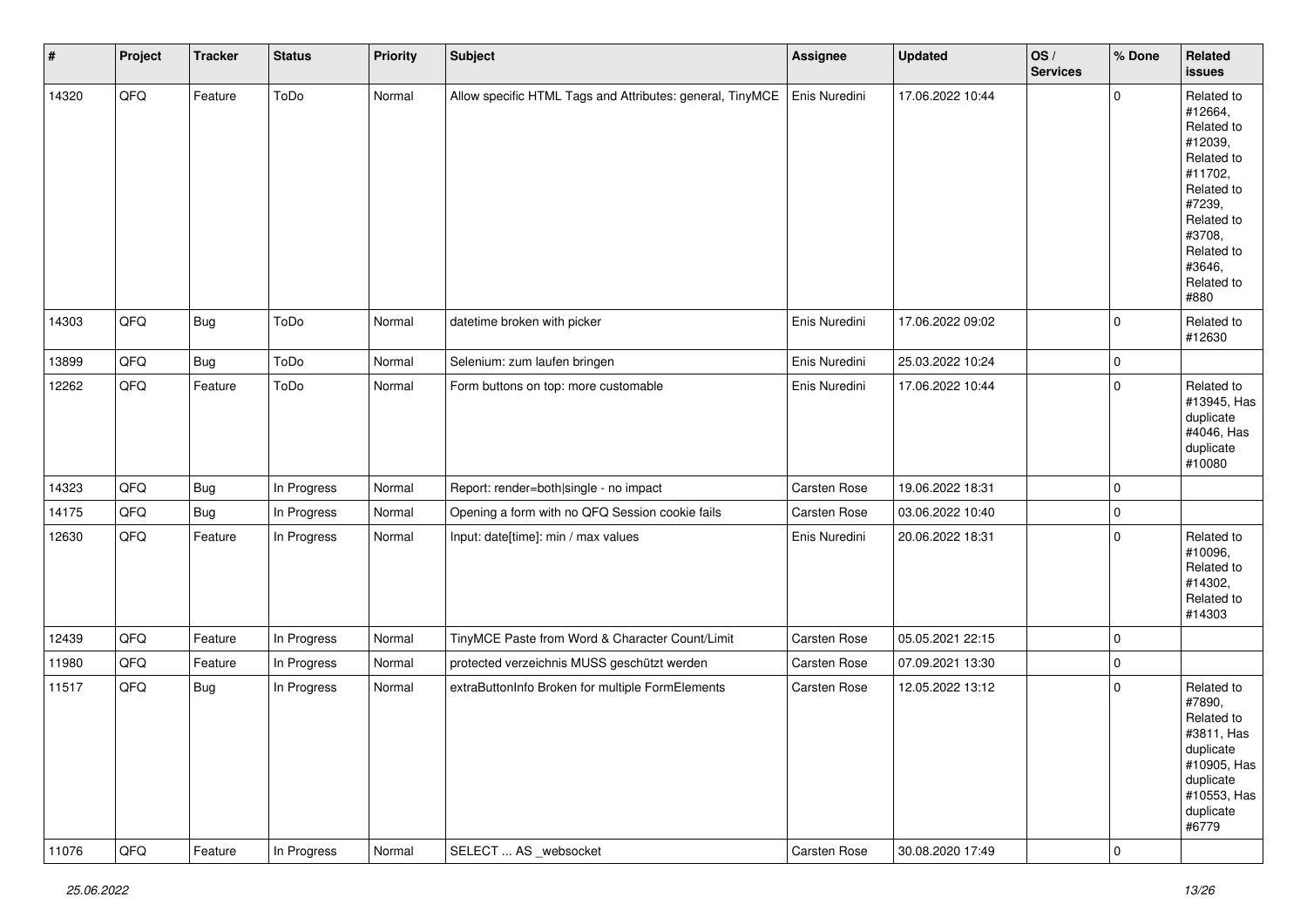| $\pmb{\sharp}$ | Project | <b>Tracker</b> | <b>Status</b>              | <b>Priority</b> | Subject                                                                            | Assignee            | <b>Updated</b>   | OS/<br><b>Services</b> | % Done       | Related<br><b>issues</b>                                              |
|----------------|---------|----------------|----------------------------|-----------------|------------------------------------------------------------------------------------|---------------------|------------------|------------------------|--------------|-----------------------------------------------------------------------|
| 10661          | QFQ     | <b>Bug</b>     | In Progress                | Normal          | Typo3 Warnungen                                                                    | Carsten Rose        | 07.09.2021 13:23 |                        | $\Omega$     | Related to<br>#12440                                                  |
| 10443          | QFQ     | Feature        | In Progress                | Normal          | Konzept_api / _live                                                                | <b>Carsten Rose</b> | 07.05.2020 09:39 |                        | $\pmb{0}$    |                                                                       |
| 6250           | QFQ     | Feature        | In Progress                | Normal          | Enhance layout: a) Subrecord, b) Subrecord-Title                                   | Carsten Rose        | 01.02.2020 23:22 |                        | $\mathbf 0$  | Related to<br>#5391                                                   |
| 5695           | QFQ     | Feature        | In Progress                | Normal          | Multiform                                                                          | <b>Carsten Rose</b> | 02.01.2021 18:38 |                        | $\pmb{0}$    |                                                                       |
| 4194           | QFQ     | Feature        | In Progress                | Normal          | Bootstrap 4 ist jetzt offiziel                                                     |                     | 03.05.2021 20:47 |                        | $\mathbf 0$  | Related to<br>#10114                                                  |
| 13566          | QFQ     | Feature        | Ready to sync<br>(develop) | Normal          | Delete config-example.gfg.php file                                                 | Carsten Rose        | 23.12.2021 09:25 |                        | $\mathbf 0$  |                                                                       |
| 13767          | QFQ     | <b>Bug</b>     | Feedback                   | Normal          | date/time-picker: required shows up/down button orange                             | Enis Nuredini       | 16.05.2022 23:16 |                        | $\mathbf 0$  |                                                                       |
| 12546          | QFQ     | <b>Bug</b>     | Feedback                   | Normal          | Branch 'Development' - Unit Tests mit dirty workaround<br>angepasst                | Carsten Rose        | 19.03.2022 17:48 |                        | $\mathbf 0$  |                                                                       |
| 11347          | QFQ     | <b>Bug</b>     | Feedback                   | Normal          | If Bedingungen funktionieren nicht korrekt                                         | Christoph Fuchs     | 21.03.2021 20:37 |                        | $\mathbf{0}$ |                                                                       |
| 10782          | QFQ     | Feature        | Feedback                   | Normal          | Tiny MCE: Image Upload                                                             | Enis Nuredini       | 16.05.2022 23:16 |                        | $\mathbf 0$  | Related to<br>#12452                                                  |
| 10124          | QFQ     | Feature        | Feedback                   | Normal          | qfq AAI-Login                                                                      | Karin Niffeler      | 07.05.2020 09:36 |                        | $\mathbf 0$  |                                                                       |
| 9898           | QFQ     | <b>Bug</b>     | Feedback                   | Normal          | Formular trotz Timeout gespeichert                                                 | Benjamin Baer       | 01.02.2020 15:56 |                        | $\mathbf 0$  |                                                                       |
| 9535           | QFQ     | <b>Bug</b>     | Feedback                   | Normal          | Report:  AS '_vertical' - column to wide - vertical >> rot45,<br>rot <sub>90</sub> | Benjamin Baer       | 01.02.2020 15:56 |                        | $\mathbf 0$  |                                                                       |
| 8316           | QFQ     | <b>Bug</b>     | Feedback                   | Normal          | Documentation/Behaviour for Nested Queries and<br>Record-Store confusing           | Nicola Chiapolini   | 20.11.2019 09:14 |                        | $\mathbf 0$  |                                                                       |
| 5894           | QFQ     | Feature        | Feedback                   | Normal          | Typeahead in Report: show/hide rows dynamically                                    | <b>Carsten Rose</b> | 18.02.2022 08:50 |                        | $\mathbf 0$  | Related to<br>#5893,<br>Related to<br>#5885                           |
| 13608          | QFQ     | Feature        | Some day<br>maybe          | Normal          | Automatic Browser Language Redirect                                                | Enis Nuredini       | 17.06.2022 08:35 |                        | $\mathbf 0$  |                                                                       |
| 12611          | QFQ     | Feature        | Some day<br>maybe          | Normal          | Refactoring: Bootstrap with Lazy Loading                                           | <b>Carsten Rose</b> | 08.06.2022 10:37 |                        | $\mathbf 0$  | Related to<br>#12490,<br>Related to<br>#10013,<br>Related to<br>#7732 |
| 12337          | QFQ     | Feature        | Some day<br>maybe          | Normal          | Database.php: better caching                                                       | <b>Carsten Rose</b> | 16.09.2021 15:10 |                        | $\mathbf 0$  |                                                                       |
| 12315          | QFQ     | Feature        | Some day<br>maybe          | Normal          | Form History (Diffs) / Backups                                                     | Carsten Rose        | 16.09.2021 15:10 |                        | $\pmb{0}$    |                                                                       |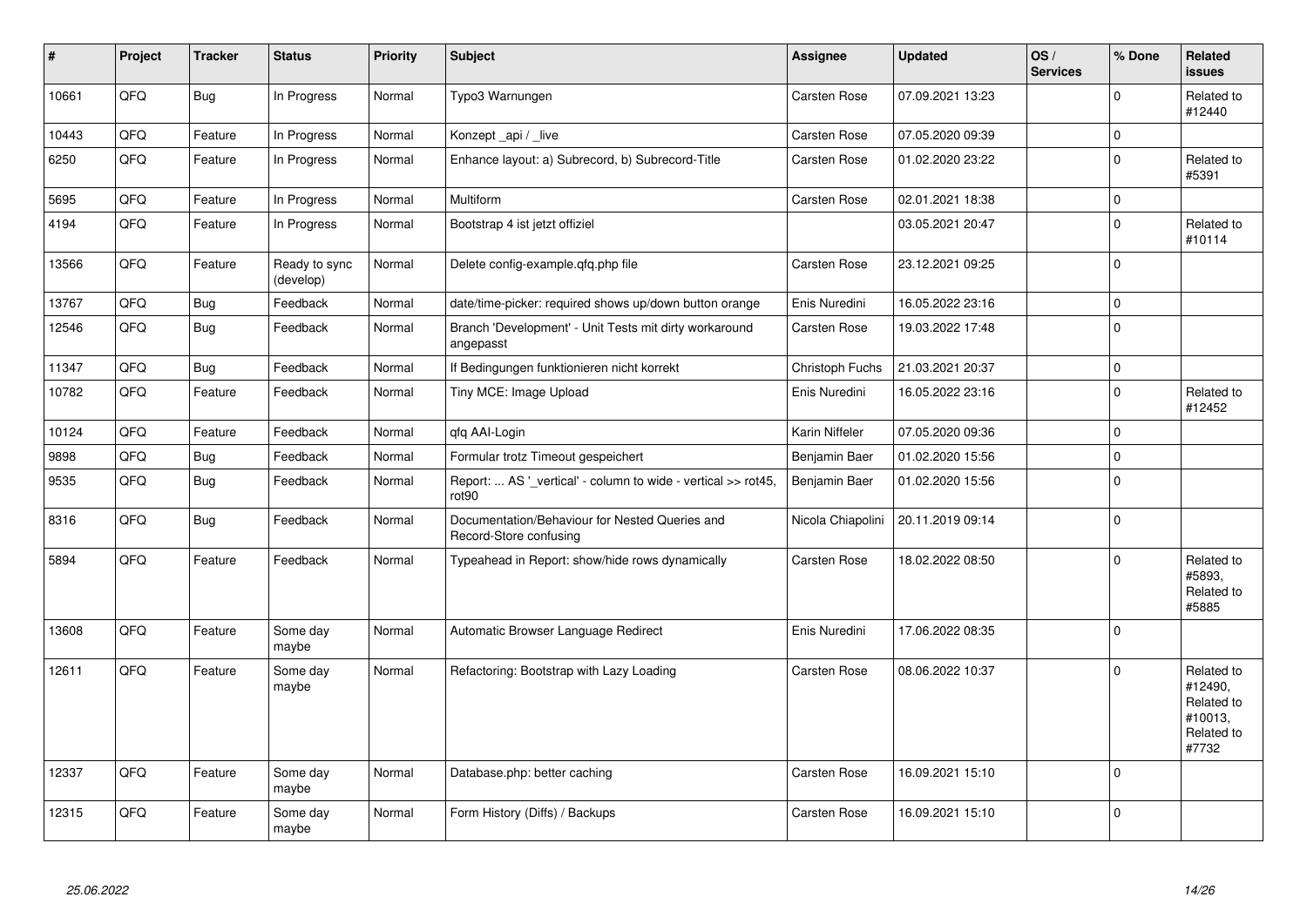| $\vert$ # | Project | <b>Tracker</b> | <b>Status</b>     | <b>Priority</b> | <b>Subject</b>                                                          | Assignee      | <b>Updated</b>   | OS/<br><b>Services</b> | % Done      | Related<br>issues                                                     |
|-----------|---------|----------------|-------------------|-----------------|-------------------------------------------------------------------------|---------------|------------------|------------------------|-------------|-----------------------------------------------------------------------|
| 11323     | QFQ     | Feature        | Some day<br>maybe | Normal          | Report Frontend Editor Modal + Codemirror                               | Carsten Rose  | 16.09.2021 15:10 |                        | $\Omega$    | Related to<br>#11036                                                  |
| 11322     | QFQ     | Feature        | Some day<br>maybe | Normal          | Form Element JSON - (multiline parameter field)                         | Carsten Rose  | 16.09.2021 15:10 |                        | $\mathbf 0$ |                                                                       |
| 11217     | QFQ     | Feature        | Some day<br>maybe | Normal          | <b>Extend Script Functionality</b>                                      | Carsten Rose  | 16.09.2021 15:10 |                        | $\mathbf 0$ |                                                                       |
| 11036     | QFQ     | Feature        | Some day<br>maybe | Normal          | inline report editor permissions                                        | Carsten Rose  | 16.09.2021 15:09 |                        | $\mathbf 0$ | Related to<br>#11323                                                  |
| 10745     | QFQ     | Feature        | Some day<br>maybe | Normal          | <b>Tablesorter Excel Export</b>                                         | Carsten Rose  | 16.09.2021 15:09 |                        | $\mathbf 0$ |                                                                       |
| 10738     | QFQ     | Feature        | Some day<br>maybe | Normal          | CORS headers for external API requests                                  |               | 10.06.2020 14:00 |                        | $\mathbf 0$ |                                                                       |
| 10716     | QFQ     | Feature        | Some day<br>maybe | Normal          | Business Logic mit Externen Skripten                                    | Carsten Rose  | 16.09.2021 15:10 |                        | $\Omega$    | Related to<br>#10713,<br>Related to<br>#8217                          |
| 10116     | QFQ     | Feature        | Some day<br>maybe | Normal          | TypeAhead: Tag - show inside 'input' element                            | Carsten Rose  | 16.09.2021 15:09 |                        | 0           |                                                                       |
| 10095     | QFQ     | Feature        | Some day<br>maybe | Normal          | Generic Gitlab Integration into QFQ                                     | Carsten Rose  | 16.09.2021 15:10 |                        | $\Omega$    |                                                                       |
| 10013     | QFQ     | Feature        | Some day<br>maybe | Normal          | FE.typ=editor: CodeMirror                                               | Carsten Rose  | 08.06.2022 10:37 |                        | $\Omega$    | Related to<br>#12611,<br>Related to<br>#12490,<br>Related to<br>#7732 |
| 9704      | QFQ     | Feature        | Some day<br>maybe | Normal          | Thumbnails Generieren beim Splitten von PDF Files                       | Carsten Rose  | 11.12.2019 16:01 |                        | 0 l         |                                                                       |
| 9669      | QFQ     | <b>Bug</b>     | Some day<br>maybe | Normal          | Checkbox / Template Group: radio/checkbox visible broken<br>after 'add' | Carsten Rose  | 16.06.2021 13:47 |                        | $\Omega$    | Related to<br>#8091                                                   |
| 9579      | QFQ     | Feature        | Some day<br>maybe | Normal          | Multiform with Process Row                                              | Carsten Rose  | 11.12.2019 16:01 |                        | $\mathbf 0$ |                                                                       |
| 9281      | QFQ     | <b>Bug</b>     | Some day<br>maybe | Normal          | Allow STRICT_TRANS_TABLES                                               | Carsten Rose  | 02.01.2021 18:43 |                        | $\mathbf 0$ |                                                                       |
| 9130      | QFQ     | Feature        | Some day<br>maybe | Normal          | tablesorter: Automatic Row numbering / Zeilenummer                      | Benjamin Baer | 01.02.2020 23:22 |                        | $\mathbf 0$ |                                                                       |
| 9126      | QFQ     | <b>Bug</b>     | Some day<br>maybe | Normal          | hidden Form elements are present in page source                         |               | 02.01.2021 18:41 |                        | $\mathbf 0$ |                                                                       |
| 9024      | QFQ     | Bug            | Some day<br>maybe | Normal          | QFQ Einarbeitung                                                        |               | 01.02.2020 15:56 |                        | $\mathbf 0$ |                                                                       |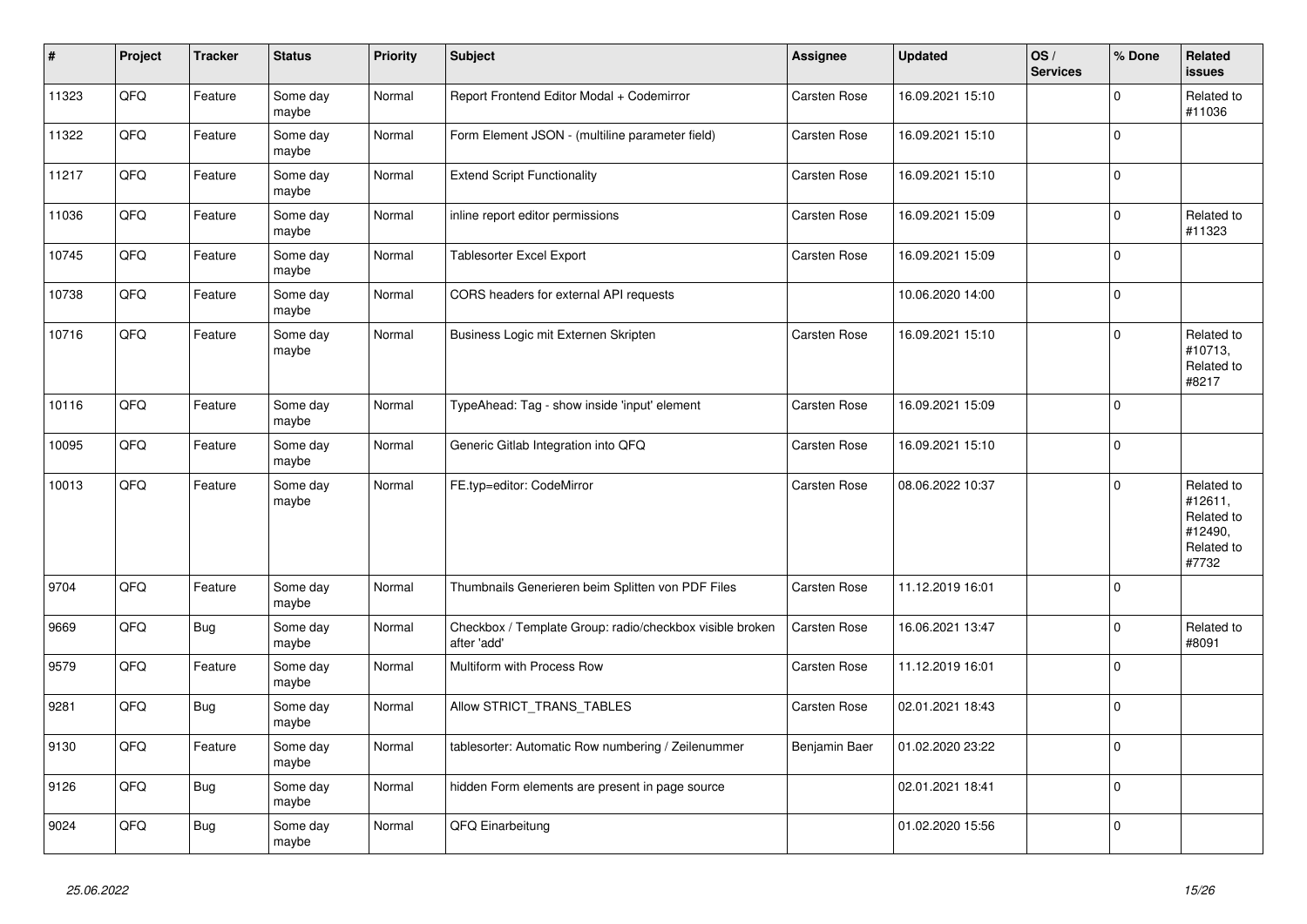| #    | Project | <b>Tracker</b> | <b>Status</b>     | <b>Priority</b> | <b>Subject</b>                                                                       | Assignee      | <b>Updated</b>   | OS/<br><b>Services</b> | % Done      | Related<br>issues                                                      |
|------|---------|----------------|-------------------|-----------------|--------------------------------------------------------------------------------------|---------------|------------------|------------------------|-------------|------------------------------------------------------------------------|
| 9020 | QFQ     | Bug            | Some day<br>maybe | Normal          | radio mit buttonClass und dynamicUpdate lassen sich nicht<br>kombinieren             |               | 11.12.2019 16:01 |                        | $\Omega$    |                                                                        |
| 8894 | QFQ     | Feature        | Some day<br>maybe | Normal          | Documentation Tags Usable in QFQ Application                                         | Carsten Rose  | 11.12.2019 16:01 |                        | $\mathbf 0$ |                                                                        |
| 8892 | QFQ     | Feature        | Some day<br>maybe | Normal          | Display and Edit SQL Comments in Form Editor                                         | Carsten Rose  | 11.12.2019 16:01 |                        | 0           |                                                                        |
| 8586 | QFQ     | Feature        | Some day<br>maybe | Normal          | QFQ: Enhance Error message for 'record not found'                                    | Carsten Rose  | 16.09.2021 15:10 |                        | $\mathbf 0$ |                                                                        |
| 8520 | QFQ     | Feature        | Some day<br>maybe | Normal          | Bring QFQ to Composer                                                                | Carsten Rose  | 16.09.2021 15:10 |                        | $\Omega$    |                                                                        |
| 8106 | QFQ     | <b>Bug</b>     | Some day<br>maybe | Normal          | Dynamic Update: Feld kann nicht auf empty zurückgesetzt<br>werden                    | Carsten Rose  | 11.12.2019 16:01 |                        | $\Omega$    |                                                                        |
| 8101 | QFQ     | Feature        | Some day<br>maybe | Normal          | Password hash: support further hashing methods                                       | Carsten Rose  | 16.09.2021 15:10 |                        | $\mathbf 0$ |                                                                        |
| 8056 | QFQ     | Feature        | Some day<br>maybe | Normal          | Termin Organisation (Reservation)                                                    |               | 01.02.2020 23:19 |                        | 0           | Related to<br>#8658                                                    |
| 7921 | QFG     | Feature        | Some day<br>maybe | Normal          | Rest API Export: URL kuerzer machen                                                  |               | 01.02.2020 23:19 |                        | $\mathbf 0$ |                                                                        |
| 7732 | QFQ     | Feature        | Some day<br>maybe | Normal          | Javascript: Lazy Loading der add on libs                                             | Benjamin Baer | 08.06.2022 10:38 |                        | $\Omega$    | Related to<br>#12611,<br>Related to<br>#12490,<br>Related to<br>#10013 |
| 7453 | QFQ     | Feature        | Some day<br>maybe | Normal          | import / export forms QFQ                                                            | Carsten Rose  | 16.09.2021 15:10 |                        | $\Omega$    |                                                                        |
| 7452 | QFQ     | Feature        | Some day<br>maybe | Normal          | automate deployment new QFQ version                                                  | Carsten Rose  | 16.09.2021 15:10 |                        | $\mathbf 0$ |                                                                        |
| 7402 | QFQ     | <b>Bug</b>     | Some day<br>maybe | Normal          | thumbnail cache: outdated picture when permission denied<br>and permission resolved. |               | 01.02.2020 23:20 |                        | 0           |                                                                        |
| 7336 | QFQ     | Feature        | Some day<br>maybe | Normal          | PDF Upload: disallow PDFs with specific Meta information                             | Carsten Rose  | 11.12.2019 16:01 |                        | $\mathbf 0$ |                                                                        |
| 7281 | QFQ     | Bug            | Some day<br>maybe | Normal          | Subrecords: on large screen separator line too short                                 |               | 01.02.2020 23:19 |                        | $\mathbf 0$ |                                                                        |
| 7278 | QFG     | Feature        | Some day<br>maybe | Normal          | Form: Wert vordefinieren der immer gesetzt wird                                      |               | 02.05.2021 09:27 |                        | 0           |                                                                        |
| 7229 | QFG     | Feature        | Some day<br>maybe | Normal          | New FormElement.type: Button                                                         |               | 01.02.2021 12:32 |                        | 0           |                                                                        |
| 7108 | QFG     | Feature        | Some day<br>maybe | Normal          | QFQ Wrap Elements                                                                    |               | 11.12.2019 16:01 |                        | $\mathbf 0$ |                                                                        |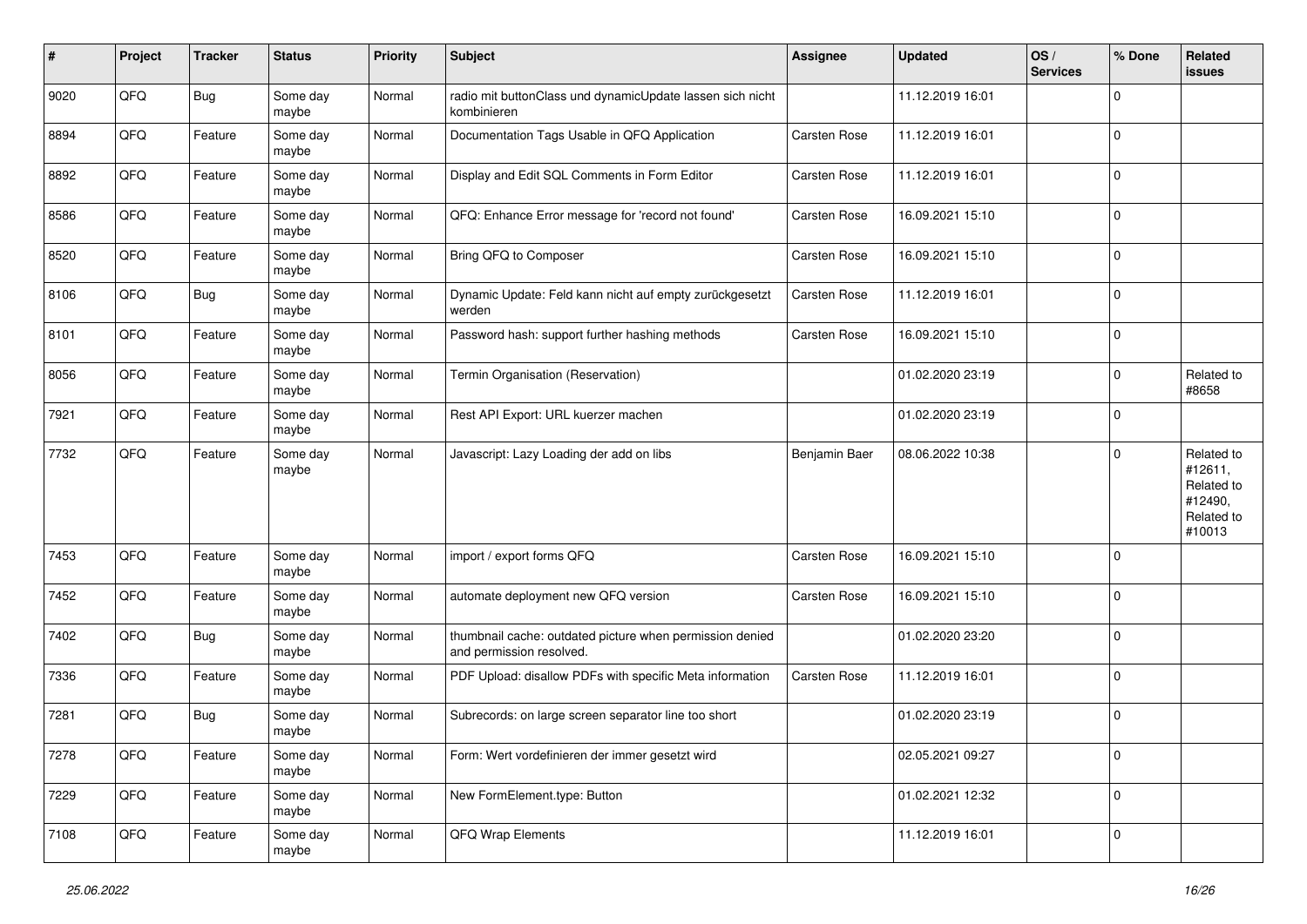| #    | Project | <b>Tracker</b> | <b>Status</b>     | <b>Priority</b> | <b>Subject</b>                                                                                 | Assignee            | <b>Updated</b>   | OS/<br><b>Services</b> | % Done      | Related<br><b>issues</b> |
|------|---------|----------------|-------------------|-----------------|------------------------------------------------------------------------------------------------|---------------------|------------------|------------------------|-------------|--------------------------|
| 7107 | QFQ     | Feature        | Some day<br>maybe | Normal          | Showcase Registration Tool: Anmeldung / Administration :<br>Liste Anmeldungen / Emaileinaldung | <b>Carsten Rose</b> | 11.12.2019 16:01 |                        | $\Omega$    |                          |
| 7106 | QFQ     | Feature        | Some day<br>maybe | Normal          | Beispiel Nummerierung von Rows in Report                                                       |                     | 11.12.2019 16:01 |                        | $\Omega$    |                          |
| 7105 | QFQ     | Feature        | Some day<br>maybe | Normal          | Beispiel wie man in einer zweiten Tabelle speichert.                                           |                     | 11.12.2019 16:01 |                        | $\Omega$    |                          |
| 7104 | QFQ     | Feature        | Some day<br>maybe | Normal          | Manual: hint about escaping if '\r' appears in mail body                                       |                     | 11.12.2019 16:01 |                        | $\Omega$    |                          |
| 7101 | QFQ     | <b>Bug</b>     | Some day<br>maybe | Normal          | 'form' in SIP and 'report' - breaks                                                            |                     | 01.02.2020 23:20 |                        | $\mathbf 0$ |                          |
| 7100 | QFQ     | Feature        | Some day<br>maybe | Normal          | Download: log access, max downloads, time limit                                                |                     | 01.02.2020 23:19 |                        | $\Omega$    |                          |
| 6992 | QFQ     | Feature        | Some day<br>maybe | Normal          | DB exception: Syntax Highlight                                                                 |                     | 11.12.2019 16:01 |                        | $\Omega$    | Related to<br>#5450      |
| 6972 | QFQ     | Feature        | Some day<br>maybe | Normal          | Fabric Clipboard / cross browser tab                                                           | Benjamin Baer       | 01.02.2020 23:21 |                        | $\Omega$    |                          |
| 6970 | QFQ     | Feature        | Some day<br>maybe | Normal          | tablesorter: default fuer 'sortReset' aendern von 'Ctrl' zu 'Alt'                              | Benjamin Baer       | 01.02.2020 23:21 |                        | $\Omega$    |                          |
| 6715 | QFQ     | Feature        | Some day<br>maybe | Normal          | Code-Refactoring: dbArray vereinheitlichen                                                     | Carsten Rose        | 11.12.2019 16:02 |                        | $\Omega$    |                          |
| 6704 | QFQ     | Feature        | Some day<br>maybe | Normal          | Upload Mode: Bilder in Notizen rechts sollen aktuellen<br>Upload repräsentieren.               |                     | 01.02.2020 23:19 |                        | 0           | Related to<br>#3264      |
| 6515 | QFQ     | Feature        | Some day<br>maybe | Normal          | Formular: Felder dynamisch ein/ausblenden                                                      |                     | 11.12.2019 16:02 |                        | $\mathbf 0$ |                          |
| 6299 | QFQ     | Feature        | Some day<br>maybe | Normal          | Attack detection: log table with invalid SIP access                                            |                     | 11.12.2019 16:02 |                        | $\Omega$    | Related to<br>#3947      |
| 6288 | QFQ     | Feature        | Some day<br>maybe | Normal          | Best Practice: Erklaeren wie man ein Formular ganz in<br>'weiss' erstellen kann                |                     | 11.12.2019 16:02 |                        | $\mathbf 0$ |                          |
| 6084 | QFQ     | Feature        | Some day<br>maybe | Normal          | New escape type: 'D' - convert date                                                            |                     | 01.02.2020 23:19 |                        | $\Omega$    |                          |
| 6083 | QFQ     | Feature        | Some day<br>maybe | Normal          | Dynamic Update: Value Check via SQL                                                            |                     | 11.12.2019 16:02 |                        | $\Omega$    |                          |
| 5991 | QFQ     | Bug            | Some day<br>maybe | Normal          | URLs with 'I' or long parameter are problematic                                                | <b>Carsten Rose</b> | 01.02.2020 23:19 |                        | $\Omega$    |                          |
| 5983 | QFQ     | Feature        | Some day<br>maybe | Normal          | Form Submit (save & update): normalize date/-time FE                                           | Carsten Rose        | 01.02.2020 23:19 |                        | $\Omega$    |                          |
| 5923 | QFQ     | Feature        | Some day<br>maybe | Normal          | fillStoreSystemBySqlLate                                                                       |                     | 01.02.2020 23:19 |                        | $\Omega$    |                          |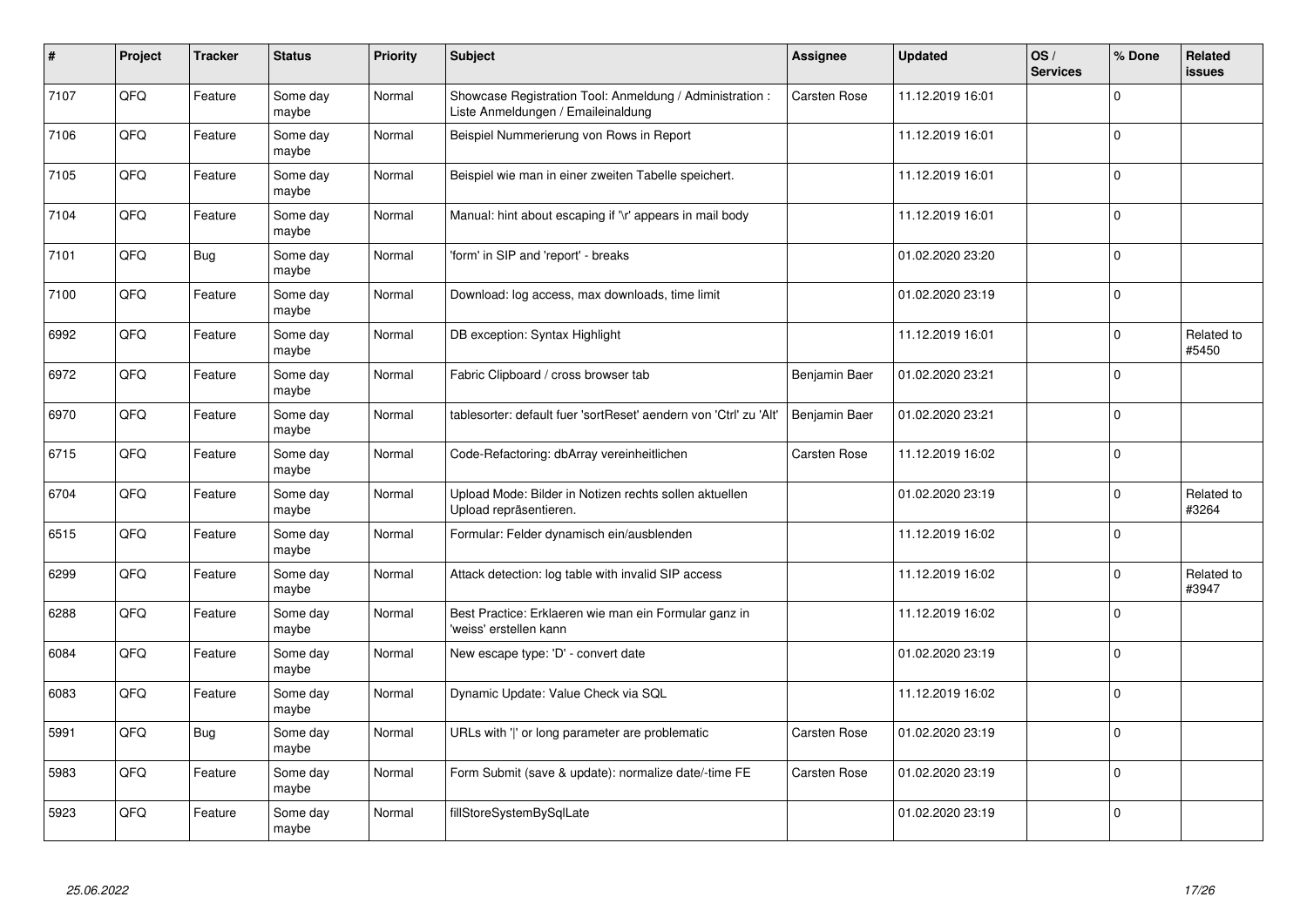| #    | Project | <b>Tracker</b> | <b>Status</b>     | <b>Priority</b> | Subject                                                                           | Assignee     | <b>Updated</b>   | OS/<br><b>Services</b> | % Done      | Related<br>issues                           |
|------|---------|----------------|-------------------|-----------------|-----------------------------------------------------------------------------------|--------------|------------------|------------------------|-------------|---------------------------------------------|
| 5895 | QFQ     | Feature        | Some day<br>maybe | Normal          | Tutorial: List of all QFQ Features                                                |              | 01.02.2020 23:19 |                        | $\Omega$    |                                             |
| 5893 | QFQ     | Feature        | Some day<br>maybe | Normal          | Edit on double-click                                                              |              | 01.02.2020 23:19 |                        | $\Omega$    | Related to<br>#5894                         |
| 5892 | QFQ     | Feature        | Some day<br>maybe | Normal          | QFQ should use T3 API to manipulate FE GROUP<br>membership                        |              | 01.02.2020 23:20 |                        | $\Omega$    |                                             |
| 5877 | QFQ     | <b>Bug</b>     | Some day<br>maybe | Normal          | FE.type=note:bsColumn strange behaviour                                           |              | 01.02.2020 23:19 |                        | $\mathbf 0$ |                                             |
| 5852 | QFQ     | Feature        | Some day<br>maybe | Normal          | Logging: mail.log / sql.log - im FE anzeigen und via AJAX<br>aktualisieren        | Carsten Rose | 01.02.2020 23:19 |                        | $\Omega$    | Related to<br>#5885                         |
| 5851 | QFQ     | Feature        | Some day<br>maybe | Normal          | Queue System implementieren: MQTT, RabbitMQ                                       |              | 01.02.2020 23:20 |                        | $\Omega$    | Related to<br>#5715                         |
| 5850 | QFQ     | Feature        | Some day<br>maybe | Normal          | Deployment: In QFQ Doc best practice fuer zeitgemaesses<br>Deployment beschreiben |              | 01.02.2020 23:20 |                        | $\mathbf 0$ |                                             |
| 5805 | QFQ     | Feature        | Some day<br>maybe | Normal          | TypeAHead SQL value instead of key stored                                         |              | 01.02.2020 23:19 |                        | $\mathbf 0$ | Related to<br>#5444                         |
| 5783 | QFQ     | Feature        | Some day<br>maybe | Normal          | <b>BPMN View/Edit</b>                                                             |              | 11.12.2019 16:02 |                        | $\mathbf 0$ |                                             |
| 5768 | QFQ     | <b>Bug</b>     | Some day<br>maybe | Normal          | {{pageLanguage:T}}' missing if QFQ is called via api                              | Carsten Rose | 01.02.2020 23:19 |                        | $\Omega$    |                                             |
| 5706 | QFQ     | <b>Bug</b>     | Some day<br>maybe | Normal          | upload: fileDestination needs to be sanatized                                     | Carsten Rose | 01.02.2020 23:19 |                        | $\mathbf 0$ |                                             |
| 5665 | QFQ     | Feature        | Some day<br>maybe | Normal          | Versuch das '{{!' nicht mehr noetig ist.                                          | Carsten Rose | 01.02.2020 23:20 |                        | $\Omega$    | Related to<br>#7432,<br>Related to<br>#7434 |
| 5579 | QFQ     | Feature        | Some day<br>maybe | Normal          | Enhance Doc / Presentation: variable type 'link column type'                      | Carsten Rose | 01.02.2020 23:19 |                        | $\mathbf 0$ |                                             |
| 5557 | QFQ     | <b>Bug</b>     | Some day<br>maybe | Normal          | Form load: STORE RECORD filled, but should be empty                               | Carsten Rose | 01.02.2020 23:19 |                        | $\Omega$    |                                             |
| 5548 | QFQ     | Feature        | Some day<br>maybe | Normal          | 801 Textfiles/Scriptfiles als Thumbnail                                           | Carsten Rose | 07.03.2022 16:26 |                        | $\Omega$    |                                             |
| 5480 | QFQ     | Feature        | Some day<br>maybe | Normal          | QFQ: Dokumentation mit Screenshots versehen                                       | Carsten Rose | 01.02.2020 23:20 |                        | $\Omega$    | Related to<br>#9879                         |
| 5455 | QFQ     | Feature        | Some day<br>maybe | Normal          | Mail Redirects grld abhaengig                                                     |              | 01.02.2020 23:20 |                        | l 0         |                                             |
| 5452 | QFQ     | Feature        | Some day<br>maybe | Normal          | Thumbnails from PDF: bad quality                                                  |              | 01.02.2020 23:20 |                        | l 0         |                                             |
| 5428 | QFQ     | Feature        | Some day<br>maybe | Normal          | secure thumbnail: late render on access.                                          | Carsten Rose | 01.02.2020 23:20 |                        | l 0         |                                             |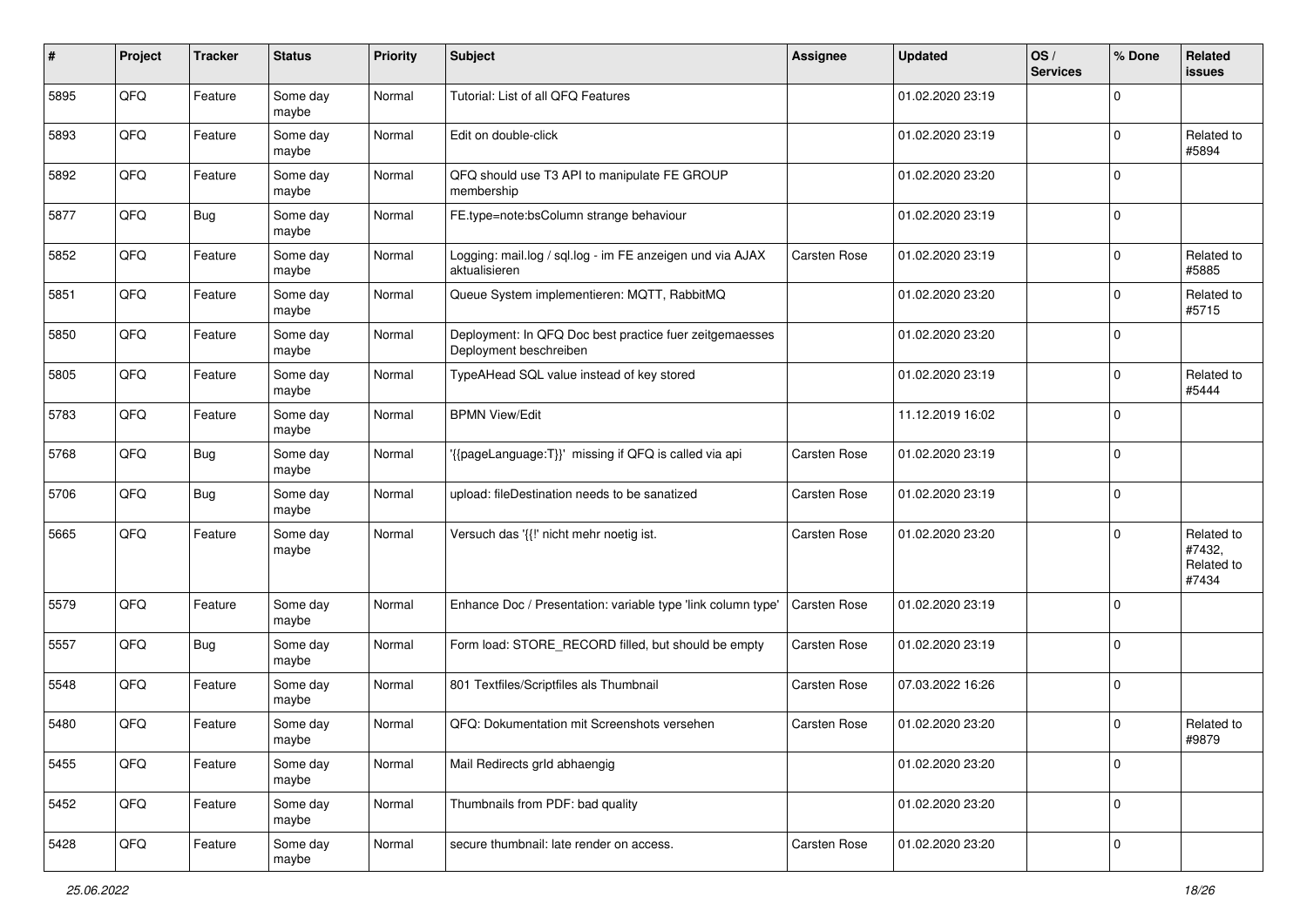| #    | Project | <b>Tracker</b> | <b>Status</b>     | <b>Priority</b> | Subject                                                                                                              | <b>Assignee</b>     | <b>Updated</b>   | OS/<br><b>Services</b> | % Done      | Related<br>issues                              |
|------|---------|----------------|-------------------|-----------------|----------------------------------------------------------------------------------------------------------------------|---------------------|------------------|------------------------|-------------|------------------------------------------------|
| 5389 | QFQ     | Feature        | Some day<br>maybe | Normal          | QFQ Design: Multline label / note                                                                                    | Benjamin Baer       | 01.02.2020 23:19 |                        | $\Omega$    |                                                |
| 5342 | QFQ     | Feature        | Some day<br>maybe | Normal          | link - with HTML Attributes                                                                                          |                     | 01.02.2020 23:20 |                        | $\mathbf 0$ | Related to<br>#14077                           |
| 5160 | QFQ     | Feature        | Some day<br>maybe | Normal          | QFQ collaborative / together.js, ShareJS, y-js, collaborative,                                                       |                     | 11.12.2019 16:02 |                        | $\Omega$    |                                                |
| 5132 | QFQ     | Feature        | Some day<br>maybe | Normal          | Error Message sendmail missing attachment: more details                                                              | Carsten Rose        | 01.02.2020 23:19 |                        | $\mathbf 0$ |                                                |
| 5129 | QFQ     | Feature        | Some day<br>maybe | Normal          | Reports: SQL fuer x Achse und y Achse                                                                                |                     | 11.12.2019 16:02 |                        | $\mathbf 0$ |                                                |
| 5024 | QFQ     | Feature        | Some day<br>maybe | Normal          | Fabric: Generate PDF with edits                                                                                      | Benjamin Baer       | 01.02.2020 23:20 |                        | $\Omega$    | Related to<br>#10704                           |
| 5021 | QFQ     | <b>Bug</b>     | Some day<br>maybe | Normal          | FE.typ=extra - during save displays error 'datum2' already<br>filled in STORE_SIP - the value is stored nevertheless | Carsten Rose        | 01.02.2020 23:19 |                        | $\Omega$    | Related to<br>#3875                            |
| 4974 | QFQ     | Feature        | Some day<br>maybe | Normal          | Long polling - inform all listening clients of changes                                                               |                     | 11.12.2019 16:02 |                        | $\Omega$    |                                                |
| 4956 | QFQ     | Feature        | Some day<br>maybe | Normal          | Sendmail: Benutzerdefinierte Headers                                                                                 | <b>Carsten Rose</b> | 11.12.2019 16:02 |                        | $\mathbf 0$ |                                                |
| 4872 | QFQ     | Feature        | Some day<br>maybe | Normal          | Fields of Typo3 page available in STORE_TYPO3                                                                        | Carsten Rose        | 01.02.2020 23:19 |                        | $\Omega$    |                                                |
| 4869 | QFQ     | Feature        | Some day<br>maybe | Normal          | Dynamic Update (show, hide, readonly?, required?) for<br><b>Template Group Elements</b>                              | Carsten Rose        | 01.02.2020 23:19 |                        | $\mathbf 0$ | Related to<br>#4865                            |
| 4839 | QFQ     | Feature        | Some day<br>maybe | Normal          | qfq-handle in <head> Abschnitt</head>                                                                                | Carsten Rose        | 11.12.2019 16:02 |                        | $\Omega$    |                                                |
| 4816 | QFQ     | Feature        | Some day<br>maybe | Normal          | Templates for QFQ Reports (Tables, Radios, )                                                                         |                     | 01.02.2020 23:20 |                        | $\Omega$    |                                                |
| 4771 | QFQ     | <b>Bug</b>     | Some day<br>maybe | Normal          | qfq: select-down-values empty after save (edit-form for<br>program administrators)                                   | Carsten Rose        | 01.02.2020 23:20 |                        | $\Omega$    | Related to<br>#4549, Has<br>duplicate<br>#4282 |
| 4757 | QFQ     | Feature        | Some day<br>maybe | Normal          | Test subrecord: download links ok? Links ok?                                                                         | Carsten Rose        | 01.02.2020 23:20 |                        | $\Omega$    |                                                |
| 4719 | QFQ     | Feature        | Some day<br>maybe | Normal          | Custom Message in Client in case of 'Browser tab close,<br>modification will be lost'                                |                     | 01.02.2020 23:20 |                        | $\Omega$    |                                                |
| 4659 | QFQ     | <b>Bug</b>     | Some day<br>maybe | Normal          | infoButtonExtra                                                                                                      | Carsten Rose        | 01.02.2020 23:20 |                        | $\mathbf 0$ |                                                |
| 4652 | QFQ     | Feature        | Some day<br>maybe | Normal          | UZH CD: Weiterleitung auf benutzerdefinierte 403/404 Seite                                                           | Carsten Rose        | 01.02.2020 23:20 |                        | $\mathbf 0$ |                                                |
| 4651 | QFQ     | <b>Bug</b>     | Some day<br>maybe | Normal          | "Loading document" Modal wird angezeigt bei uzhcd type=2<br>Ansicht                                                  | Carsten Rose        | 01.02.2020 23:20 |                        | 0           |                                                |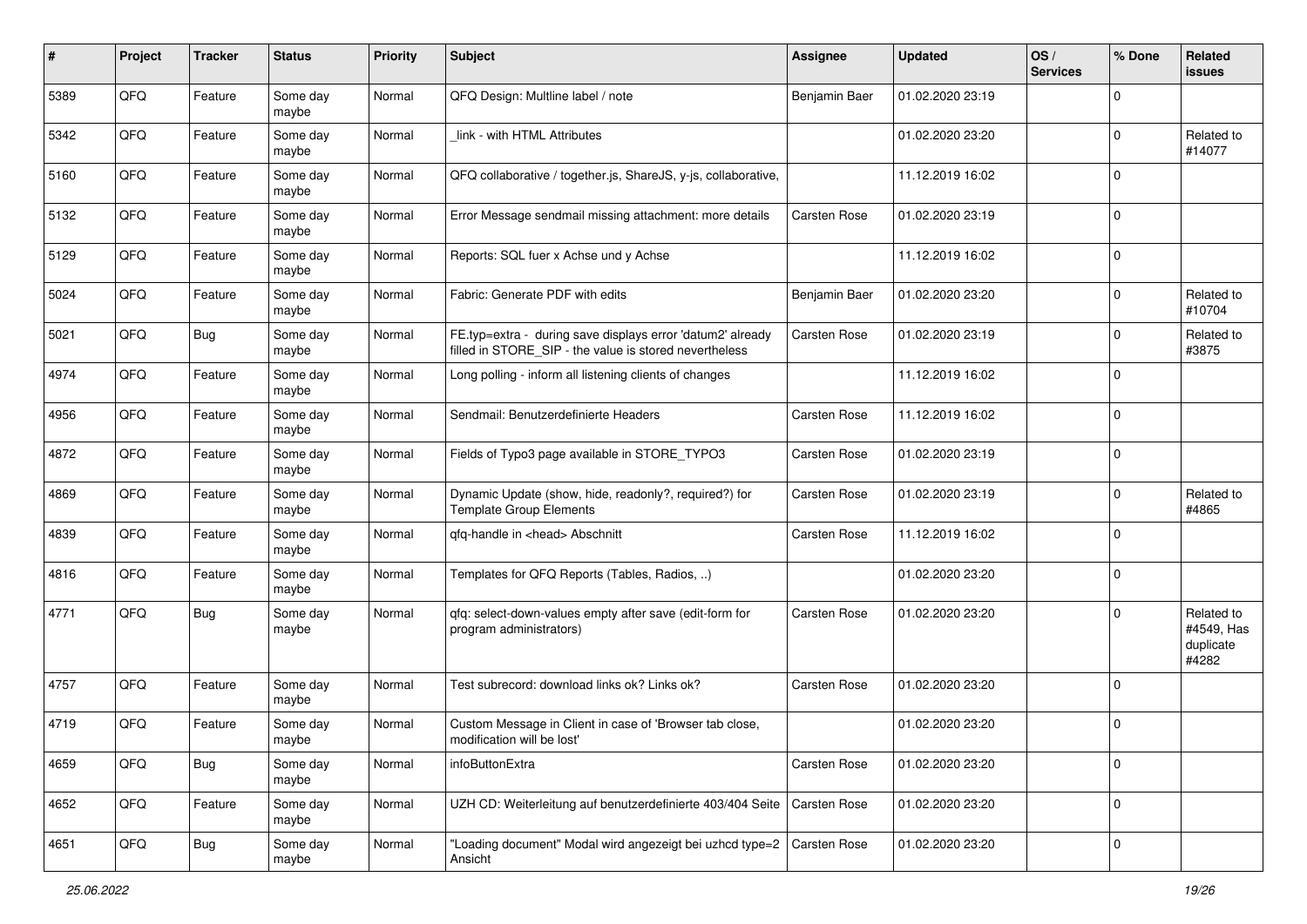| #    | Project | <b>Tracker</b> | <b>Status</b>     | <b>Priority</b> | <b>Subject</b>                                                                                                                                                | Assignee            | <b>Updated</b>   | OS/<br><b>Services</b> | % Done      | Related<br><b>issues</b>                    |
|------|---------|----------------|-------------------|-----------------|---------------------------------------------------------------------------------------------------------------------------------------------------------------|---------------------|------------------|------------------------|-------------|---------------------------------------------|
| 4650 | QFQ     | Feature        | Some day<br>maybe | Normal          | Convert html to doc/rtf                                                                                                                                       | <b>Carsten Rose</b> | 01.02.2020 23:20 |                        | $\Omega$    | Related to<br>#10704                        |
| 4640 | QFQ     | Feature        | Some day<br>maybe | Normal          | <b>Rename System Forms</b>                                                                                                                                    |                     | 01.02.2020 23:20 |                        | $\Omega$    |                                             |
| 4627 | QFQ     | Feature        | Some day<br>maybe | Normal          | dbupdate: all tables - check 'create', 'modified' if it is<br>possible to change to default 'CURRENT TIMESTAMP' and<br>modified 'ON UPDATE CURRENT_TIMESTAMP' |                     | 01.02.2020 23:20 |                        | $\Omega$    |                                             |
| 4626 | QFQ     | Feature        | Some day<br>maybe | Normal          | Mobile View: 'classBody=qfq-form-right' makes no sense                                                                                                        |                     | 01.02.2020 23:20 |                        | $\Omega$    |                                             |
| 4606 | QFQ     | Feature        | Some day<br>maybe | Normal          | link: qualifier to render bootstrap button                                                                                                                    | <b>Carsten Rose</b> | 01.02.2020 23:19 |                        | $\Omega$    |                                             |
| 4583 | QFQ     | Bug            | Some day<br>maybe | Normal          | Dynamic Update bei TypeAhead Feldern                                                                                                                          | Carsten Rose        | 01.02.2020 23:19 |                        | $\Omega$    |                                             |
| 4551 | QFQ     | Feature        | Some day<br>maybe | Normal          | Set 'pills' via dynamicUpdate to show/hide/disabled                                                                                                           |                     | 01.02.2020 23:20 |                        | $\mathbf 0$ | Related to<br>#3752                         |
| 4549 | QFQ     | <b>Bug</b>     | Some day<br>maybe | Normal          | TemplateGroups: FE.type SELECT loose selected value<br>after save                                                                                             | Carsten Rose        | 01.02.2020 23:20 |                        | $\Omega$    | Related to<br>#4548.<br>Related to<br>#4771 |
| 4546 | QFQ     | Bug            | Some day<br>maybe | Normal          | NH: SIP storage is destroyed                                                                                                                                  |                     | 01.02.2020 23:20 |                        | $\Omega$    |                                             |
| 4536 | QFQ     | Feature        | Some day<br>maybe | Normal          | FE upload: problem with delete if mutliple uploads an<br>FE.name="                                                                                            |                     | 01.02.2020 23:20 |                        | $\Omega$    |                                             |
| 4528 | QFQ     | Bug            | Some day<br>maybe | Normal          | extraButtonLock mit SQLAhead Bug                                                                                                                              | Carsten Rose        | 01.02.2020 23:19 |                        | $\Omega$    |                                             |
| 4454 | QFQ     | Bug            | Some day<br>maybe | Normal          | Required Elements: multiple elements in a row - whole row<br>marked if only one input is empty.                                                               | Benjamin Baer       | 01.02.2020 23:20 |                        | $\Omega$    |                                             |
| 4446 | QFQ     | Feature        | Some day<br>maybe | Normal          | New FE get same feldContainerId as last modifed FE                                                                                                            |                     | 01.02.2020 23:20 |                        | $\Omega$    |                                             |
| 4445 | QFQ     | Feature        | Some day<br>maybe | Normal          | template group: Option to simulate fieldset                                                                                                                   |                     | 28.06.2021 14:11 |                        | $\Omega$    |                                             |
| 4444 | QFQ     | Feature        | Some day<br>maybe | Normal          | FE.type=upload: detect mime type                                                                                                                              |                     | 11.12.2019 16:02 |                        | $\Omega$    | Related to<br>#4303                         |
| 4443 | QFQ     | Feature        | Some day<br>maybe | Normal          | Form: multiple secondary tables                                                                                                                               |                     | 01.02.2020 23:20 |                        | $\Omega$    |                                             |
| 4442 | QFQ     | Feature        | Some day<br>maybe | Normal          | Special Column Name: _link - new symbol G (Glyph) to<br>choose any available symbol                                                                           |                     | 11.12.2019 16:02 |                        | $\mathbf 0$ |                                             |
| 4441 | QFQ     | Bug            | Some day<br>maybe | Normal          | \$ SERVER Vars sollten nur aus dem Store genommen<br>werden - Code entsprechend anpassen.                                                                     |                     | 11.12.2019 16:02 |                        | $\Omega$    |                                             |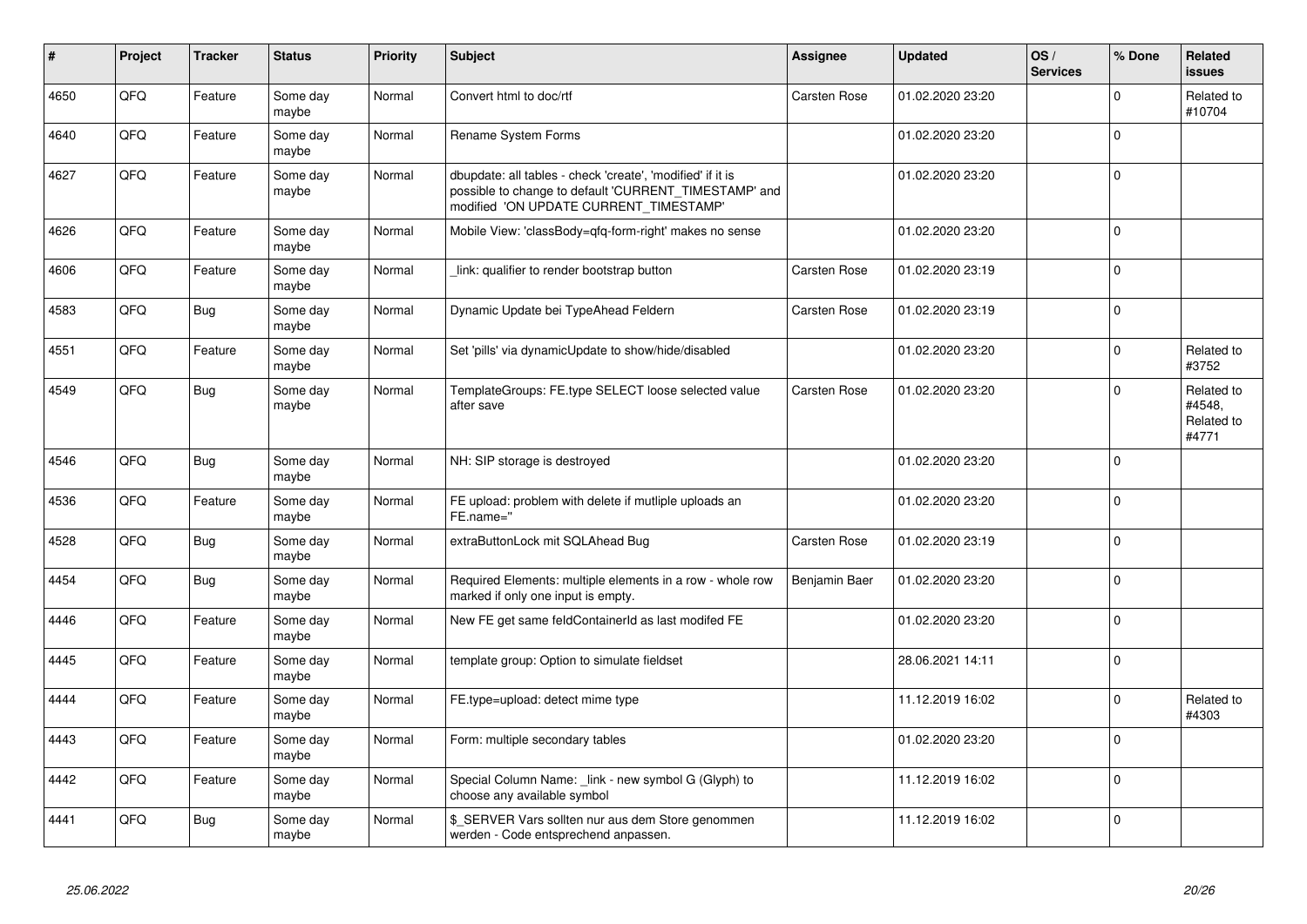| ∦    | Project | <b>Tracker</b> | <b>Status</b>     | <b>Priority</b> | Subject                                                                                                                                                  | <b>Assignee</b> | <b>Updated</b>   | OS/<br><b>Services</b> | % Done      | <b>Related</b><br><b>issues</b>             |
|------|---------|----------------|-------------------|-----------------|----------------------------------------------------------------------------------------------------------------------------------------------------------|-----------------|------------------|------------------------|-------------|---------------------------------------------|
| 4440 | QFQ     | Feature        | Some day<br>maybe | Normal          | Manual.rst: explain how to. expand PHP Session to 4h                                                                                                     |                 | 11.12.2019 16:02 |                        | $\Omega$    |                                             |
| 4439 | QFQ     | Feature        | Some day<br>maybe | Normal          | Log: report all actions fired by an FE Element, incl. the<br>original directive (slaveld, sqllnsert, )                                                   |                 | 01.02.2020 23:20 |                        | $\Omega$    | Related to<br>#4432,<br>Related to<br>#5458 |
| 4435 | QFQ     | Feature        | Some day<br>maybe | Normal          | Report: striptags - specify allowed tags                                                                                                                 |                 | 01.02.2020 23:20 |                        | $\Omega$    |                                             |
| 4433 | QFQ     | Feature        | Some day<br>maybe | Normal          | Log when SIP will be destroyed by QFQ for any (security)<br>reason                                                                                       |                 | 01.02.2020 23:20 |                        | $\mathbf 0$ | Related to<br>#4432,<br>Related to<br>#5458 |
| 4420 | QFQ     | Feature        | Some day<br>maybe | Normal          | Client: Local Storage - store the changes of a form, local in<br>the browser.                                                                            | Benjamin Baer   | 11.12.2019 16:02 |                        | $\Omega$    |                                             |
| 4398 | QFQ     | <b>Bug</b>     | Some day<br>maybe | Normal          | Typeahead: mouse click in a prefilled input opens a single<br>item dropdown with the current value - click on it seems to<br>set the value, not the key. | Benjamin Baer   | 01.02.2020 23:20 |                        | $\Omega$    | Related to<br>#4457                         |
| 4365 | QFQ     | Feature        | Some day<br>maybe | Normal          | Multi Language: new way of config                                                                                                                        | Carsten Rose    | 01.02.2020 23:20 |                        | $\mathsf 0$ |                                             |
| 4349 | QFQ     | Feature        | Some day<br>maybe | Normal          | link download: downloaded external URL to<br>deliver/concatenate - check mimetipe and handle it correctly                                                | Carsten Rose    | 11.12.2019 16:02 |                        | $\Omega$    |                                             |
| 4343 | QFQ     | Feature        | Some day<br>maybe | Normal          | Link: Classifier to add 'attributes'                                                                                                                     | Carsten Rose    | 01.02.2020 23:20 |                        | $\mathbf 0$ | Related to<br>#14077                        |
| 4330 | QFQ     | Feature        | Some day<br>maybe | Normal          | Error Message: report missing {{ / }} in sqlUpdate, sqlInsert,<br>sqlDelete, sqlAfter, sqlBefore in FE action elements.                                  | Carsten Rose    | 01.02.2020 23:20 |                        | $\mathsf 0$ |                                             |
| 4328 | QFQ     | <b>Bug</b>     | Some day<br>maybe | Normal          | Error Message: Show FE name/number on problems in FE                                                                                                     | Carsten Rose    | 01.02.2020 23:20 |                        | $\mathbf 0$ |                                             |
| 4293 | QFQ     | <b>Bug</b>     | Some day<br>maybe | Normal          | Download broken if token 'd:' is missing - but no error<br>message                                                                                       | Carsten Rose    | 11.12.2019 16:03 |                        | $\mathbf 0$ | Related to<br>#7514                         |
| 4259 | QFQ     | Feature        | Some day<br>maybe | Normal          | Instant trigger a cron job                                                                                                                               | Carsten Rose    | 11.12.2019 16:03 |                        | $\Omega$    |                                             |
| 4197 | QFQ     | Feature        | Some day<br>maybe | Normal          | Unit Test fuer JSON Stream von QuickFormQuery.php ><br>doForm()                                                                                          | Carsten Rose    | 11.12.2019 16:03 |                        | $\mathsf 0$ |                                             |
| 4138 | QFQ     | Bug            | Some day<br>maybe | Normal          | style fehlt                                                                                                                                              |                 | 11.12.2019 16:03 |                        | $\mathbf 0$ |                                             |
| 4122 | QFQ     | Bug            | Some day<br>maybe | Normal          | file: Render Mode hat keinen Effekt                                                                                                                      |                 | 11.12.2019 16:03 |                        | $\Omega$    |                                             |
| 4092 | QFQ     | Bug            | Some day<br>maybe | Normal          | 1) Logging verbessern wann welches FE warum<br>ausgefuehrt wird, 2) Documentation: Best Practice Template<br>Group                                       | Carsten Rose    | 01.02.2020 23:19 |                        | $\mathbf 0$ | Related to<br>#3504                         |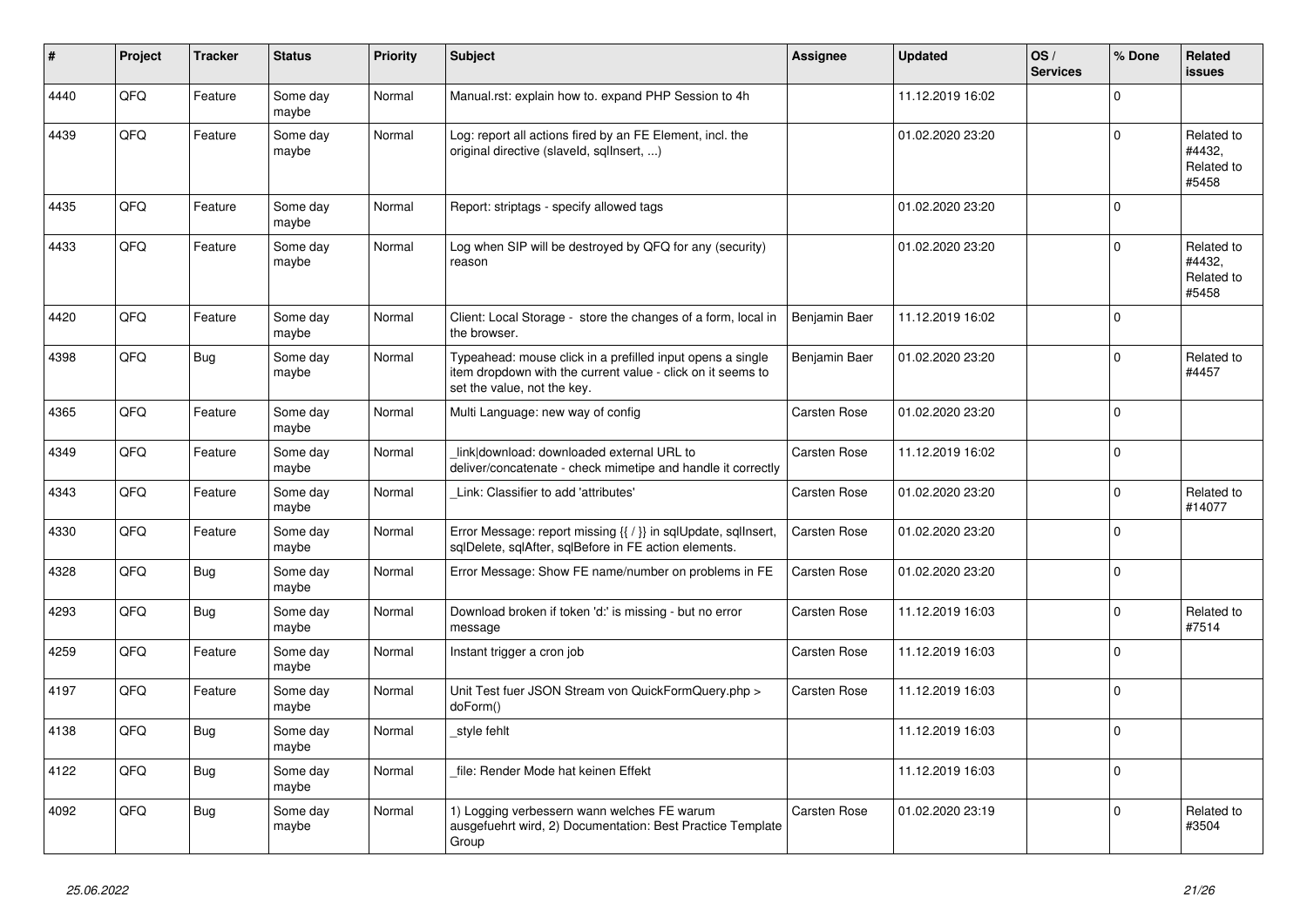| #    | Project | <b>Tracker</b> | <b>Status</b>     | <b>Priority</b> | Subject                                                                                                                                                  | <b>Assignee</b>     | <b>Updated</b>   | OS/<br><b>Services</b> | % Done      | Related<br><b>issues</b>                    |
|------|---------|----------------|-------------------|-----------------|----------------------------------------------------------------------------------------------------------------------------------------------------------|---------------------|------------------|------------------------|-------------|---------------------------------------------|
| 4027 | QFQ     | Feature        | Some day<br>maybe | Normal          | Missing: orange 'check' / 'bullet'                                                                                                                       |                     | 11.12.2019 16:03 |                        | $\Omega$    |                                             |
| 4026 | QFQ     | Feature        | Some day<br>maybe | Normal          | sglLog.sgl: log number of FE.id                                                                                                                          | Carsten Rose        | 11.12.2019 16:03 |                        | $\mathbf 0$ | Related to<br>#5458                         |
| 4018 | QFQ     | Feature        | Some day<br>maybe | Normal          | typeahead: solve problem with potential long query<br>parameter                                                                                          | Carsten Rose        | 11.12.2019 16:03 |                        | $\Omega$    |                                             |
| 4008 | QFQ     | Bug            | Some day<br>maybe | Normal          | FormElemen.type=sendmail: wrong 'TO' if 'real<br>name <rea@mail.to>' is used</rea@mail.to>                                                               | Carsten Rose        | 11.12.2019 16:03 |                        | $\mathbf 0$ |                                             |
| 3991 | QFQ     | Feature        | Some day<br>maybe | Normal          | report: Columnname '_skipWrap' skips 'fbeg', 'fend'                                                                                                      | Carsten Rose        | 11.12.2019 16:03 |                        | $\mathbf 0$ |                                             |
| 3947 | QFQ     | Feature        | Some day<br>maybe | Normal          | Attack detectect: logout current user                                                                                                                    | Carsten Rose        | 11.12.2019 16:03 |                        | $\Omega$    | Related to<br>#5458,<br>Related to<br>#6299 |
| 3942 | QFQ     | Feature        | Some day<br>maybe | Normal          | Action Elemente: neu generierte IDs via FE weitergeben                                                                                                   | <b>Carsten Rose</b> | 11.12.2019 16:03 |                        | $\mathbf 0$ | Related to<br>#3941                         |
| 3941 | QFQ     | Feature        | Some day<br>maybe | Normal          | sqlAfter: es sollten mehrere moeglich sein                                                                                                               | Carsten Rose        | 11.12.2019 16:03 |                        | $\mathbf 0$ | Related to<br>#3942                         |
| 3905 | QFQ     | Feature        | Some day<br>maybe | Normal          | Documentation: Best Practice anhand eines Online<br>Bewerbungstools                                                                                      | <b>Carsten Rose</b> | 11.12.2019 16:03 |                        | $\Omega$    |                                             |
| 3900 | QFQ     | Feature        | Some day<br>maybe | Normal          | Extend documentation of 'Copy / Paste'                                                                                                                   | Carsten Rose        | 11.12.2019 16:03 |                        | $\Omega$    | Related to<br>#3899                         |
| 3895 | QFQ     | Bug            | Some day<br>maybe | Normal          | typeahead pedantic: on lehrkredit Idap webpass - if only one<br>person is in dropdown, such person can't be selected                                     | <b>Carsten Rose</b> | 11.12.2019 16:03 |                        | $\Omega$    |                                             |
| 3882 | QFQ     | <b>Bug</b>     | Some day<br>maybe | Normal          | templateGroup: disable 'add' if limit is reached - funktioniert<br>nicht wenn bereits records existierten                                                | Carsten Rose        | 11.12.2019 16:03 |                        | $\mathbf 0$ |                                             |
| 3880 | QFQ     | Feature        | Some day<br>maybe | Normal          | Form 'Form': anlegen einer Tabelle                                                                                                                       |                     | 14.01.2021 10:12 |                        | $\mathbf 0$ |                                             |
| 3879 | QFQ     | Feature        | Some day<br>maybe | Normal          | Form 'FormElement': Beim Feld 'name' rechts in der Notiz<br>einen Link einblenden - a) aktuelle Definition anzeigen, b)<br>Spalte in der Tabelle anlegen |                     | 11.12.2019 16:03 |                        | $\mathbf 0$ |                                             |
| 3878 | QFQ     | Feature        | Some day<br>maybe | Normal          | Form 'FormElement': Spalte 'name' typeAhead mit<br>Spaltennamen der Primarytable.                                                                        |                     | 11.12.2019 16:03 |                        | $\mathbf 0$ |                                             |
| 3877 | QFG     | Feature        | Some day<br>maybe | Normal          | FormEditor: die Felder die aktuell nicht gebraucht werden<br>nur auf readonly/disabled setzen (nicht ausblenden > das<br>irritiert.                      | Carsten Rose        | 11.12.2019 16:03 |                        | $\pmb{0}$   |                                             |
| 3811 | QFQ     | Bug            | Some day<br>maybe | Normal          | Dynamic Update: extraButtonInfo - Text aktualisieren                                                                                                     | Carsten Rose        | 11.12.2019 16:03 |                        | 0           | Related to<br>#11517                        |
| 3750 | QFQ     | <b>Bug</b>     | Some day<br>maybe | Normal          | FE in a row: if one violates check, all are red                                                                                                          | Carsten Rose        | 11.12.2019 16:03 |                        | 0           |                                             |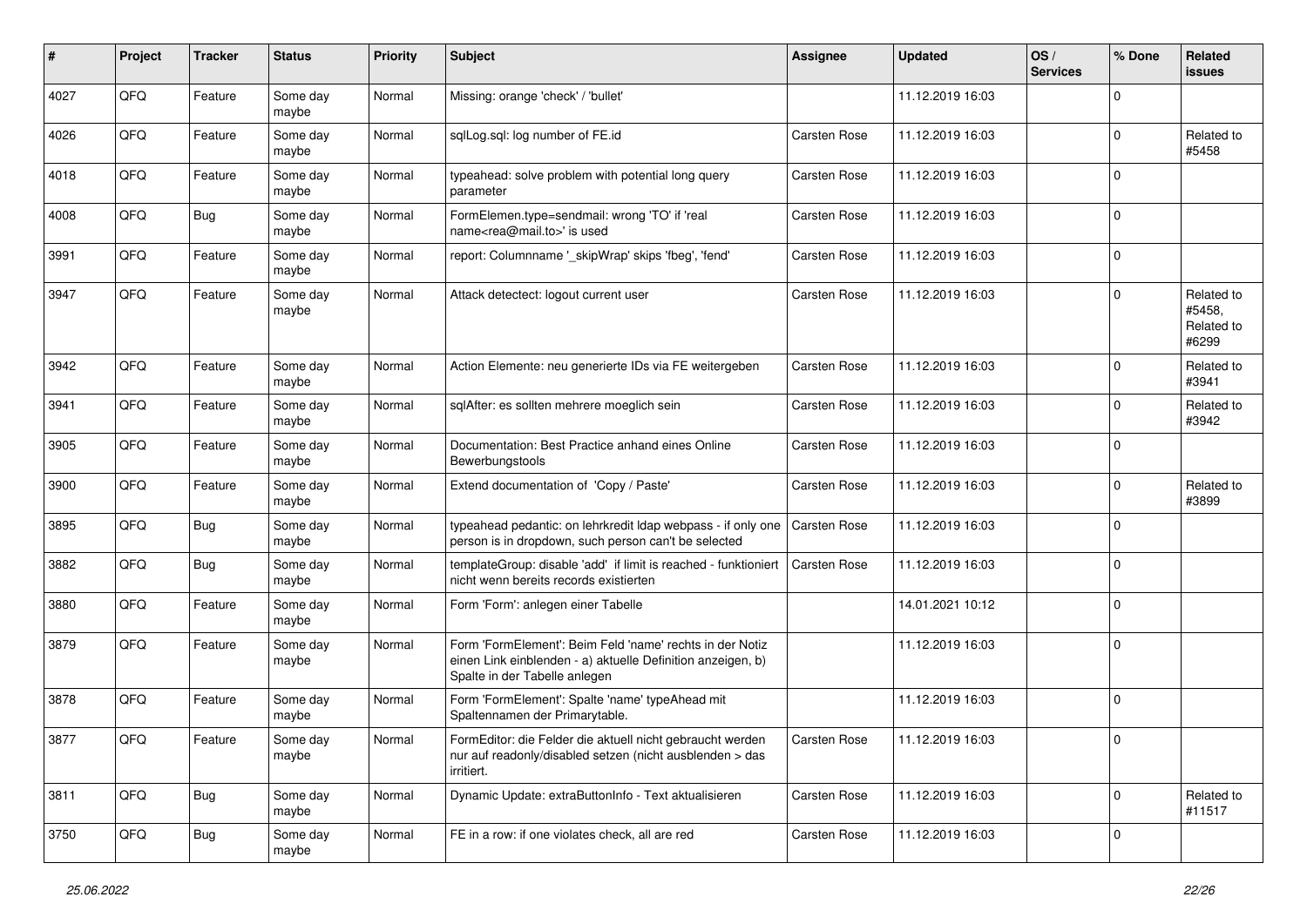| #    | Project | <b>Tracker</b> | <b>Status</b>     | <b>Priority</b> | <b>Subject</b>                                                                                                                               | Assignee            | <b>Updated</b>   | OS/<br><b>Services</b> | % Done      | Related<br>issues                           |
|------|---------|----------------|-------------------|-----------------|----------------------------------------------------------------------------------------------------------------------------------------------|---------------------|------------------|------------------------|-------------|---------------------------------------------|
| 3708 | QFQ     | Feature        | Some day<br>maybe | Normal          | Form: input - 'specialchars', 'none'  gewisse tags<br>erlauben, andere verbieten                                                             | Carsten Rose        | 11.12.2019 16:02 |                        | $\Omega$    | Related to<br>#14320                        |
| 3692 | QFQ     | Feature        | Some day<br>maybe | Normal          | QFQ Webseite                                                                                                                                 | Benjamin Baer       | 11.12.2019 16:02 |                        | $\Omega$    | Related to<br>#5033                         |
| 3682 | QFQ     | <b>Bug</b>     | Some day<br>maybe | Normal          | Dynamic update: Radio buttons                                                                                                                | <b>Carsten Rose</b> | 11.12.2019 16:02 |                        | $\Omega$    |                                             |
| 3677 | QFQ     | Feature        | Some day<br>maybe | Normal          | wkhtmitopdf: FE User access prohibited, if client IP changes<br>\$TYPO3_CONF_VARS[FE][lockIP]                                                | <b>Carsten Rose</b> | 11.12.2019 16:02 |                        | $\Omega$    |                                             |
| 3666 | QFQ     | Feature        | Some day<br>maybe | Normal          | a) Performance Messung: mysql_real_escape_string() im<br>Vergleich zu str_replace(), b) doppeltes Aufrufen von<br>mysql_real_escape_string() | <b>Carsten Rose</b> | 11.12.2019 16:02 |                        | $\Omega$    |                                             |
| 3646 | QFQ     | Feature        | Some day<br>maybe | Normal          | Moeglichkeit HTML Tags in Reports auszugeben (zu<br>enkodieren: htmlspecialchars)                                                            |                     | 11.12.2019 16:02 |                        | $\Omega$    | Related to<br>#14320                        |
| 3617 | QFQ     | Feature        | Some day<br>maybe | Normal          | Load javascripts at bottom                                                                                                                   |                     | 11.12.2019 16:02 |                        | $\Omega$    |                                             |
| 3588 | QFQ     | Bug            | Some day<br>maybe | Normal          | templateGroup: versteckte Elemente werden weiterhin<br>gespeichert.                                                                          | <b>Carsten Rose</b> | 11.12.2019 16:02 |                        | $\Omega$    |                                             |
| 3495 | QFQ     | Feature        | Some day<br>maybe | Normal          | Predifined Parameter werden nicht in '+' (add new record)<br>SIP gerendert.                                                                  |                     | 11.12.2019 16:02 |                        | $\Omega$    |                                             |
| 3458 | QFQ     | Feature        | Some day<br>maybe | Normal          | Display 'Edit Form Element'-Checkbox on form: should<br>depend on FE Group                                                                   | <b>Carsten Rose</b> | 11.12.2019 16:02 |                        | $\Omega$    | Related to<br>#3447                         |
| 3457 | QFQ     | Feature        | Some day<br>maybe | Normal          | LDAP: concat multi values to one single entry                                                                                                | Carsten Rose        | 11.12.2019 16:02 |                        | $\Omega$    |                                             |
| 3415 | QFQ     | Feature        | Some day<br>maybe | Normal          | FE Login Box Templatefile                                                                                                                    | Benjamin Baer       | 11.12.2019 16:02 |                        | $\Omega$    |                                             |
| 3385 | QFQ     | Feature        | Some day<br>maybe | Normal          | templateGroup: insert/update/delete non primary records                                                                                      | Carsten Rose        | 11.12.2019 16:02 |                        | $\Omega$    |                                             |
| 3350 | QFQ     | Feature        | Some day<br>maybe | Normal          | FormEditor: Hilfetext hinter 'checktype'                                                                                                     | <b>Carsten Rose</b> | 11.12.2019 16:02 |                        | 0           |                                             |
| 3349 | QFQ     | <b>Bug</b>     | Some day<br>maybe | Normal          | config.qfq.ini: a) vertraegt keine '=' im Value (z.B. Passwort),<br>b) Values sollten in ticks einschliessbar sein (spaces, )                | Carsten Rose        | 11.12.2019 16:02 |                        | $\mathbf 0$ |                                             |
| 3332 | QFQ     | Feature        | Some day<br>maybe | Normal          | Uploads: Thumbnails, Details zum hochgeladenen File                                                                                          | <b>Carsten Rose</b> | 11.12.2019 16:02 |                        | $\Omega$    | Related to<br>#3264,<br>Related to<br>#5333 |
| 3331 | QFQ     | Feature        | Some day<br>maybe | Normal          | Default Tooltip fuer page? Links: mit Form und Record ID                                                                                     | <b>Carsten Rose</b> | 11.12.2019 16:02 |                        | $\Omega$    |                                             |
| 3291 | QFQ     | Feature        | Some day<br>maybe | Normal          | AutoCron websiteToken                                                                                                                        | <b>Carsten Rose</b> | 11.12.2019 16:02 |                        | $\Omega$    | Related to<br>#4250                         |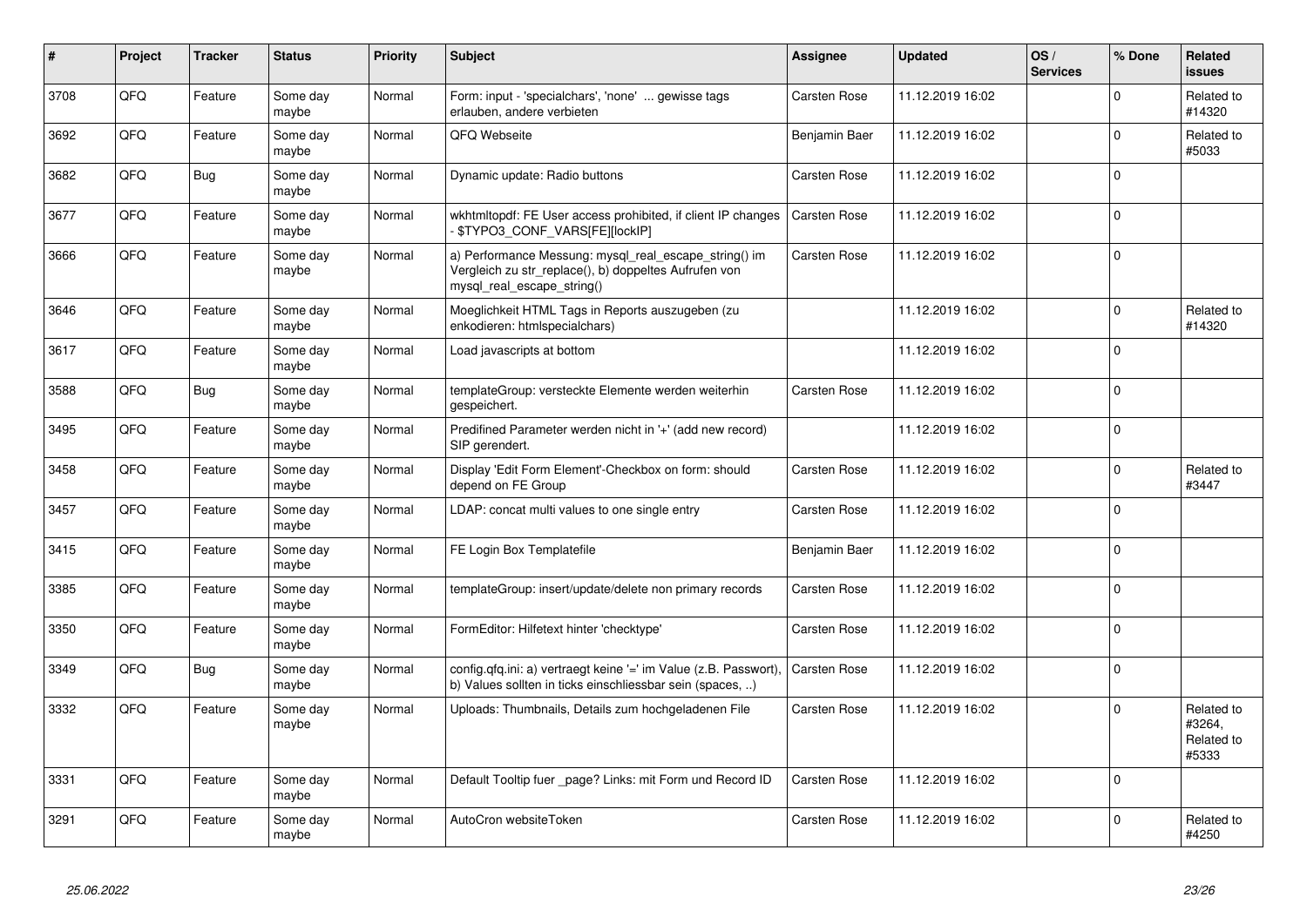| $\vert$ # | Project | <b>Tracker</b> | <b>Status</b>     | <b>Priority</b> | <b>Subject</b>                                                                                                     | Assignee      | <b>Updated</b>   | OS/<br><b>Services</b> | % Done         | <b>Related</b><br><b>issues</b> |
|-----------|---------|----------------|-------------------|-----------------|--------------------------------------------------------------------------------------------------------------------|---------------|------------------|------------------------|----------------|---------------------------------|
| 3285      | QFQ     | Feature        | Some day<br>maybe | Normal          | Zeichenlimit pro Feld: textarea / editor                                                                           | Carsten Rose  | 11.12.2019 16:02 |                        | $\mathbf{0}$   |                                 |
| 3267      | QFQ     | Feature        | Some day<br>maybe | Normal          | 2 Forms auf einer Seite: real + Read only                                                                          | Carsten Rose  | 11.12.2019 16:03 |                        | $\Omega$       |                                 |
| 3216      | QFQ     | Feature        | Some day<br>maybe | Normal          | dynamic update für checkbox label2                                                                                 | Carsten Rose  | 11.12.2019 16:03 |                        | $\Omega$       | Related to<br>#2081             |
| 3130      | QFQ     | <b>Bug</b>     | Some day<br>maybe | Normal          | Debug Info's nicht korrekt nach 'New > Save'.                                                                      | Carsten Rose  | 11.12.2019 16:03 |                        | $\Omega$       | Related to<br>#3253             |
| 2995      | QFQ     | Feature        | Some day<br>maybe | Normal          | Dropdown JQuery Plugin: 'chosen' - Moeglichkeit um Select<br>Listen mehr Funktion zu geben. Kein Bootstrap noetig. | Carsten Rose  | 11.12.2019 16:03 |                        | $\Omega$       |                                 |
| 2950      | QFQ     | Feature        | Some day<br>maybe | Normal          | Inhalt QFQ Records als File                                                                                        |               | 11.12.2019 16:03 |                        | $\Omega$       |                                 |
| 2643      | QFQ     | <b>Bug</b>     | Some day<br>maybe | Normal          | Zend / PHP Webinars anschauen                                                                                      | Carsten Rose  | 01.02.2020 15:56 |                        | $\Omega$       |                                 |
| 2084      | QFQ     | Feature        | Some day<br>maybe | Normal          | Mailto mit encryption: Subrecord                                                                                   | Carsten Rose  | 11.12.2019 16:03 |                        | $\Omega$       | Related to<br>#2082             |
| 2063      | QFQ     | Bug            | Some day<br>maybe | Normal          | Pills auf 'inaktiv' setzen falls keine Element auf dem Pill<br>sichtbar sind.                                      | Benjamin Baer | 11.12.2019 16:03 |                        | $\Omega$       | Related to<br>#3752             |
| 1946      | QFQ     | Feature        | Some day<br>maybe | Normal          | Kontrolle ob der ReadOnly Modus bei den<br>Formularelementen korrekt implementiert ist                             | Carsten Rose  | 11.12.2019 16:03 |                        | $\Omega$       |                                 |
| 1635      | QFQ     | Feature        | Some day<br>maybe | Normal          | QFQ Extension content record: weitere Optionen<br>einblenden.                                                      | Carsten Rose  | 11.12.2019 16:03 |                        | ١o             |                                 |
| 1510      | QFQ     | Feature        | Some day<br>maybe | Normal          | jquery von google laden, falls das nicht geht lokal                                                                |               | 11.12.2019 16:03 |                        | $\Omega$       |                                 |
| 1253      | QFQ     | Feature        | Some day<br>maybe | Normal          | QF: Colorpicker                                                                                                    |               | 11.12.2019 16:03 |                        | $\Omega$       |                                 |
| 1251      | QFQ     | Feature        | Some day<br>maybe | Normal          | QF: Combo                                                                                                          |               | 11.12.2019 16:03 |                        | $\Omega$       |                                 |
| 1234      | QFQ     | Feature        | Some day<br>maybe | Normal          | QF: Record numbering: Im Grid soll in Spalte 1 optional die<br>laufende Nummer der Records angezeigt werden.       |               | 01.02.2020 23:20 |                        | $\Omega$       |                                 |
| 955       | QFQ     | Feature        | Some day<br>maybe | Normal          | QF: Notizen vor/nach dem Form                                                                                      |               | 01.02.2020 23:20 |                        | $\overline{0}$ |                                 |
| 2665      | QFQ     | <b>Bug</b>     | Priorize          | Normal          | Dynamic Update funktioniert nicht, wenn beim<br>entsprechenden FormElement eine size angegeben ist.                | Benjamin Baer | 03.01.2022 08:12 |                        | 30             |                                 |
| 10793     | QFQ     | Feature        | In Progress       | Normal          | Update NPM Packages                                                                                                | Carsten Rose  | 07.09.2021 13:25 |                        | 30             |                                 |
| 1623      | QFQ     | Feature        | Some day<br>maybe | Normal          | RealURL                                                                                                            |               | 11.12.2019 16:03 |                        | 30             |                                 |
| 6609      | QFQ     | Feature        | New               | Normal          | Formlet: JSON API erweitern                                                                                        | Carsten Rose  | 01.02.2020 23:21 |                        | 50             |                                 |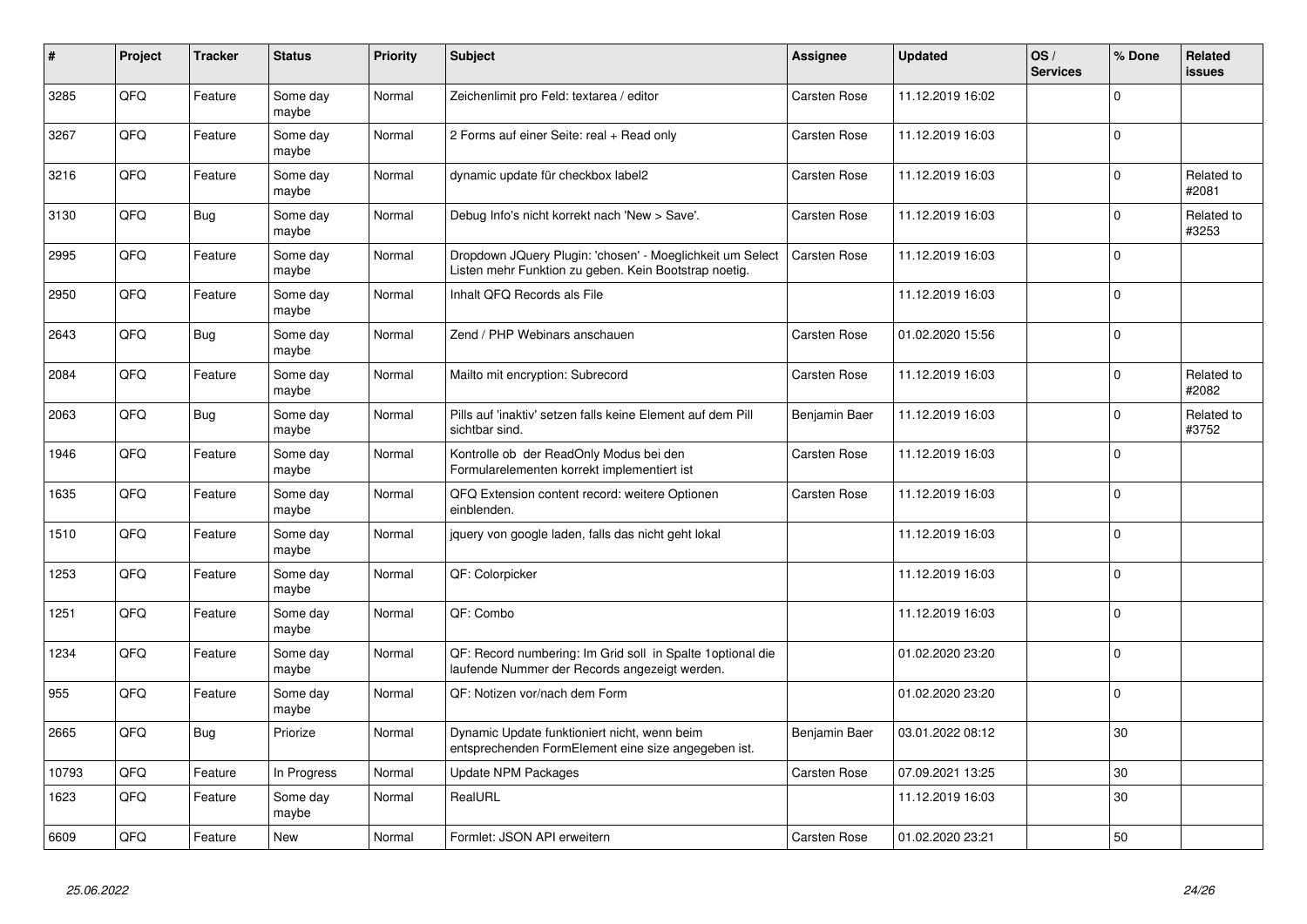| #     | Project | <b>Tracker</b> | <b>Status</b>     | <b>Priority</b> | <b>Subject</b>                                                                                                                        | <b>Assignee</b>     | <b>Updated</b>   | OS/<br><b>Services</b> | % Done      | Related<br><b>issues</b>                                               |
|-------|---------|----------------|-------------------|-----------------|---------------------------------------------------------------------------------------------------------------------------------------|---------------------|------------------|------------------------|-------------|------------------------------------------------------------------------|
| 13330 | QFQ     | Feature        | In Progress       | Normal          | Multi Form: Upload                                                                                                                    | Carsten Rose        | 07.11.2021 12:40 |                        | 50          | Related to<br>#9706                                                    |
| 12440 | QFQ     | Feature        | In Progress       | Normal          | Typo3 V10 upgrade (durchfuehren und testen)                                                                                           | Carsten Rose        | 21.03.2022 09:53 |                        | 50          | Related to<br>#12357,<br>Related to<br>#12067,<br>Related to<br>#10661 |
| 9691  | QFQ     | <b>Bug</b>     | In Progress       | Normal          | Checkbox: dynamic update > readonly                                                                                                   | <b>Carsten Rose</b> | 01.02.2020 23:22 |                        | 50          | Related to<br>#9834                                                    |
| 8522  | QFQ     | Feature        | Some day<br>maybe | Normal          | build QFQ - npm warnings                                                                                                              | Benjamin Baer       | 01.02.2020 23:19 |                        | 50          |                                                                        |
| 12632 | QFQ     | Feature        | New               | Normal          | TinyMCE: Prepare CSS classes for images                                                                                               | Carsten Rose        | 04.06.2021 14:35 |                        | 100         | Blocked by<br>#12186                                                   |
| 10115 | QFQ     | Feature        | <b>New</b>        | Normal          | TypeAhead: static list                                                                                                                | <b>Carsten Rose</b> | 26.02.2020 16:42 |                        | 100         |                                                                        |
| 9275  | QFQ     | <b>Bug</b>     | New               | Normal          | autcron: t3 page, which takes to long to respond, is not<br>reported properly                                                         | Carsten Rose        | 01.02.2020 23:22 |                        | 100         |                                                                        |
| 13572 | QFQ     | Feature        | Feedback          | Normal          | Form Load: misleading error message on trying to load non<br>existent primary record                                                  | Enis Nuredini       | 16.05.2022 23:16 |                        | 100         |                                                                        |
| 12584 | QFQ     | Feature        | Feedback          | Normal          | T3 v10 migration script: replace alias-patterns (v11)                                                                                 | Carsten Rose        | 28.05.2022 11:12 |                        | 100         |                                                                        |
| 3613  | QFQ     | <b>Bug</b>     | Some day<br>maybe | Normal          | note /note unchecked -> note div (col-md) wird weiterhin<br>gerendert                                                                 | Elias Villiger      | 01.02.2020 23:19 |                        | 100         |                                                                        |
| 3402  | QFQ     | Feature        | Some day<br>maybe | Normal          | Syntax Highlighting via CodeMirror                                                                                                    | Carsten Rose        | 11.12.2019 16:02 |                        | 100         | Related to<br>#3207                                                    |
| 14187 | QFQ     | Feature        | New               | High            | qfq.log: show current URL                                                                                                             | Carsten Rose        | 28.05.2022 11:02 |                        | $\Omega$    | Related to<br>#13933,<br>Related to<br>#12532,<br>Related to<br>#11893 |
| 13757 | QFQ     | Feature        | New               | High            | QR / Bar-Code Plugin                                                                                                                  | Enis Nuredini       | 19.03.2022 17:43 |                        | $\mathbf 0$ |                                                                        |
| 13716 | QFQ     | <b>Bug</b>     | New               | High            | Firefox ask to store username/password                                                                                                | Enis Nuredini       | 30.05.2022 09:31 |                        | $\Omega$    | Related to<br>#13827                                                   |
| 12974 | QFQ     | <b>Bug</b>     | New               | High            | Sanitize Queries in Action-Elements                                                                                                   | Carsten Rose        | 07.12.2021 17:19 |                        | 0           |                                                                        |
| 12702 | QFQ     | Bug            | New               | High            | templateGroup: broken in multiDb Setup                                                                                                | Carsten Rose        | 14.12.2021 16:02 |                        | 0           |                                                                        |
| 12670 | QFQ     | <b>Bug</b>     | New               | High            | Dropdown-Menu classes können nicht mehr angegeben<br>werden                                                                           | Carsten Rose        | 07.12.2021 17:19 |                        | $\mathbf 0$ |                                                                        |
| 12544 | QFQ     | Feature        | New               | High            | a) ' AS _link' new also as ' AS _format', b) sortierung via<br>'display: none;', c) '_format' benoeitgt nicht zwingend<br>u/U/p/m/z/d | Carsten Rose        | 14.12.2021 16:03 |                        | 0           |                                                                        |